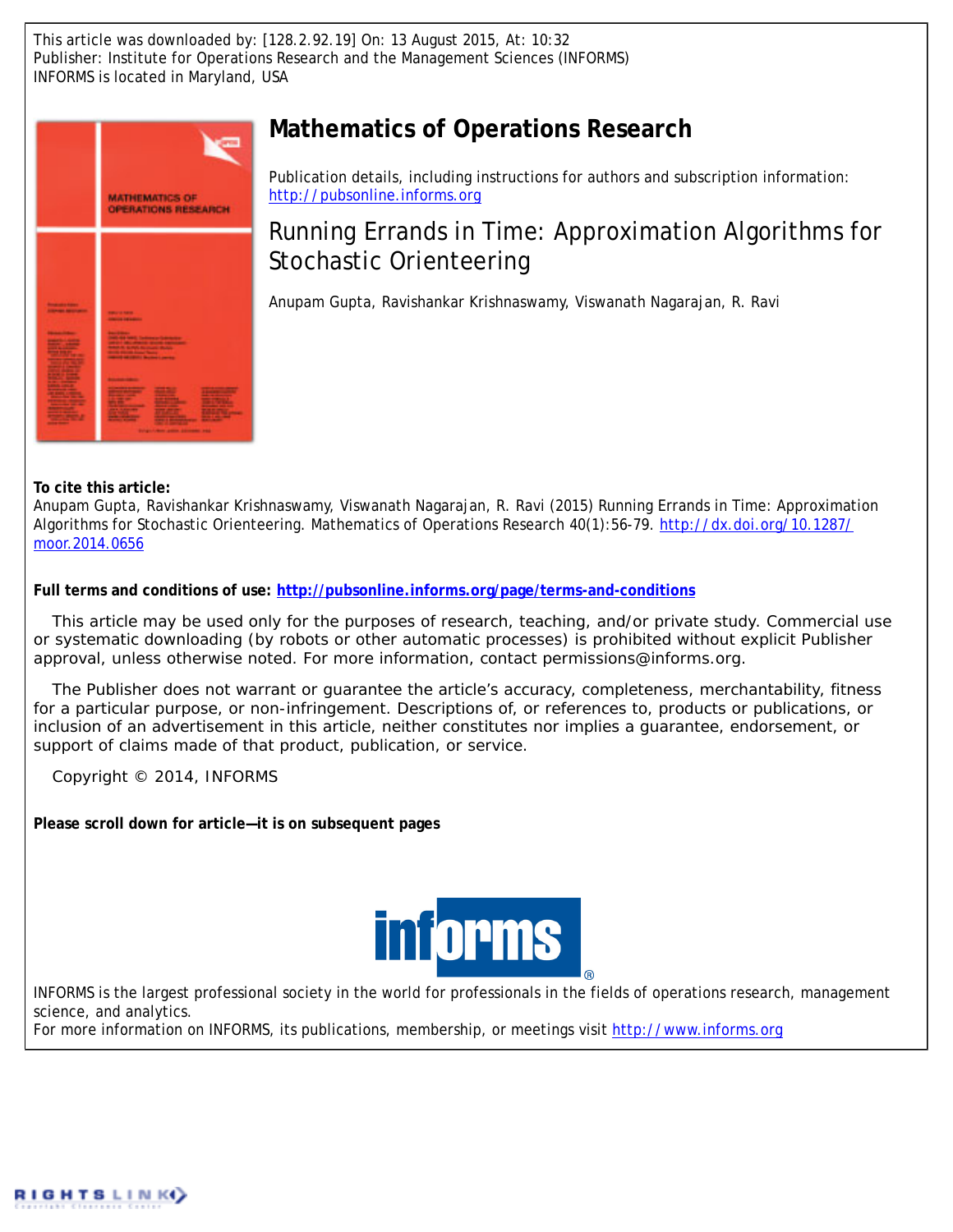MATHEMATICS OF OPERATIONS RESEARCH

Vol. 40, No. 1, February 2015, pp. 56–79 ISSN 0364-765X (print) ISSN 1526-5471 (online) http://dx.doi.org/10.1287/moor.2014.0656



© 2015 INFORMS

# Running Errands in Time: Approximation Algorithms for Stochastic Orienteering

### Anupam Gupta

Department of Computer Science, Carnegie Mellon University, Pittsburgh, Pennsylvania 15213, [anupamg@cs.cmu.edu](mailto:anupamg@cs.cmu.edu)

#### Ravishankar Krishnaswamy

Computer Science Department, Princeton University, Princeton, New Jersey 08540, [ravishan@cs.cmu.edu](mailto:ravishan@cs.cmu.edu)

## Viswanath Nagarajan

IBM T.J. Watson Research Center, Yorktown Heights, New York 10598, [viswanath@us.ibm.com](mailto:viswanath@us.ibm.com)

#### R. Ravi

Tepper School of Business, Carnegie Mellon University, Pittsburgh, Pennsylvania 15213, [ravi@cmu.edu](mailto:ravi@cmu.edu)

In the stochastic orienteering problem, we are given a finite metric space, where each node contains a job with some deterministic reward and a random processing time. The processing time distributions are known and independent across nodes. However the actual processing time of a job is not known until it is completely processed. The objective is to compute a nonanticipatory policy to visit nodes (and run the corresponding jobs) so as to maximize the total expected reward, subject to the total distance traveled plus the total processing time being at most a given budget of B. This problem combines aspects of the stochastic knapsack problem with uncertain item sizes as well as the deterministic orienteering problem.

In this paper, we consider both nonadaptive and adaptive policies for Stochastic Orienteering. We present a constant-factor approximation algorithm for the nonadaptive version and an  $O(\log \log B)$ -approximation algorithm for the adaptive version. We extend both these results to directed metrics and a more general sequence orienteering problem.

Finally, we address the stochastic orienteering problem when the node rewards are also random and possibly correlated with the processing time and obtain an  $O(\log n \log B)$ -approximation algorithm; here n is the number of nodes in the metric. All our results for adaptive policies also bound the corresponding "adaptivity gaps".

Keywords: approximation algorithms; adaptivity gap; orienteering problem; stochastic optimization

MSC2000 subject classification: Primary: 68W25, 90B36, 90B15, 90B06

OR/MS subject classification: Primary: stochastic algorithms; secondary: network/graph algorithms

History: Received April 14, 2012; revised February 11, 2014. Published online in Articles in Advance June 12, 2014.

1. Introduction. Consider the following problem: you start your day at home with a set of jobs to run at various locations (e.g., the bank, the post office, the grocery store), but you only have limited time in which to run those jobs (say, you have from 9 A.M. until 5 P.M., when all these shops close). Each successfully completed job  $j$ gives you some fixed reward  $r_j$ . You know the time it takes you to travel between the various job locations: these distances are deterministic and form a metric  $(V, d)$ . However, you do not know the amount of time you will spend processing each job (e.g., standing in the queue, filling out forms). Instead, for each job j, you are only given the probability distribution  $\pi_i$  governing the random amount of time you need to spend performing j. That is, once you start performing the job j, the job finishes after  $S_j$  time units and you get the reward, where  $S_j$  is a random variable denoting the size and distributed according to  $\pi_j$ . Before you reach the job, all you know about its size is what can be gleaned from the distribution  $\pi_j$  of  $S_j$ ; even having worked on j for t units of time, all you know about the actual size of j is what you can infer from the conditional distribution  $(S_j | S_j > t)$ . We consider a nonpreemptive setting, where each job must be run to completion once started (we can also handle a variant where job cancellations are allowed). The goal is now a natural one: given the metric  $(V, d)$ , the starting point  $\rho$ , rewards of jobs, the time budget B, and the probability distributions for all the jobs, give a policy for traveling around and processing the jobs that maximizes the expected reward accrued. Because of the hard budget constraint, there might be a partially finished job at the horizon  $B$ —such jobs do not contribute to the objective.

The case when all the sizes are zero (i.e.,  $S_i = 0$  with probability 1) is the deterministic orienteering problem, for which we now know a  $(2 + \epsilon)$ -approximation algorithm (Blum et al. [\[8\]](#page-24-0), Chekuri et al. [\[14\]](#page-24-1)). Another special case, where all the jobs are located at the start node (i.e., the metric is zero), but the sizes are random, is the stochastic knapsack problem, which also admits a  $(2 + \epsilon)$ -approximation algorithm (Dean et al. [\[19\]](#page-24-2), Bhalgat [\[6\]](#page-24-3)). However, the stochastic orienteering problem above, which combines aspects of both these problems, seems to have been hitherto unexplored in the approximation algorithms literature.

Furthermore, it is not known, even for stochastic knapsack, whether an optimal adaptive policy can always be represented using polynomial space; moreover, certain questions on the optimal policy are PSPACE-hard (Dean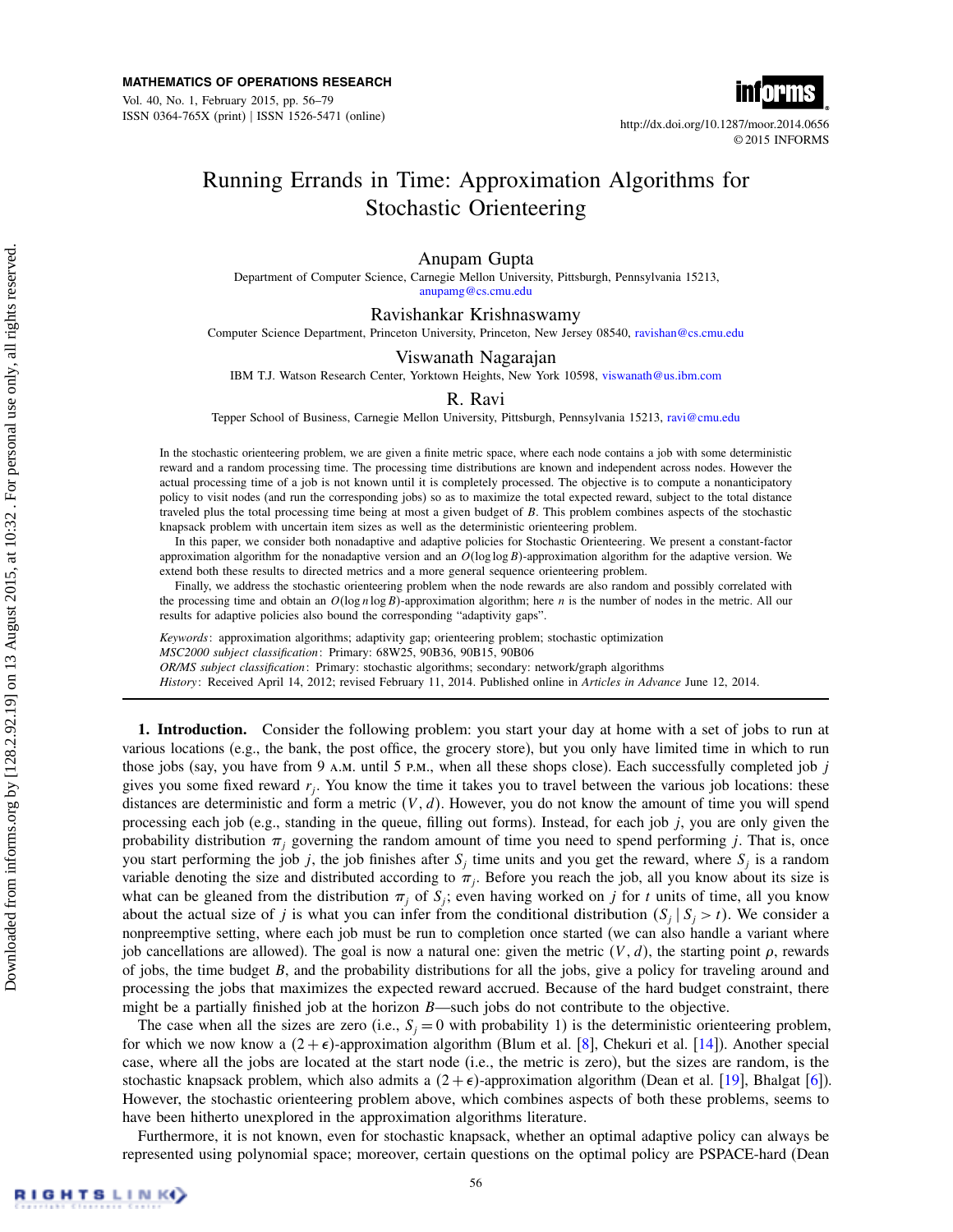et al. [\[19\]](#page-24-2)). This raises the issue of how well we can approximate the optimal adaptive policies, by policies of polynomially bounded descriptions. Indeed, a natural class of policies that fit this description are the so-called nonadaptive solutions. A nonadaptive solution for stochastic orienteering is simply a permutation  $P$  of points in the metric space starting at the root  $\rho$ : we visit the points in this fixed order, performing the jobs at the points we reach, until time runs out. The ratio of the expected reward of the optimal adaptive policy to that of the optimal nonadaptive policy is called the *adaptivity gap* of the problem (Dean et al. [\[19\]](#page-24-2)).

#### <span id="page-2-0"></span>1.1. Our results and techniques. Our main result is the following:

THEOREM 1. There is an  $O(\log \log B)$ -approximation algorithm for adaptive stochastic orienteering.

The algorithm also gives a *bicriteria* approximation guarantee that for any  $\epsilon > 0$  finds a solution that spends time  $(1 + \epsilon) \cdot B$  and whose expected reward is  $O(\log \log(1/\epsilon))$  times the expected reward of the optimal policy using time B.

Our proof proceeds by first showing the following structural result that bounds the adaptivity gap: there exists a value W<sup>\*</sup> such that the optimal nonadaptive solution, which spends at most W<sup>\*</sup> time in processing jobs and  $B - W^*$  time in traveling, gets an  $\Omega(1/\log\log B)$  fraction of the optimal reward. Naïvely we would expect only a logarithmic fraction of the reward by considering  $\log_2 B$  possibilities for  $W^*$  (all powers of two). However, we do better, and the underlying structure result (Lemma [4\)](#page-9-0) is the technical heart of the paper. The proof is via a martingale argument. We then obtain Theorem [1](#page-2-0) by combining Lemma [4](#page-9-0) with the following result about nonadaptive stochastic orienteering.

#### <span id="page-2-2"></span>THEOREM 2. There is an  $O(1)$ -approximation algorithm for nonadaptive stochastic orienteering.

It turns out that the dependence on  $O(\log \log B)$  for the adaptivity gap is not just a byproduct of our analysis. In turns out that the dependence on  $O(\log \log B)$  for the adaptivity gap is not just a byproduct or our analysis.<br>Indeed, very recently, Bansal and Nagarajan [\[2\]](#page-23-0) have established an  $\Omega(\sqrt{\log \log B})$  lower bound on the adaptivity gap of the stochastic orienteering problem!

Most previous adaptivity gaps in the literature are proved using linear programming relaxations that capture optimal adaptive policies and then rounding the fractional LP solutions to get nonadaptive policies. However, we do not know a good relaxation for even the deterministic orienteering problem, so taking this approach seems difficult. Thus we argue directly about the optimal adaptive policy to prove our adaptivity gap results. In particular, we use a martingale argument to show the existence of a "path" (i.e., a nonadaptive policy) with large reward within the optimal "tree" (i.e., the optimal adaptive policy).

Next, we extend our results to a generalization of the basic orienteering problem called *sequence orienteering*. In this problem we are given a sequence of  $k$  "portal vertices", and a solution to sequence orienteering must visit the portals in the given order while not exceeding the budget. (A formal definition appears in [§2.](#page-4-0)) The basic orienteering problem corresponds to having a single portal, namely, the starting vertex  $\rho$ . Our results for sequence orienteering also extend to the case of directed metrics.

<span id="page-2-1"></span>Theorem 3. The stochastic sequence orienteering problem admits the following guarantees.

• An  $O(\alpha)$ -approximation algorithm for the optimal nonadaptive policy.

• An  $O(\alpha \cdot \log \log B)$ -approximation algorithm for the optimal adaptive policy.

Here the quantity  $\alpha$  denotes the best approximation ratio for the point-to-point orienteering problem.

The point-to-point orienteering problem (Bansal et al. [\[3\]](#page-23-1)) is the special case of sequence orienteering with  $k = 2$ : namely, given a metric with rewards at vertices, a length bound B, and starting and ending vertices s and t, respectively, find an  $s-t$  path of length at most B that maximizes the reward on its vertices. The best approximation ratio known for point-to-point orienteering is  $\alpha = 2 + \epsilon$  for symmetric metrics (Chekuri et al. [\[14\]](#page-24-1)), and  $\alpha = O(\min\{(\log^2 n/(\log \log n)), \log^2 \text{Opt}\})$  in directed metrics (Nagarajan and Ravi [\[28\]](#page-24-4), Chekuri et al. [\[14\]](#page-24-1)). As far as we know, even the deterministic version of sequence orienteering has not been studied before, and a central step in proving Theorem [3](#page-2-1) is to give an  $O(\alpha)$ -approximation algorithm for deterministic sequence orienteering.

A second generalization is to the setting where *both the rewards and job sizes* are random and not necessarily independent of each other. In this setting we show the following result.

<span id="page-2-3"></span>Theorem 4. There is a polynomial-time algorithm that outputs a nonadaptive policy for correlated stochastic orienteering, achieving an  $O(\log n \log B)$ -approximation to the best adaptive policy. Moreover, this problem is at least as hard as the orienteering-with-deadlines problem.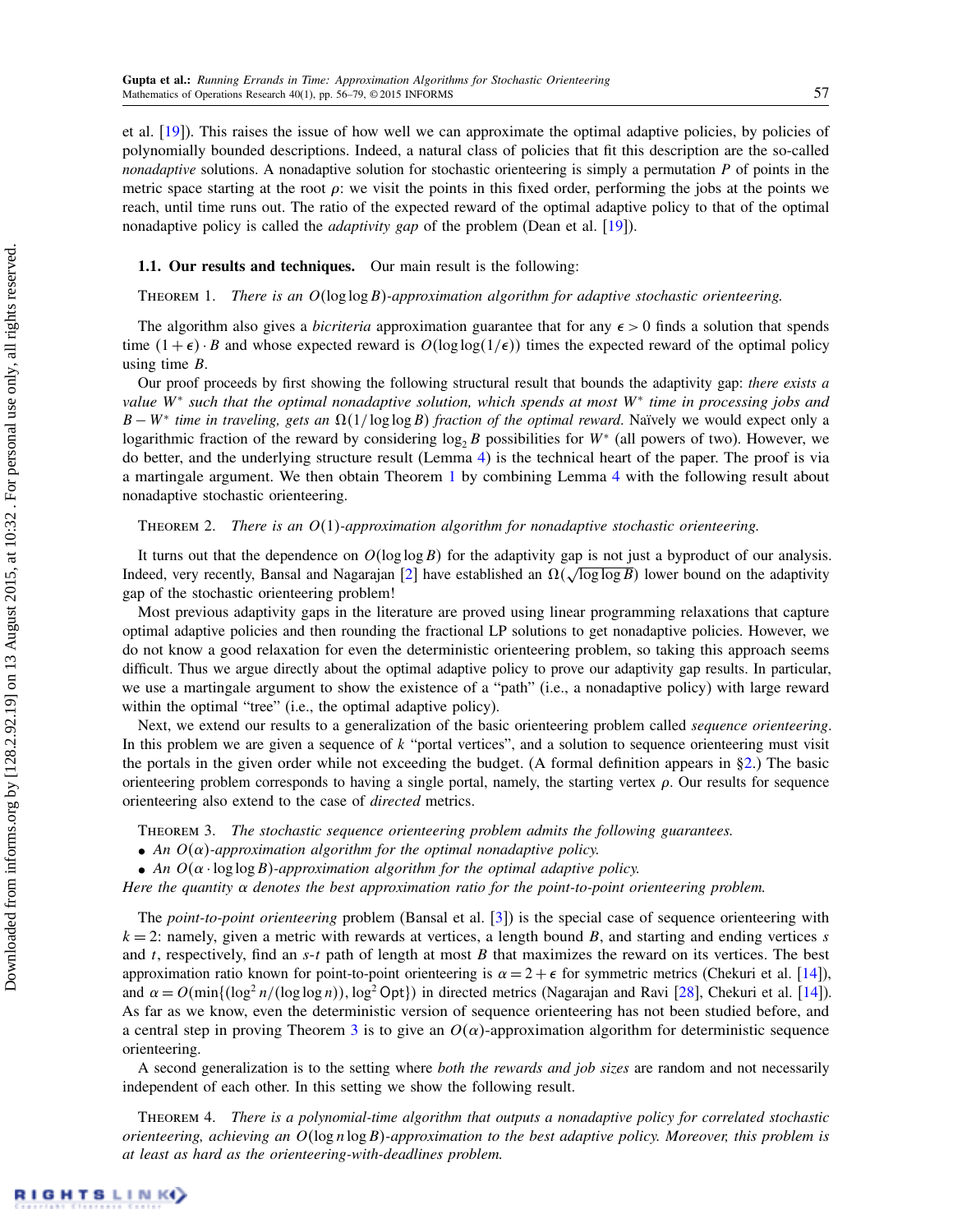The *orienteering-with-deadlines* problem (Bansal et al. [\[3\]](#page-23-1)) is one where we are given a metric with deadlines at vertices and a starting vertex  $\rho$  and want to compute a path starting at  $\rho$  (at time zero) that maximizes the number of vertices visited before their respective deadlines. The currently best approximation algorithm for the orienteering-with-deadlines problem achieves an  $O(\log n)$  ratio (Bansal et al. [\[3\]](#page-23-1)).

1.2. Related work. The (deterministic) orienteering problem is known to be APX-hard, and the first constant-factor approximation algorithm was due to Blum et al. [\[8\]](#page-24-0). Their factor of 4 was improved by Bansal et al. [\[3\]](#page-23-1) and ultimately by Chekuri et al. [\[14\]](#page-24-1) to  $(2 + \epsilon)$  for every  $\epsilon > 0$ . There is a PTAS known for the orienteering problem on low-dimensional Euclidean space (Chen and Har-Peled [\[16\]](#page-24-5)). The orienteering problem has also been useful as a subroutine for obtaining approximation algorithms for other vehicle routing problems such as TSP with deadlines and time windows (Bansal et al. [\[3\]](#page-23-1), Chekuri and Kumar [\[12\]](#page-24-6), Chekuri and Pál [\[13\]](#page-24-7)).

To the best of our knowledge, the stochastic version of the orienteering problem has not been studied before from the perspective of approximation algorithms. Heuristics and empirical guarantees for a similar problem were given by Campbell et al. [\[10\]](#page-24-8).

The stochastic knapsack problem (Dean et al. [\[19\]](#page-24-2)) is a special case of stochastic orienteering, where all the jobs are located at the root  $\rho$  itself. Dean et al. [\[19\]](#page-24-2) gave the first constant factor approximation algorithm for this basic problem. Recently, Gupta et al. [\[25\]](#page-24-9) considered an extension with correlated rewards and sizes and obtained a different  $O(1)$ -approximation algorithm.

Another very related body of work is on budgeted learning with metric costs. Specifically, in the work of Guha and Munagala [\[22\]](#page-24-10), there is a collection of Markov chains located in a metric, each state of each chain having an associated reward. When at a Markov chain at location j, the policy can advance that chain one step every unit of time. Given a bound of  $L$  time units for traveling, and a bound of  $C$  time units for advancing Markov chains, the goal is to maximize some function (say the sum or the max) of rewards of the final states in expectation. Guha and Munagala [\[22\]](#page-24-10) gave an elegant constant factor approximation algorithm for this problem (under some mild conditions on the rewards) via a reduction to classical orienteering using Lagrangean multipliers. Our algorithm/analysis for the "knapsack orienteering" problem (defined in [§2\)](#page-4-0) is inspired by theirs; the analysis of our algorithm, though, is simpler because the problem itself is deterministic. This can be used to obtain a constant-factor approximation algorithm for the variant of stochastic orienteering with two separate budgets for travel time and processing time. However, it is unclear how to use the approach from Guha and Munagala [\[22\]](#page-24-10) to obtain an approximation ratio better than  $O(\log B)$  for the (single budget) stochastic orienteering problem that we consider.

Approximation algorithms have been studied for adaptive versions of a number of combinatorial optimization problems. Many of these results—machine scheduling (Möhring et al. [\[27\]](#page-24-11)), knapsack (Dean et al. [\[19\]](#page-24-2)), budgeted learning (Guha and Munagala [\[21\]](#page-24-12)), matchings (Bansal et al. [\[4\]](#page-23-2)) etc.—are based on LP relaxations that capture certain expected values of the optimal adaptive policy. Such an LP-based approach was also used in earlier optimality proofs for some stochastic queuing problems (Coffman and Mitrani [\[18\]](#page-24-13)) and the multiarmed bandit problem (Bertsimas and Nino-Mora [\[5\]](#page-23-3)). An LP-based approach is not directly useful for stochastic orienteering since we do not know good LP relaxations even for deterministic orienteering.

On the other hand, there are also other papers on stochastic matchings (Chen et al. [\[17\]](#page-24-14)), stochastic knapsack (Bhalgat et al. [\[7\]](#page-24-15), Bhalgat [\[6\]](#page-24-3)), and optimal decision trees (Kosaraju et al. [\[26\]](#page-24-16), Adler and Heeringa [\[1\]](#page-23-4), Gupta et al. [\[23\]](#page-24-17)) that have had to reason about the optimal adaptive policies directly. We hope that our martingale-based analysis for stochastic orienteering will add to the set of tools used for adaptive optimization problems.

1.3. Outline. We begin with some definitions in [§2](#page-4-0) and then give an algorithm for the deterministic knapsack orienteering problem in [§3,](#page-4-1) which will be a crucial subroutine in the subsequent algorithms. We then present a constant-factor approximation algorithm for nonadaptive stochastic orienteering (Theorem [2\)](#page-2-2) in [§4.](#page-6-0) This naturally leads us to our main result in [§5,](#page-9-1) the  $O(\log \log B)$ -adaptivity gap for stochastic orienteering (Theorem [1\)](#page-2-0). In [§6](#page-13-0) we consider the stochastic sequence orienteering problem and extend our results to this general setting (Theorem [3\)](#page-2-1). Then in [§7,](#page-18-0) we obtain a poly-logarithmic approximation algorithm for the variant of stochastic orienteering where rewards and sizes are correlated (Theorem [4\)](#page-2-3). Finally, as mentioned earlier, our model is nonpreemptive; i.e., each job is run to completion once started. In [§8](#page-23-5) we show that the same results can be obtained in the setting where jobs can be prematurely canceled.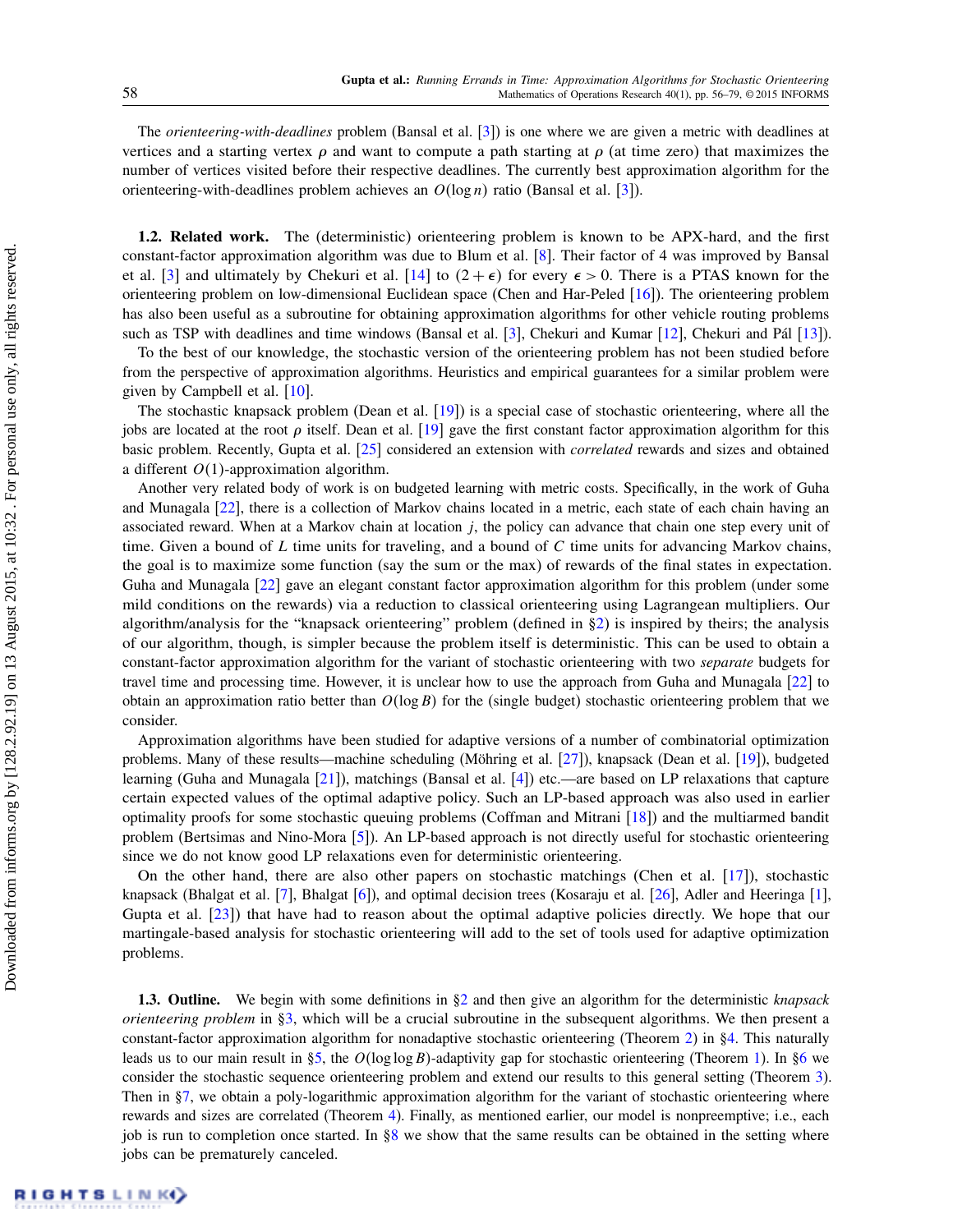<span id="page-4-0"></span>2. Definitions and notation. Stochastic orienteering. An instance of stochastic orienteering (StocOrient) is defined on an underlying metric space  $(V, d)$  with ground set  $|V| = n$  and symmetric integer distances d:  $V \times V \to \mathbb{Z}^+$  (satisfying the triangle inequality) that represent travel times. Each vertex  $v \in V$  is associated with a stochastic job, which is also referred to as v. For most of the paper (with the exception of  $\S7$ ), each job v has a fixed reward  $r_v \in \mathbb{Z}^+$  and a random processing time (also called size)  $S_v$ , which is distributed according to a known but arbitrary probability distribution  $\pi_{v}$ :  $\mathbb{R}^+ \to [0, 1]$ . We are also given a starting "root" vertex  $\rho$  and a budget B on the total time available.

The only actions allowed to an algorithm are to travel to a vertex  $v$  and begin processing the job there: when the job finishes after its random length  $S_v$  of time, we get the reward  $r_v$  (so long as the total time elapsed, i.e., travel time plus processing time, is at most  $B$ ), and we can then move to the next job. Recall that this is a nonpreemptive model. We show in [§8](#page-23-5) that all our results extend to a related model that allows cancelations: here we can cancel any job at any time without receiving its reward, but we are not allowed to attempt this job again in the future. Furthermore, once we complete a job, we are not allowed to revisit it and process it again. If the application requires that a job be allowed to run multiple times, then we can place many identical copies of the job at the vertex where it is located and use our algorithms.

Note that any solution (policy) corresponds to a decision tree where each "state" depends on which previous jobs were processed and what information we obtained about their sizes. Now the goal is to devise a policy which, starting at the root  $\rho$ , decides for each possible state the next job to visit and process. Such a policy is called "nonanticipatory" because its action at any point in time can only depend on already observed information. The objective is to obtain a policy that maximizes the expected sum of rewards of jobs successfully completed before the total time (travel and processing) reaches the threshold of B. The approximation ratio of an algorithm is defined to be the ratio of the expected reward of an optimal policy to that of the algorithm's policy.

Stochastic sequence orienteering. We also consider (in  $\S6$ ) a substantial generalization of the stochastic orienteering problem. In the stochastic sequence orienteering problem, the input is a *directed* metric  $(V, d)$ , sequence  $\langle s_1, \ldots, s_k \rangle$  of portal vertices, bound B, and at each vertex  $v \in V$ : reward  $r_v$  and random size  $S_v \sim \pi_v$ . A solution here is an adaptive path that visits vertices (and processes the respective jobs) such that the portals  $s_1, \ldots, s_k$  are necessarily visited and in that order. The objective is to maximize the expected reward obtained such that the total time taken is at most B. Since any policy must visit all the portals, if it is running some job  $v$  when the residual budget equals the distance from  $v$  to the remaining portals, then job  $v$  is canceled and the policy terminates by directly visiting the remaining portals. Note that the basic stochastic orienteering problem is the special case of  $k = 1$  and a symmetric metric.

Stochastic orienteering with correlated rewards. Another extension that we consider (in [§7\)](#page-18-0) is the setting of correlated rewards and sizes. In correlated stochastic orienteering (CorrOrient), the job sizes and rewards are both random and correlated with each other. The distributions across different vertices are still independent. (Recall that the stochastic knapsack version of this problem also admits a constant factor approximation algorithm; Gupta et al. [\[25\]](#page-24-9).)

Adaptive and nonadaptive policies. We are interested in both adaptive and nonadaptive policies and in particular want to bound the ratio between the optimal adaptive and nonadaptive policies. An *adaptive policy* is a decision tree where each node is labeled by a job/vertex of V, with the outgoing arcs from a node labeled by j corresponding to the possible sizes in the support of  $\pi_j$ . A nonadaptive policy, on the other hand, is simply given by a path P starting at  $\rho$ : we just traverse this path, processing the jobs that we encounter, until the total (random) size of the jobs plus the distance traveled reaches B. A randomized nonadaptive policy may pick a path P at random from some distribution before it knows any of the size instantiations and then follows this path as above. Note that in a nonadaptive policy, the order in which jobs are processed is independent of their processing time instantiations.

Finally, for any integer  $m \ge 0$  we use  $[m]$  to denote the set  $\{0, 1, \ldots, m\}$ .

<span id="page-4-1"></span>3. The (deterministic) knapsack orienteering problem. We now define a variant of the orienteering problem that will be crucially used in the rest of the paper. Recall that in the basic orienteering problem, the input consists of a metric  $(V, d)$ , the root vertex  $\rho$ , rewards  $r_v$  for each job v, and total budget B. The goal is to find a path P of length at most *B* starting at  $\rho$  that maximizes the total reward  $\sum_{v \in P} r_v$  of vertices in *P*.

In the knapsack orienteering problem (KnapOrient), we are given a metric  $(V, d)$ , root vertex  $\rho$ , and two budgets: L, which is the "travel" budget, and W, which is the "knapsack" budget. Each job v has a reward  $\hat{r}_v$  and also a "size"  $\hat{s}_v$ . A feasible solution is a path P originating at  $\rho$  having length at most L, such that the total size  $\hat{s}(P) := \sum_{v \in P} \hat{s}_v$  is at most W. The goal is to find a solution P of maximum reward  $\sum_{v \in P} \hat{r}_v$ .

<span id="page-4-2"></span>THEOREM 5. There is an  $O(1)$ -approximation algorithm AlgKO for the KnapOrient problem.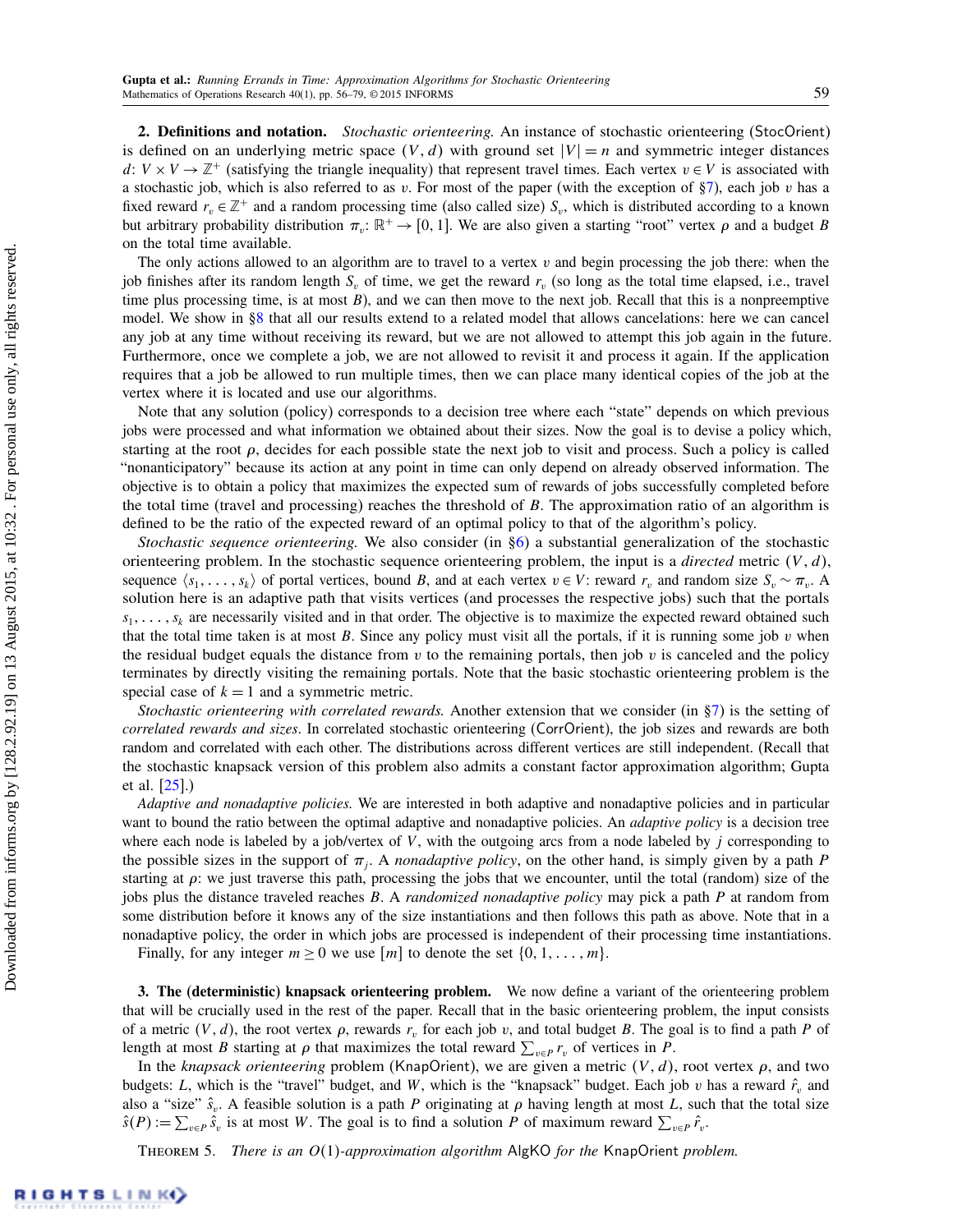Proof. The idea of the proof is to consider the *Lagrangian relaxation* of the knapsack constraint; we remark that such an approach was also taken in Guha and Munagala [\[22\]](#page-24-10) for a related problem. This way we alter the rewards of items while still optimizing over the set of feasible orienteering solutions. For a suitable choice of the Lagrange parameter, we will show that we can recover a solution with large (unaltered) reward while meeting both the knapsack  $(W)$  and length  $(L)$  constraints.

For a value  $\lambda \geq 0$ , define an orienteering instance  $\mathcal{I}(\lambda)$  on metric  $(V, d)$  with root  $\rho$ , travel budget L, and profits  $r_v^{\lambda} := \hat{r}_v - \lambda \cdot \hat{s}_v$  at each  $v \in V$ . Note that the optimal solution to this orienteering instance has value at least Opt  $-\lambda \cdot W$ , where Opt is the optimal value of the original KnapOrient instance.

Let Alg<sub>o</sub>( $\lambda$ ) denote an  $\alpha$ -approximate solution to  $\mathcal{I}(\lambda)$  as well as its profit; we have  $\alpha = 2 + \delta$  via the algorithm from Chekuri et al. [\[14\]](#page-24-1). By exhaustive search, let us find

<span id="page-5-0"></span>
$$
\lambda^* := \max\left\{\lambda \ge 0: \, \text{Alg}_o(\lambda) \ge \frac{\lambda \cdot W}{\alpha}\right\}.
$$
 (1)

.

Observe that by setting  $\lambda = \text{Opt}/(2W)$ , we have  $\text{Alg}_{\rho}(\lambda) \geq (\text{Opt} - \lambda W)/\alpha = \text{Opt}/(2\alpha) = (\lambda \cdot W)/\alpha$ . Thus  $\lambda^* \geq \text{Opt}/(2W)$ .

Let  $\sigma$  denote the path in solution Alg<sub>o</sub>( $\lambda^*$ ), and let  $\sum_{v \in \sigma} \hat{s}_v = y \cdot W$  for some  $y \ge 0$ . Partition the vertices of  $\sigma$ into  $c = \max\{1, \lfloor 2y \rfloor\}$  parts  $\sigma_1, \ldots, \sigma_c$  with  $\sum_{v \in \sigma_j} \hat{s}_v \leq W$  for all  $j \in \{1, \ldots, c\}$ . This partition can be obtained by greedy aggregation since max<sub>v∈V</sub>  $\hat{s}_v \leq W$  (all vertices with larger size can be safely excluded by the algorithm). Set  $\sigma' \leftarrow \sigma_k$  for  $k = \arg \max_{j=1}^c \hat{r}(\sigma_j)$ . We then output  $\sigma'$  (which follows path  $\sigma$  but only visits vertices in  $\sigma_k$ ) as our approximate solution to the KnapOrient instance. Clearly  $\sigma'$  satisfies both the length and knapsack constraints. It remains to bound the reward we obtain.

$$
\hat{r}(\sigma') \ge \frac{\hat{r}(\sigma)}{c} \ge \frac{\lambda^* y W + \lambda^* W/\alpha}{c} = \lambda^* W \cdot \left(\frac{y + 1/\alpha}{c}\right) \ge \lambda^* W \cdot \min\left\{y + \frac{1}{\alpha}, \frac{1}{2} + \frac{1}{2\alpha y}\right\} \ge \frac{\lambda^* W}{\alpha}
$$

The second inequality is by  $\hat{r}(\sigma) - \lambda^* \cdot \hat{s}(\sigma) = \text{Alg}_{\sigma}(\lambda^*) \ge (\lambda^* W)/\alpha$  because of the choice [\(1\)](#page-5-0), which implies that  $\hat{r}(\sigma) \geq \lambda^* \cdot \hat{s}(\sigma) + (\lambda^* \cdot W)/\alpha = \lambda^* yW + (\lambda^* W)/\alpha$  by the definition of y. The third inequality is by  $c \leq \max\{1, 2y\}$ . The last inequality uses  $\alpha \ge 2$ . It follows that  $\hat{r}(\sigma') \ge \text{Opt}/(2\alpha)$ , giving us the desired approximation ratio.  $\square$ 

As an aside, this Lagrangian approach can be used to obtain a constant-factor approximation algorithm for a two-budget version of stochastic orienteering (with separate bounds on travel and processing times). But it is unclear if this can be extended to the single-budget version. In particular, we are not able to show that the Lagrangian relaxation (of processing times) has objective value  $\Omega(Opt)$ . This is because different decision paths in the Opt tree might vary a lot in their processing times, implying that there is no reasonable candidate for a Lagrange multiplier.

In the next subsection we discuss some simple reductions from StocOrient to deterministic orienteering that fail to achieve a good approximation ratio. This serves as a warm-up for our algorithm, which reduces StocOrient to KnapOrient; we outline this in [§3.2.](#page-6-1)

3.1. A straw man approach: Reduction to deterministic orienteering. A natural approach for StocOrient is to replace stochastic jobs by deterministic ones with size equal to the expected size  $E[S_v]$  and find a near-optimal orienteering solution  $P$  to the deterministic instance, which gets reward  $R$ . One can then use this path  $P$  to get a nonadaptive policy for the original StocOrient instance with expected reward  $\Omega(R)$ . Indeed, suppose the path P spends time L traveling and W processing the deterministic jobs such that  $L + W \leq B$ ; then picking a random half of the jobs and visiting them results in a nonadaptive solution for StocOrient, which travels at most L and processes jobs for time at most  $W/2$  in expectation. Hence, Markov's inequality says that with probability at least 1/2, all jobs finish processing within W time units, and we get the entire reward of this subpath, which is  $\Omega(R)$ .

However, the problem is in showing that  $R = \Omega(Opt)$ —i.e., that the deterministic instance has a solution with reward that is comparable to the StocOrient optimum.

The above simplistic reduction of replacing random jobs by deterministic ones with mean size fails even for stochastic knapsack: suppose the knapsack budget is B, and each of the n jobs has size Bn with probability  $1/n$ and size 0 otherwise. Note that the expected size of every job is now B. Therefore, a deterministic solution can pick only one job, whereas the optimal solution would finish  $\Omega(n)$  jobs with high probability. However, observe that this problem disappears if we truncate all sizes at the budget, i.e., set the deterministic size to be the expected "truncated" size  $\mathbb{E}[\min(S_j, B)]$  where  $S_j$  is the random size of job j. We also have to set the reward to be  $r_j$  Pr[ $S_j \leq B$ ] to discount the reward from impossible size realizations. Now  $\mathbb{E}[\min(W_j, B)]$  reduces to  $B/n$  and so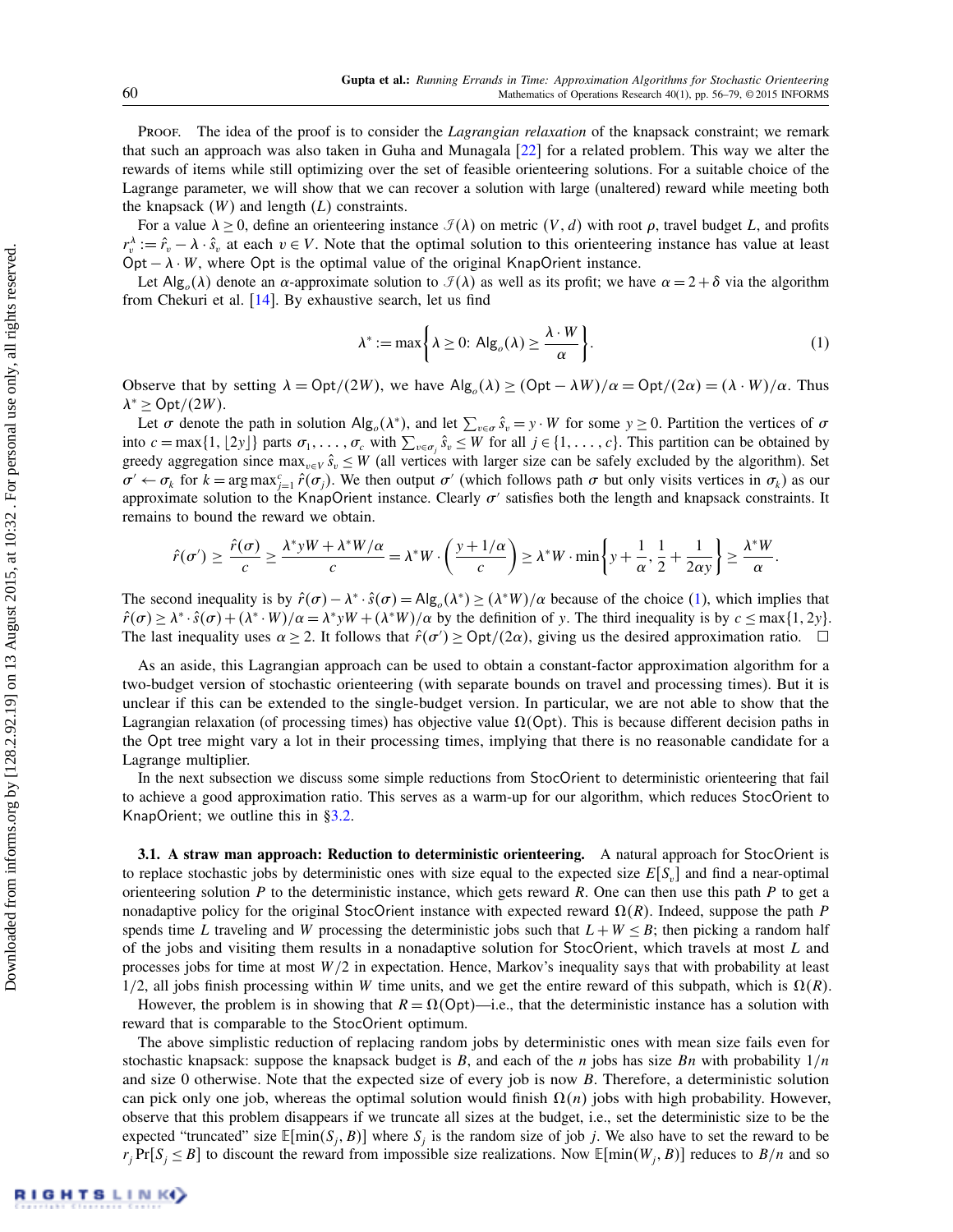

<span id="page-6-2"></span>FIGURE 1. Bad example for replacing by expectations.

the deterministic instance can now get  $\Omega(n)$  reward. Indeed, this is the approach used by Dean et al. [\[19\]](#page-24-2) to get an  $O(1)$ -approximation algorithm and adaptivity gap.

But for StocOrient, is there a good truncation threshold?

Considering  $\mathbb{E}[\min(S_j, B)]$  fails on the example where all jobs are co-located at a point at distance  $B - 1$  from the root. Each job v has size B with probability  $1/B$  and 0 otherwise. Truncation by B gives an expected size  $\mathbb{E}_{S_v \sim \pi_v}[\min(S_v, B)] = 1$  for every job, so the deterministic instance gets reward from only one job, whereas the StocOrient optimum can collect  $\Omega(B)$  jobs. Now noticing that any algorithm has to spend B − 1 time traveling to reach any vertex that has some job, we can instead truncate each job j's size at  $B - d(\rho, j)$ , which is the maximum amount of time we can possibly spend at j (since we must reach vertex j from  $\rho$ ). However, although this fix works for the aforementioned example, the following example shows that such a deterministic instance might only get an  $O((\log \log B)/\log B)$  fraction of the optimal stochastic reward.

Consider  $n = \log B$  jobs on a line as in Figure [1.](#page-6-2) For  $i = 1, 2, \ldots$ ,  $\log B$ , the *i*th job is at distance  $B(1 - 1/2^{i})$ from the root  $\rho$ ; job *i* takes on size  $B/2^i$  with probability  $p := 1/\log B$  and size 0 otherwise. Each job has unit reward. The optimal (adaptive and nonadaptive) solution to this instance is to try all the jobs in order 1, 2, ..., log B: with probability  $(1-p)^{\log B} \approx 1/e$ , all the jobs instantiate to size 0 and we will accrue reward  $\Omega(\log B)$ .

In the deterministic orienteering instance, each job *i* has its expected truncated size  $\mu_i = \mathbb{E}[\min\{S_i, B - d(\rho, i)\}] =$  $B/(2<sup>i</sup> \log B)$ . A feasible solution consists of a subset of jobs where the total travel plus expected sizes is at most B. Suppose j is the first job we pick along the line; then because of its size being  $\mu_i$  we cannot reach any jobs in the last  $\mu_j$  length of the path. The number of these lost jobs is  $\log \mu_j = \log B - j - \log \log B$  because of the geometrically decreasing gaps between jobs. Hence we can reach only jobs j, j + 1, j + log log  $B - 1$ , giving us a maximum profit of  $\log \log B$  even if we ignore the space these jobs would take. (Since their sizes decrease geometrically, we can indeed get all but a constant number of these jobs.)

This shows that replacing jobs in a StocOrient instance by their expected truncated sizes gives a deterministic instance whose optimal reward is smaller by an  $\Omega(\log B/(\log \log B))$  factor.

<span id="page-6-1"></span>3.2. Our approach: Reduction to knapsack orienteering. The reason why the deterministic techniques described above worked for stochastic knapsack but failed for stochastic orienteering is the following: the total sizes of jobs is always roughly  $B$  in knapsack (so truncating at  $B$  was the right thing to do). But in orienteering, it depends on the total time spent traveling, which in itself is a random quantity, even for a nonadaptive solution. One way around this is to guess the amount of time W spent processing jobs (up to a factor of 2), which gets the largest profit, and use that as the truncation threshold to define a knapsack orienteering instance. It seems that such an approach should lose an  $\Omega(\log B)$  fraction of the optimal reward, since there are log<sub>2</sub> B choices for the truncation parameter W. Somewhat surprisingly, we show that this algorithm actually gives a much better reward: it achieves a constant factor approximation relative to a nonadaptive optimum and an  $O(\log \log B)$ -approximation when compared to the adaptive optimum!

Given an instance  $\mathcal{I}_{so}$  of StocOrient with optimal (nonadaptive or adaptive) solution having expected reward Opt, our algorithm is outlined in Figure [2.](#page-6-3) However, there are many details to be addressed, and we flesh out the details of this algorithm over the next two sections. We will prove that  $\alpha = O(1)$  for nonadaptive StocOrient and  $\alpha = O(\log \log B)$  in the adaptive case.

<span id="page-6-0"></span>4. Nonadaptive stochastic orienteering. Here we consider the *nonadaptive* StocOrient problem and present an  $O(1)$ -approximation algorithm (Theorem [2\)](#page-2-2). This also contains many ideas used in the more involved analysis of the adaptive setting.

Step 1: Enumerate over all choices for the truncation threshold W. Construct a suitable instance  $\mathcal{F}_{k_0}(W)$  of knapsack orienteering

<span id="page-6-3"></span><sup>(</sup>KnapOrient), with the guarantee that the optimal reward from this KnapOrient instance  $\mathcal{F}_{k_0}(W)$  is at least Opt/ $\alpha$ .

Step 2: Use Theorem [5](#page-4-2) on  $\mathcal{I}_{k_0}$  to find a path P with reward  $\Omega(\mathrm{Opt}/\alpha)$ .

Step 3: Convert this KnapOrient solution P into a nonadaptive policy for StocOrient (Lemma [1\)](#page-7-0).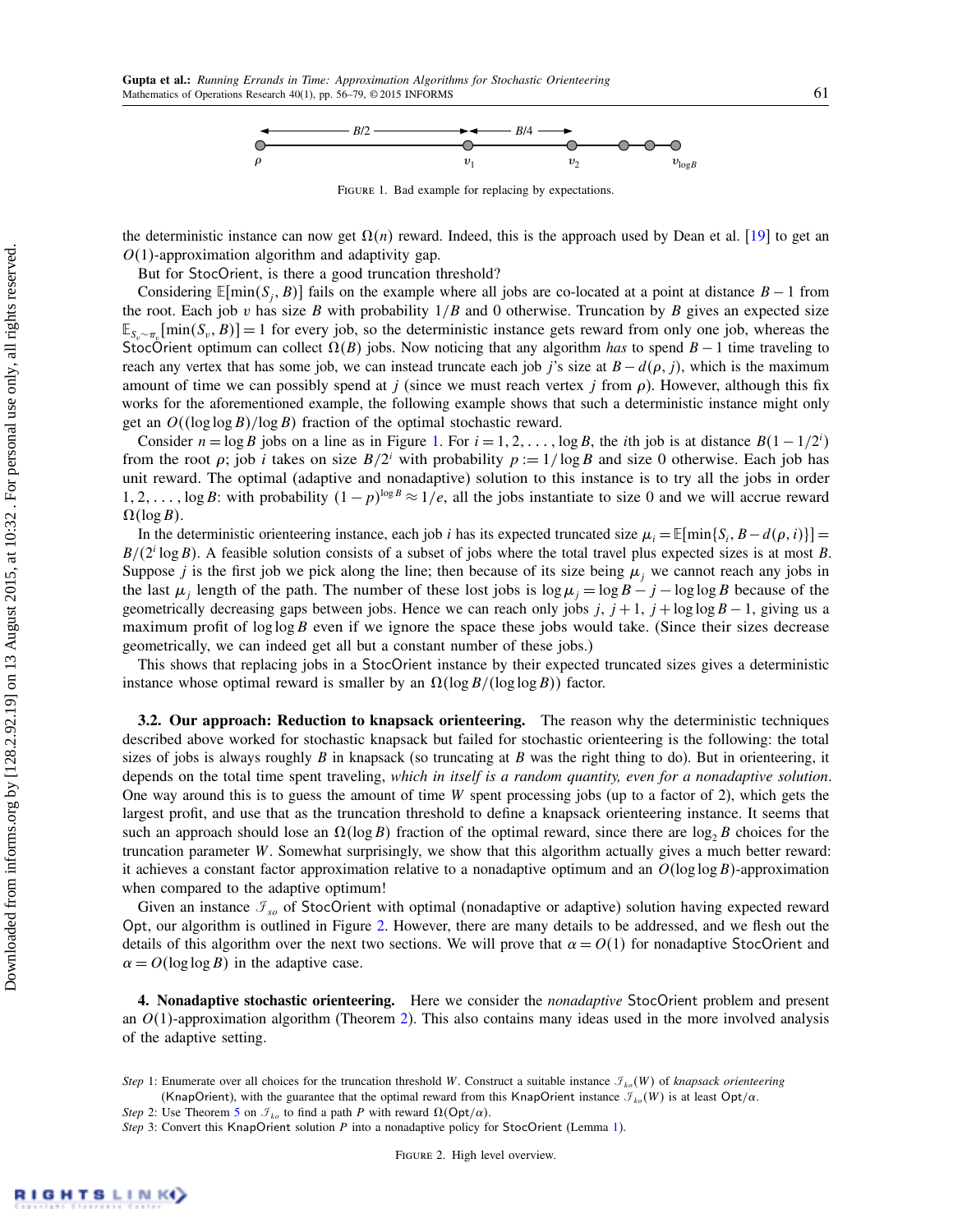Recall that the input consists of metric  $(V, d)$  with each vertex  $v \in V$  representing a stochastic job having a deterministic reward  $r_v \in \mathbb{Z}^+$  and a random processing time/size  $S_v$  distributed according to  $\pi_v : \mathbb{R}^+ \to [0, 1]$ ; we are also given a root  $\rho$  and budget B. A nonadaptive policy is an ordering  $\sigma$  of the vertices (starting with  $\rho$ ), which corresponds to visiting vertices (and processing the respective jobs) in the order  $\sigma$ . The goal in the nonadaptive StocOrient problem is to compute an ordering that maximizes the expected reward, i.e., the total reward of all items that are completed within the budget of  $B$  (travel + processing times). We first perform some preprocessing on the input instance. Throughout, Opt will denote the optimal nonadaptive solution to the given StocOrient instance, as well as its expected reward.

<span id="page-7-1"></span>Assumption 1. We may assume that

- No single-vertex solution has expected reward more than Opt/8.
- For each vertex  $u \in V$ ,  $Pr_{S_u \sim \pi_u}[S_u > B d(\rho, u)] \leq 1/2$ .

The resulting optimal value remains at least  $\frac{3}{4} \cdot \text{Opt.}$ 

PROOF. (1) Note that we can enumerate over all single vertex solutions (there are only  $n$  of them) and output the best one—if any such solution has value greater than Opt/8, then we already have an 8-approximate solution, so the first assumption follows.

(2) For the second assumption, call a vertex u bad if  $Pr_{S_u \sim \pi_u}[S_u > B - d(\rho, u)] > 1/2$ . Notice that if Opt visits a bad vertex, then the probability that it continues further decreases geometrically by a factor 1/2 because the total budget is exceeded with probability at least 1/2. Therefore, the total expected reward that Opt collects from all bad jobs is at most twice the maximum expected reward from any single bad vertex. By the first assumption, the maximum expected reward from any single vertex is at most Opt/8, so the expected reward obtained by ignoring bad vertices is at least  $\frac{3}{4} \cdot \text{Opt.}$   $\Box$ 

<span id="page-7-2"></span>DEFINITION 1 (TRUNCATED MEANS). For any vertex  $u \in V$  and any positive value  $Z \ge 0$ , let  $\mu_u(Z) :=$  $\mathbb{E}_{S_u \sim \pi_u}[\min(S_u, Z)]$  denote the expected size truncated at Z. Note that for all  $Z_2 \ge Z_1 \ge 0$ ,  $\mu_u(Z_1) \le \mu_u(Z_2)$  and  $\mu_u(Z_1+Z_2) \leq \mu_u(Z_1)+\mu_u(Z_2).$ 

<span id="page-7-3"></span>DEFINITION 2 (VALID KnapOrient INSTANCES). Given an instance  $\mathcal{I}_{so}$  of StocOrient and value  $W \leq B$ , define KnapOrient instance  $\mathcal{F}_{ko}(W) := \text{KnapOrient}(V, d, \{(\hat{s}_u, r_u): \forall u \in V\}, L, W, \rho)$  where

- (i) The travel budget  $L = B W$  and size budget is W.
- (ii) For all  $u \in V$ , its deterministic size  $\hat{s}_u = \mu_u(W)$ .

Recall that AlgKO is an  $O(1)$  $O(1)$  $O(1)$ -approximation algorithm for KnapOrient. Algorithm 1 for nonadaptive StocOrient proceeds in the following manner: it (i) enumerates over all possible powers-of-two for the choice of size budget W (see the definition of valid KnapOrient instances), (ii) uses AlgKO to find a near-optimal solution for each of the valid KnapOrient instances, and finally (iii) converts the best of them into a nonadaptive StocOrient solution. The final part of this procedure is characterized by the following Lemma [1.](#page-7-0) The proof is similar to that used in earlier works on stochastic knapsack (Dean et al. [\[19\]](#page-24-2)).

<span id="page-7-0"></span>LEMMA 1. Given any solution P to KnapOrient instance  $\mathcal{F}_{k0}(W)$  for any  $W \leq B$ , having reward R, we can obtain in polynomial time a nonadaptive policy for StocOrient of expected reward  $R/12$ .

PROOF. To reduce notation, let P also denote the set of vertices visited in the solution to  $\mathcal{F}_{k_0}(W)$ .

$$
L := \left\{ u \in P : \mu_u(W) > \frac{W}{4} \right\} \quad \text{and} \quad S := \left\{ u \in P : \mu_u(W) \le \frac{W}{4} \right\}.
$$

Notice that  $|L| < 4$  since  $\sum_{u \in P} \mu_u(W) \leq W$  by the size budget in  $\mathcal{I}_{ko}(W)$ . By averaging, max $\{r_u : u \in L\} \geq r(L)/3$ . Moreover, by Assumption [1](#page-7-1) the best single vertex solution (to StocOrient) among L has expected reward at least  $\frac{1}{2}$ ·max{ $r_u$ :  $u \in L$ }  $\ge r(L)/6$ .

Since each  $v \in S$  has  $\mu_v(W) \leq W/4$  and  $\sum_{u \in S} \mu_u(W) \leq W$ , we can partition S into three parts such that each part has total size at most W/2. Again by averaging, one of these parts  $S' \subseteq S$  satisfies  $\sum_{u \in S'} \mu_u(W) \leq W/2$  and  $r(S') \ge r(S)/3$ . Consider the following nonadaptive policy for StocOrient: visit (and process) vertices in S' in the order of P. By triangle inequality, the travel time is at most that of P, namely  $B - W$ . By Markov's inequality, with probability at least  $1/2$ , the total processing time of  $S'$  is at most W. Hence the expected reward of this policy to StocOrient is at least  $\frac{1}{2} \cdot r(S') \ge r(S)/6$ .

The better of the two policies above (from L and S) has reward at least  $R/12$ .  $\Box$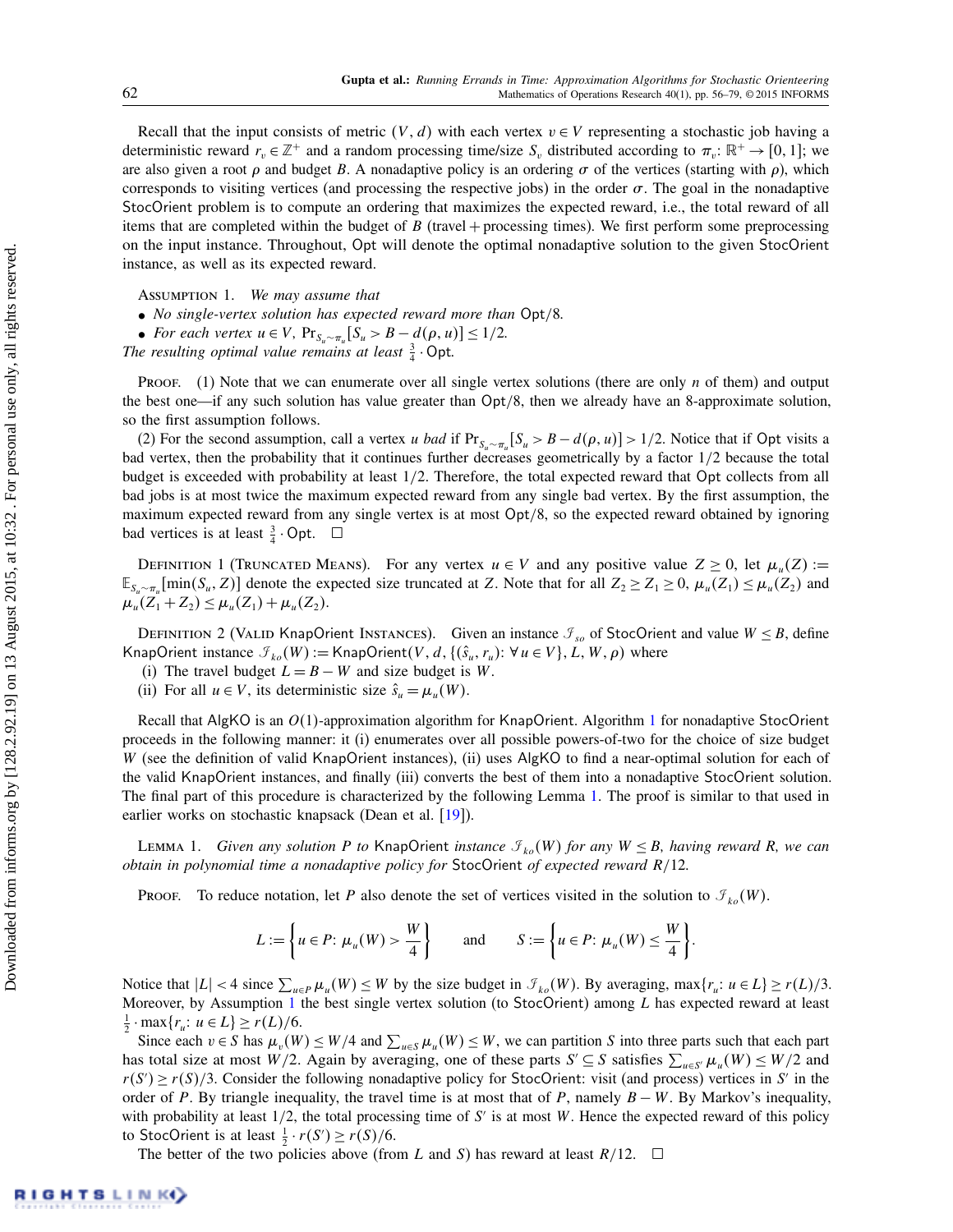<span id="page-8-0"></span>Algorithm 1 (Algorithm AlgSO for StocOrient on input  $\mathcal{F}_{so} = (V, d, \{(\pi_u, r_u): \forall u \in V\}, B, \rho)$ )

- 1: for all  $v \in V$  do
- 2: let  $R_v := r_v \cdot Pr_{S_v \sim \pi_v}[S_v \le (B d(\rho, v))]$  be the expected reward of the single-vertex solution to v.
- 3: end for
- 4: with probability  $1/2$ , just visit the vertex v with the highest  $R_v$  and **exit**.
- 5: **delete** all vertices  $u \in V$  with  $\Pr_{S_u \sim \pi_u}[S_u > B d(\rho, u)] > 1/2$ .
- 6: for  $i = 0, 1, \ldots$ ,  $\lceil \log B \rceil$  do
- 7: set  $W = B/2^{i}$
- 8: let  $P_i$  be the path returned by AlgKO on the valid KnapOrient instance  $\mathcal{I}_{k0}(W)$ .
- 9: **let**  $R_i$  be the reward of this KnapOrient solution  $P_i$ .
- 10: end for
- 11: **let**  $P_{i^*}$  be the solution among  $\{P_i\}_{i \in \lceil \log B \rceil}$  with maximum reward  $R_i$ .
- 12: **output** the nonadaptive StocOrient policy corresponding to  $P_{i*}$ , using Lemma [1.](#page-7-0)

Therefore, to prove a constant approximation ratio, it suffices to show the existence of some  $W = B/2<sup>i</sup>$  for which the optimal value of  $\mathcal{F}_{k_0}(W)$  is  $\Omega(\text{Opt})$ . Formally,

<span id="page-8-2"></span>LEMMA 2. Given any instance  $\mathcal{F}_{so}$  of nonadaptive StocOrient satisfying Assumption [1,](#page-7-1) there exists  $W = B/2^{i}$ for some  $i \in \{0, 1, \ldots, \lceil \log B \rceil\}$  such that  $\mathcal{F}_{ko}(W)$  has optimal value at least Opt/50.

The rest of this section proves this result. We restrict attention to vertices satisfying the condition in Assumption [1;](#page-7-1) let Opt $\geq \frac{3}{4} \cdot$ Opt denote the resulting optimal value.

Without loss of generality, let the optimal nonadaptive ordering be  $\{\rho = v_0, v_1, v_2, \dots, v_n\}$ . For any  $v_j \in V$  let  $D_j = \sum_{i=1}^j d(v_{i-1}, v_i)$  denote the *total distance* spent before visiting vertex  $v_j$ . Note that although the total time (travel plus processing) spent before visiting any vertex is a random quantity, the distance (i.e., travel time) is deterministic since we deal with nonadaptive policies. Let  $j^*$  be the first index  $j$  such that

<span id="page-8-1"></span>
$$
\sum_{i < j} \mu_{v_i}(B - D_j) \ge K \cdot (B - D_j). \tag{2}
$$

Here K is some constant that we will fix later. Observe that this condition is trivially satisfied when  $D_i = B$ ; so we may assume, without loss of generality, that  $D_{j^*-1} \leq B-1$ .

LEMMA 3. For index  $j^*$  as in [\(2\)](#page-8-1), we have  $\sum_{i \leq j^*-1} r_{v_i} \geq \text{Opt}'/2$ .

PROOF. We first deal with the corner case that  $D_{j^*} = B$ . In this case,  $v_{j^*}$  is the last possible vertex visited by the optimal solution. By Assumption [1,](#page-7-1) the expected reward from vertex  $v_{j*}$  even if it is visited directly from the root is at most Opt/8. Thus the expected reward from the first  $j^*-1$  vertices is at least Opt $-\frac{1}{8} \cdot Opt \geq Opt/2$ , which implies the lemma. In the following, we assume that  $D_{j^*} \leq B - 1$ .

<span id="page-8-4"></span>CLAIM 1. The optimal solution visits a vertex indexed j<sup>\*</sup> or higher with probability  $\leq e^{1-K/2-1/(2K)}$ .

Proof. If the optimal solution visits vertex  $v_{j*}$  then we have  $\sum_{i < j^*} S_{v_i} \leq B - D_{j^*}$ . This also implies that  $\sum_{i < j^*} \min(S_{v_i}, B - D_{j^*}) \leq B - D_{j^*}$ . Now, for each  $i < j^*$  let us define a random variable  $X_i :=$  $\min(S_{v_i}, B - D_{j^*})/(B - D_{j^*})$ . Note that the  $X_i$ 's are independent [0, 1] random variables and that  $\mathbb{E}[X_i] =$  $\mu_{v_i}(B - D_{j^*})/(B - D_{j^*})$ . From this definition, it is also clear that the probability that the optimal solution visits  $v_{j^*}$  is upper bounded by the probability that  $\sum_{i \le j^*} X_i \le 1$ . To this end, we have from Inequality [\(2\)](#page-8-1) that  $\sum_{i \leq j^*} \mathbb{E}[X_i] \geq K$ . Therefore we can apply a standard Chernoff bound to conclude that

$$
\Pr[\text{Optimal solution visits vertex } v_{j^*}] \le \Pr\bigg[\sum_{i < j^*} X_i \le 1\bigg] \le e^{1 - K/2 - 1/(2K)}.
$$

This completes the proof.  $\square$ 

<span id="page-8-3"></span>CLAIM 2. Conditional on reaching  $v_{j*}$ , the expected reward obtained by the optimal policy from vertices  $\{v_{j^*}, v_{j^*+1}, \dots\}$  is at most Opt'.

**PROOF.** Consider the alternative policy  $\{p = v_0, v_{j*}, v_{j*+1}, \ldots, v_n\}$  that skips all vertices before  $v_{j*}$ . By triangle inequality, the distance  $d(\rho, v_{j^*}) \le D_{j^*}$ , so the expected reward from this policy is at least the conditional reward of the optimal policy obtained beyond vertex  $v_{j*}$ . The claim now follows by optimality.  $\Box$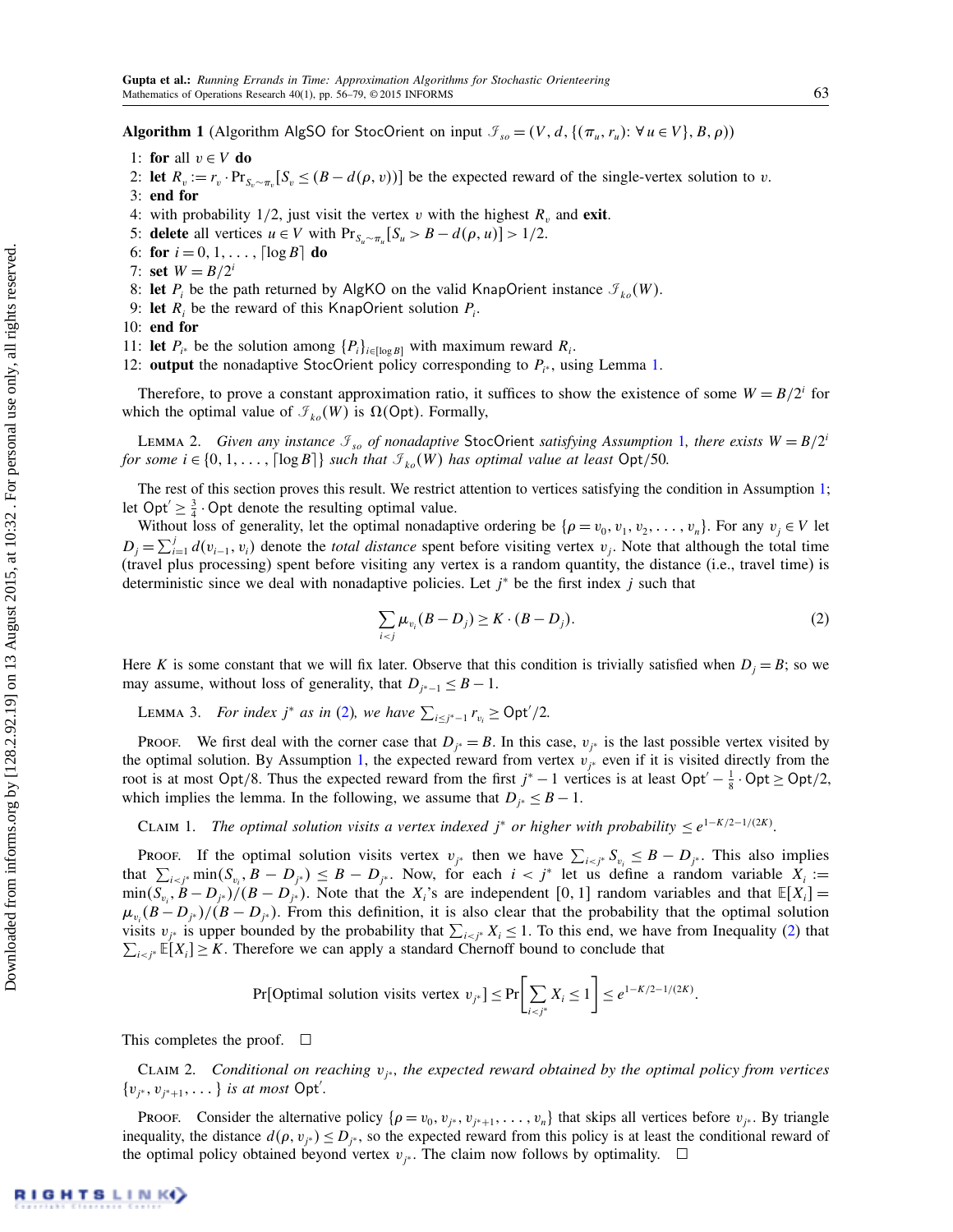Combining these two claims and setting  $K = 3.5$ , the expected reward from the first  $j^* - 1$  vertices is at least Opt'/2, which implies the lemma.  $\Box$ 

Recall that  $D_{j^*-1} \leq B-1$ ; let  $\ell \in \mathbb{Z}_+$  be such that  $B/2^{\ell} < B - D_{j^*-1} \leq B/2^{\ell-1}$ . Set  $W^* = B/2^{\ell}$ . We will show that the KnapOrient instance  $\mathcal{F}_{k0}(W^*)$  has optimal value at least Opt'/(8K + 8). Consider path  $P^* = \langle \rho = v_0, v_1, \dots, v_{j^*-1} \rangle$ . The reward on this path is at least Opt'/2 and it satisfies the travel budget  $B - W^*$  in  $\mathcal{F}_{k0}(W^*)$ . The total size on this path is

$$
\sum_{i \leq j^*-1} \mu_{v_i}(W^*) \leq \sum_{i \leq j^*-1} \mu_{v_i}(B - D_{j^*-1}) = \sum_{i < j^*-1} \mu_{v_i}(B - D_{j^*-1}) + \mu_{v_{j^*-1}}(B - D_{j^*-1})
$$
\n
$$
\leq (K+1)(B - D_{j^*-1}) \leq 2(K+1)W^*.
$$

The second inequality is by choice of  $j^*$  in Equation [\(2\)](#page-8-1). Although  $P^*$  may not satisfy the size budget of  $W^*$ , we obtain a subset  $P' \subseteq P^*$  that does. Since each vertex has size at most  $W^*$  and the total size of  $P^*$  is at most  $2(K+1)W^*$ , there is a partition of P<sup>\*</sup> into at most  $4(K+1)$  parts such that each part has size at most W<sup>\*</sup>. (Such a partition can be obtained greedily: starting with the trivial partition with each vertex of  $P^*$  in a single part, repeatedly merge any two parts that have combined size at most  $W^*$ . In the final partition, every pair of parts has combined size more than  $W^*$ ; since the total size of  $P^*$  is at most  $2(K+1)W^*$ , the final number of parts is at most  $4K + 4$ .) Choosing the maximum reward part among these yields a *feasible* solution to  $\mathcal{I}_{ko}(W^*)$  of value at least  $Opt/(8(K + 1)) \geq Opt/50$ , setting  $K = 3.5$ . This completes the proof of Lemma [2.](#page-8-2)

Combining Lemmas [1](#page-7-0) and [2,](#page-8-2) we obtain Theorem [2.](#page-2-2) The approximation ratio obtained by this approach (after optimizing parameters) is around 500. We chose not to present the calculations here so as to focus only on the main ideas. We note however that obtaining a significantly smaller constant factor seems to require additional techniques.

<span id="page-9-1"></span>5. Adaptive stochastic orienteering. In this section we consider the adaptive StocOrient problem. We will show the same algorithm (Algorithm AlgSO) is an  $O(\log \log B)$ -approximation algorithm to the best adaptive solution, thus proving Theorem [1.](#page-2-0) Note that this also establishes an adaptivity gap of  $O(\log \log B)$ .

Assumption [1](#page-7-1) holds in this adaptive setting as well; the proof is almost identical and not repeated here. This decreases the optimal value by a constant factor: we refer to the resulting optimal adaptive policy (and its expected reward) by Opt.

Recall the definition of valid KnapOrient instances and Lemma [1.](#page-7-0) The main result that we need is an analog of Lemma [2,](#page-8-2) namely,

<span id="page-9-0"></span>LEMMA 4. Given any instance  $\mathcal{F}_{so}$  of adaptive StocOrient satisfying Assumption [1,](#page-7-1) there exists  $W = B/2^i$  for some  $i \in \{0, 1, \ldots, \lceil \log B \rceil\}$  such that  $\mathcal{F}_{ko}(W)$  has optimal value  $\Omega(\text{Opt}/\log \log B)$ .

Before we begin, recall the typical instance  $\mathcal{I}_{so} := \text{StocOrient}(V, d, \{(\pi_u, r_u): \forall u \in V\}, B, \rho)$  of the stochastic orienteering problem.

Roadmap. We begin by giving a roadmap of the proof. Let us view the optimal adaptive policy Opt as a decision tree where each node is labeled with a vertex/job and the children correspond to different size instantiations of the job. For any sample path P in this decision tree, consider the first node  $x<sub>P</sub>$  where the sum of expected sizes of the jobs processed until  $x_P$  exceeds the "budget remaining" by some small factor—here, if  $L_{x,P}$  is the total distance traveled from the root  $\rho$  to this node  $x_P$  by visiting vertices along P, then the remaining budget is  $B - L_{x,P}$ . Call such a node a *frontier node*, and the *frontier* is the union of all such frontier nodes. To make sense of this definition, note that if the orienteering instance was nonstochastic (and all the sizes were equal to their expectations), then we would not get any reward from portions of the decision tree on or below the frontier nodes. Unfortunately, since job sizes are random for us, this is not necessarily the case. The main idea in the proof is to show that we do not lose too much reward by truncation: i.e., even if we truncate Opt along this frontier, we still obtain an expected reward of  $\Omega$ (Opt/ $\log$ [ $\log B$ ]) from the truncated tree. Thus, an averaging argument can be used to show the existence of some path  $P^*$  of length L where (i) the total rewards of jobs is  $\Omega(\text{Opt}/\log \lceil \log B \rceil)$ and (ii) the sum of expected sizes of the jobs is  $O(B - L)$ . This gives us the candidate KnapOrient solution.

Viewing Opt as a discrete time stochastic process. Note that the transitions of the decision tree Opt represent travel between vertices: if the parent node is labeled with vertex  $u$ , and its child is labeled with v, the transition takes  $d(u, v)$  time. To simplify notation, we take every such transition and subdivide it into  $d(u, v)$  unit length transitions. The intermediate nodes added in are labeled with new dummy vertices, with dummy jobs of deterministic size 0 and reward 0. We denote this tree as Opt'. Note that the amount of time spent traveling to any node is exactly the number of edges from the root to this node. Now, if we start a particle at the root, and let it evolve down the tree based on the random outcomes of job sizes, then the node reached at timestep t corresponds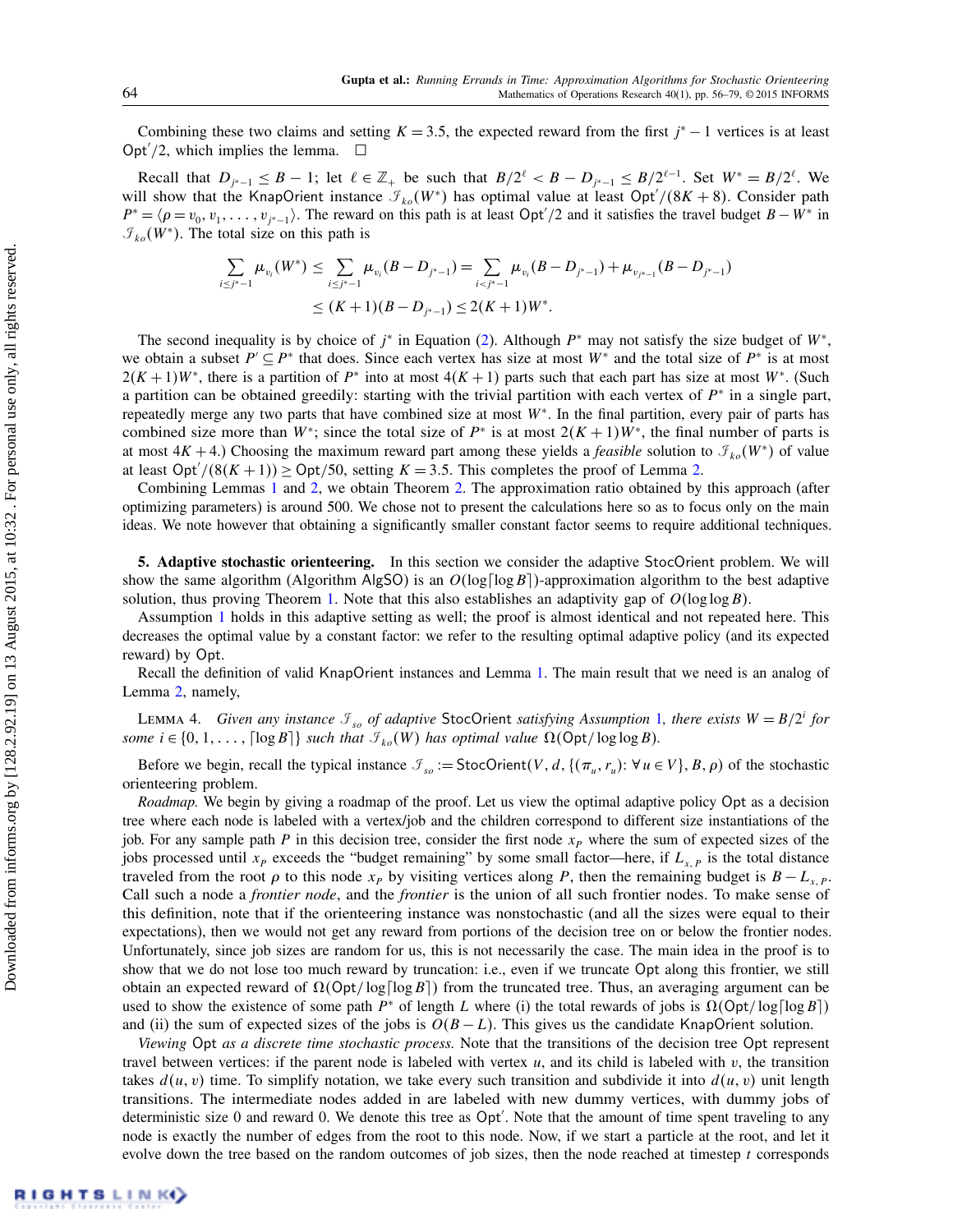to some job with a random size and reward. This naturally gives us a discrete-time stochastic process  $\mathcal{T}$ , which at every timestep picks a job of size  $S_t \sim \mathcal{D}_t$  and reward  $\mathbf{R}_t$ . Note that  $S_t$ ,  $\mathbf{R}_t$  and the probability distribution  $\mathcal{D}_t$  all are random variables that depend on the outcomes of the previous timesteps  $0, 1, \ldots, t - 1$  (since the actual job that the particle sees depends on past outcomes). We stop the process  $\mathcal T$  at the first (random) timestep  $t_{end}$  such that  $\sum_{t=0}^{t_{\text{end}}}$   $S_t \ge (B - t_{\text{end}})$ —this is the natural point to stop, since it is precisely the time step when the total processing plus the total distance traveled exceeds the budget B.

Some notation. Nodes will correspond to states of the decision tree Opt', whereas vertices are points in the metric  $(V, d)$ . The level of a node x in Opt' is the number of hops in the decision tree from the root to reach  $x$ —this is the timestep when the stochastic process would reach x, or equivalently the travel time to reach the corresponding vertex in the metric. We denote this by level(x). Let label(x) be the vertex labeling x. We abuse notation and use  $S_x$ ,  $r_x$ ,  $\pi_x$ , and  $\mu_x(\cdot)$  to denote the size, reward, size distribution, and truncated mean for node x—hence,  $S_x = S_{\text{label}(x)}$ ,  $r_x = r_{\text{label}(x)}$ ,  $\pi_x = \pi_{\text{label}(x)}$  and  $\mu_x(\cdot) = \mu_{\text{label}(x)}(\cdot)$ . We use  $x' \leq x$  to denote that  $x'$  is an ancestor of x.

Now to begin the proof of Lemma [4.](#page-9-0) We assume that there are no co-located stochastic jobs; i.e., there is only one job at every vertex. Note that this also implies that we have to travel for a nonzero integral distance between jobs. This is only to simplify the exposition of the proof: we explain how to discharge this assumption at the end of this section.

Defining the frontiers. Henceforth, we will focus on the decision tree Opt' and the induced stochastic process  $\mathcal{T}$ . Consider any intermediate node x and the sample path from the root to x in Opt'. We call x a star node if x is the first node along this sample path for which the following condition is satisfied:

<span id="page-10-0"></span>
$$
\sum_{x' \prec x} \mu_{x'}(B - \text{level}(x)) \ge 8K(B - \text{level}(x)).
$$
\n(3)

Above, K is a parameter that will later be set to  $\Theta(\log \log B)$ . Observe that this condition obviously holds when  $\text{level}(x) = B$  and that no star node is an ancestor of another star node. To get a sense of this definition of star nodes, ignore the truncation for a moment: then x is a star node if the expected sizes of all the level(x) jobs on the sample path until x sum to at least  $8K(B - level(x))$ . But since we have spent level(x) time traveling to reach x, the process only continues beyond vertex x if the actual sizes of the jobs are at most  $B - \text{level}(x)$ , i.e., if the sizes of the jobs are a factor  $8K$  smaller than their expectations. If this were an unlikely event, then pruning  $Opt'$  at the star nodes would result in little loss of reward. And that is precisely what we show.

Let Opt" denote the subtree of Opt' obtained by pruning it at star nodes. Opt" does not include rewards at star nodes. Note that leaf nodes in Opt" are either leaves of Opt' or *parents* of star nodes. In particular, level(s) ≤ B − 1 for each leaf node s ∈ Opt". We will show that

## <span id="page-10-1"></span>LEMMA 5. The expected reward in  $Opt''$  is at least  $Opt/2$ .

REMARK 1. The difference from the analysis of the nonadaptive case is that we set parameter  $K = O(\log \log B)$ instead of a constant in the definition of the truncated tree  $Opt''(3)$  $Opt''(3)$ . The main reason for the larger factor is the difficulty in directly analyzing the truncated decision tree when the threshold  $B - \text{level}(x)$  is changing. Instead, we prove Lemma [5](#page-10-1) by grouping star nodes into  $\log B$  "bands" according to geometrically decreasing threshold values and analyze each band separately as a martingale process. For a single band we then use a concentration inequality to upper bound the loss by factor that is exponentially small in  $K$ . Finally, adding the loss over the log  $B$  bands yields Lemma [5.](#page-10-1) The details now follow.

Before proving Lemma [5,](#page-10-1) we show how this implies Lemma [4.](#page-9-0)

PROOF OF LEMMA [4.](#page-9-0) We start with the following claim that uses the definition of star nodes.

<span id="page-10-2"></span>CLAIM 3. Every leaf node  $s \in \text{Opt}^{\prime\prime}$  satisfies  $\sum_{x \leq s} \mu_x(B - \text{level}(s)) \leq 9K(B - \text{level}(s)).$ 

PROOF. By definition of  $Opt''$ , leaf node s is not a star node (nor a descendant of one), so

$$
\sum_{x \preceq s} \mu_x(B - \text{level}(s)) = \sum_{x \prec s} \mu_x(B - \text{level}(s)) + \mu_s(B - \text{level}(s)) < (8K + 1) \cdot (B - \text{level}(s)).
$$

The inequality is by [\(3\)](#page-10-0). This proves the claim.  $\Box$ 

For each root-leaf path P in Opt" let Pr[P] denote the probability that this path is traced, and let  $r(P)$  be the sum of rewards on P. Then Lemma [5](#page-10-1) implies  $\sum_P Pr[P] \cdot r(P) \geq Opt/2$ , so there exists a sample path  $P^*$  in Opt<sup>"</sup>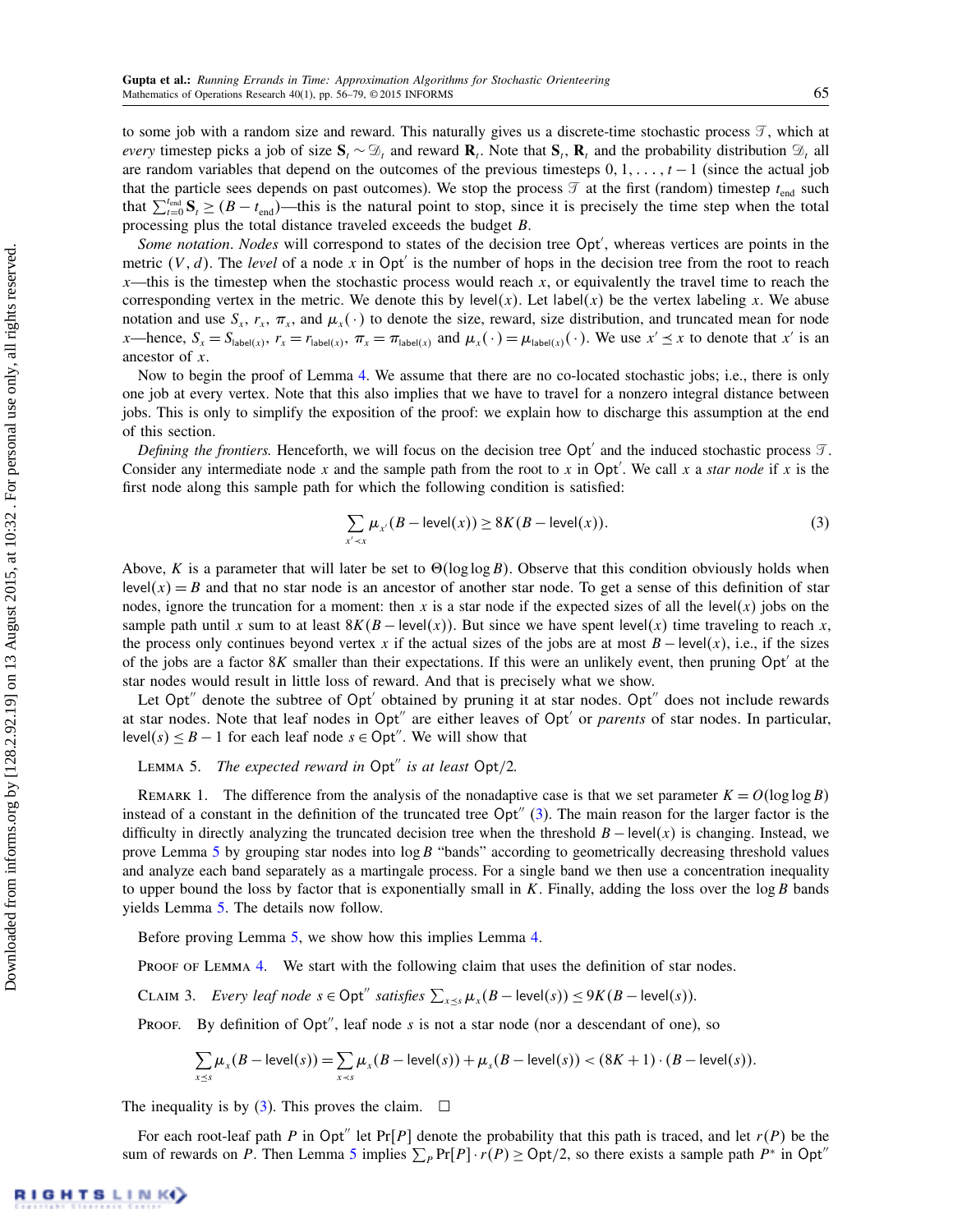to some leaf node s<sup>\*</sup> with total reward at least Opt/2. Moreover, Claim [3](#page-10-2) implies that the sum of means (truncated at  $B - \text{level}(s^*)$  of jobs in  $P^*$  is at most  $9K(B - \text{level}(s^*))$ .

Recall that every leaf in Opt<sup>"</sup> has level at most  $B - 1$ , so level(s<sup>∗</sup>)  $\leq B - 1$ . Choose  $\ell \in \{0, 1, ..., \lceil \log B \rceil\}$  so that  $B/2^{\ell} \leq B - \text{level}(s^*) \leq 2B/2^{\ell}$ , and set  $W^* = B/2^{\ell}$ . Then we have

$$
\sum_{x \preceq s^*} \mu_x(W^*) \le \sum_{x \preceq s^*} \mu_x(B - \text{level}(s^*)) \le 9K \cdot (B - \text{level}(s^*)) \le 18K \cdot W^*.
$$

Consider the KnapOrient instance  $\mathcal{F}_{k0}(W^*)$ ; we will show that it has optimal value at least  $\Omega(\text{Opt}/K)$ , which would prove Lemma [4.](#page-9-0) Note that path  $P^*$  has length level( $s^*$ )  $\leq B - W^*$ . The above calculation shows that the total size of  $P^*$  is at most  $18K \cdot W^*$ . Using the bin-packing-type argument as in the previous section, we obtain a subset  $P' \subseteq P^*$  that has total size at most  $W^*$  and reward at least  $r(P^*)/(36K) \ge \text{Opt}/(72K)$ . Thus we obtain Lemma [4.](#page-9-0)  $\Box$ 

We now prove Lemma [5.](#page-10-1) Group the star nodes into  $\lceil \log B \rceil + 1$  bands based on the value of B – level(x). Star node x is in band i if  $B - \text{level}(x) \in (B/2^{i+1}, B/2^i]$  for  $0 \le i \le \lceil \log B \rceil$  and in band  $\lceil \log B \rceil + 1$  if  $\text{level}(x) = B$ .

First consider star nodes of band  $\lceil \log B \rceil + 1$ . Note that the policy terminates after these nodes (since B time units have already been spent traveling). By Assumption [1,](#page-7-1) the loss in reward by ignoring star nodes of band  $\lceil \log B \rceil + 1$  is at most Opt/8.

Next we consider bands  $\{0, \ldots, \lceil \log B \rceil\}$ . We use the following key lemma that upper bounds the probability of reaching star nodes in any particular band *i*.

<span id="page-11-0"></span>LEMMA 6. For any  $i \in \{0, \ldots, \lceil \log B \rceil\}$ , the probability of reaching band i is at most  $1/(10 \lceil \log B \rceil)$ .

Taking a union bound, the probability of reaching some band  $\{0, \ldots, \lceil \log B \rceil\}$  is at most  $\frac{1}{10}$ . Then we have the following claim (similar to Claim [2](#page-8-3) in the nonadaptive case).

<span id="page-11-2"></span>CLAIM 4. Conditional on reaching any node  $x \in \text{Opt}'$ , the expected reward obtained by the optimal policy from nodes below x is at most Opt.

**Proof.** Consider the alternative adaptive policy that visits node x directly from the root. Using triangle inequality, the expected reward from this policy is at least the conditional reward of Opt' obtained below vertex  $x$ . The claim now follows by optimality.  $\square$ 

Thus we obtain that the loss in reward by truncating at star nodes in bands  $\{0, \ldots, \lceil \log B \rceil\}$  is at most Opt/10. Combined with the loss due to band  $\lceil \log B \rceil + 1$ , it follows that Opt<sup>''</sup> has reward at least Opt/2.

It only remains to prove Lemma [6,](#page-11-0) which we do in the rest of this section.

PROOF OF LEMMA [6.](#page-11-0) Fix any  $i$ . To bound the probability of reaching band  $i$ , consider the following altered stochastic process  $\mathcal{T}_i$ : follow  $\mathcal{T}$  as long as it could lead to a star node in band i. If we reach a node y such that there is no band *i* star node as a descendant of y, then we stop the process  $\mathcal{T}_i$  at y. Otherwise, we stop when we reach a star node in band i. An illustration of the optimal decision tree, the different bands, and altered processes is given in Figure [3.](#page-12-0) By a straightforward coupling argument, the probabilities of reaching a band i star node in  $\mathcal T$ and in  $\mathcal{T}_i$  are identical, and hence it suffices to bound the probability of continuing beyond a band i star node in  $\mathcal{T}_i$ .

<span id="page-11-1"></span>CLAIM 5. For each  $i \in \{0, 1, \ldots, \lceil \log B \rceil\}$ , and any star node x in band i,

$$
2K\frac{B}{2^i} \leq \sum_{x' \prec x} \mu_{x'}(B/2^{i+1}) \leq 17K\frac{B}{2^i}.
$$

PROOF. By definition of a star node [\(3\)](#page-10-0), and since node x is in band i,  $B/2^{i+1} \le B - \text{level}(x) \le B/2^i$ ,

$$
\sum_{x' \prec x} \mu_{x'}(B/2^{i+1}) \ge \sum_{x' \prec x} \mu_{x'}\left(\frac{1}{2}(B - \text{level}(x))\right) \ge \frac{1}{2} \sum_{x' \prec x} \mu_{x'}(B - \text{level}(x))
$$
  
 
$$
\ge 4K(B - \text{level}(x)) \ge 2K\frac{B}{2^{i}}.
$$

The first two inequalities used the monotonicity and subadditivity of  $\mu_{x'}(\cdot)$ .

Moreover, since y, the parent node of  $x$ , is not a star node, it satisfies

$$
\sum_{x' \prec y} \mu_{x'}(B - \text{level}(y)) < 8K(B - \text{level}(y)) = 8K(B - \text{level}(x) + 1).
$$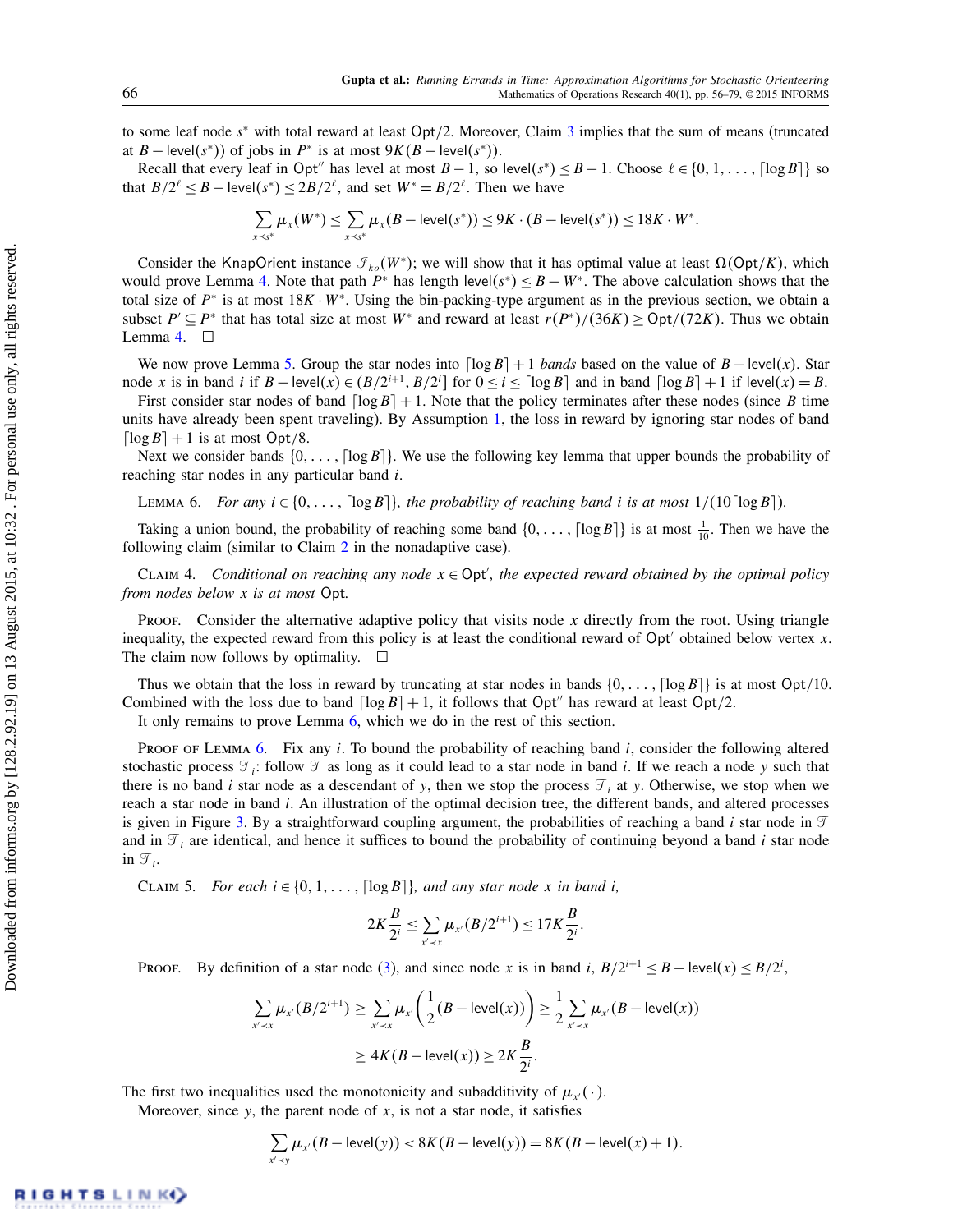

<span id="page-12-0"></span>FIGURE 3. Optimal decision tree example: Dashed lines indicate the bands,  $\times$  indicates star nodes.

But since we are not considering band number  $\lceil \log B \rceil + 1$  and all distances are at least 1, level $(x) \leq B - 1$ , and hence  $B - \text{level}(x) + 1 \leq 2(B - \text{level}(x)) \leq 2B/2^i$ . Thus, we have  $\sum_{x' \prec y} \mu_{x'}(B - \text{level}(y)) < 16K \cdot B/2^i$ . Now,

$$
\sum_{x' \prec x} \mu_{x'}(B/2^{i+1}) = \sum_{x' \prec y} \mu_{x'}(B/2^{i+1}) + \mu_{y}(B/2^{i+1}) \le \sum_{x' \prec y} \mu_{x'}(B - \text{level}(y)) + \frac{B}{2^{i+1}}
$$
  

$$
\le 16K \cdot \frac{B}{2^i} + \frac{B}{2^{i+1}} \le 17K \cdot \frac{B}{2^i}.
$$

The first inequality uses  $B - \text{level}(y) \ge B - \text{level}(x) \ge B/2^{i+1}$ . This completes the proof.  $\Box$ 

<span id="page-12-1"></span>CLAIM 6. For any  $i \in \{0, 1, ..., \lceil \log B \rceil\}$  and any star node x in band i, if process  $\mathcal{T}_i$  reaches x, then

$$
\sum_{x' \prec x} \min\left(S_{x'}, \frac{B}{2^{i+1}}\right) \le \frac{B}{2^i}
$$

Proof. Clearly, if process  $\mathcal{T}_i$  reaches node x, it must mean that  $\sum_{x'\prec x} S_{x'} \leq (B - \text{level}(x)) \leq B/2^i$ , else we would have run out of budget earlier. And the truncation can only decrease the left-hand side.  $\Box$ 

We now finish upper bounding the probability of reaching a star node in band  $i$  using a martingale analysis. Define a sequence of random variables  $\{Z_t, t = 0, 1, \dots\}$ , where

<span id="page-12-2"></span>
$$
Z_{t} = \sum_{t'=0}^{t} \left( \min \left\{ \mathbf{S}_{t'}, \frac{B}{2^{t+1}} \right\} - \mu_{t'} (B/2^{t+1}) \right). \tag{4}
$$

.

Above,  $\mu_{t'}(\cdot)$  denotes the truncated mean (Definition [1\)](#page-7-2) of random variable  $S_{t'}$ . Since the subtracted term is precisely the expectation of the first term, the one-term expected change is zero and the sequence  $\{Z_t\}$  forms a martingale. In turn,  $\mathbb{E}[Z_{\tau}] = 0$  for any stopping time  $\tau$ . We will define  $\tau$  to be the time when the process  $\mathcal{T}_i$ ends—recall that this is the first time when either (a) the process reaches a band  $i$  star node or (b) there is no way to get to a band  $i$  star node in the future.

Claim [6](#page-12-1) says that when  $\mathcal{T}_i$  reaches any star node x, the sum over the first terms in [\(4\)](#page-12-2) is at most  $B/2^i$ , whereas Claim [5](#page-11-1) says the sums of the means is at least  $2K(B/2^i)$ . Because  $K \ge 1$ , we can infer that the  $Z_t \le -K(B/2^i)$  for any star node (at level t). To bound the probability of reaching a star node in  $\mathcal{T}_i$ , we appeal to Freedman's concentration inequality for martingales.

THEOREM 6 (FREEDMAN [\[20\]](#page-24-18) (THEOREM 1.6)). Consider a real-valued martingale sequence  $\{X_k\}_{k\geq 0}$  such that  $X_0 = 0$  and  $\mathbb{E}[X_{k+1} | X_k, X_{k-1}, \dots, X_0] = 0$  for all k. Assume that the sequence is uniformly bounded; i.e.,  $|X_k| \leq M$  almost surely for all k. Now define the predictable quadratic variation process of the martingale to be

$$
W_k = \sum_{j=0}^k \mathbb{E}[X_j^2 \mid X_{j-1}, X_{j-2}, \dots, X_0]
$$

for all  $k \geq 1$ . Then for all  $l \geq 0$  and  $\sigma^2 > 0$  and any stopping time  $\tau$ , we have

$$
\Pr\bigg[\bigg|\sum_{j=0}^{\tau} X_j\bigg| \ge l \text{ and } W_{\tau} \le \sigma^2\bigg] \le 2\exp\bigg(-\frac{l^2/2}{\sigma^2+Ml/3}\bigg).
$$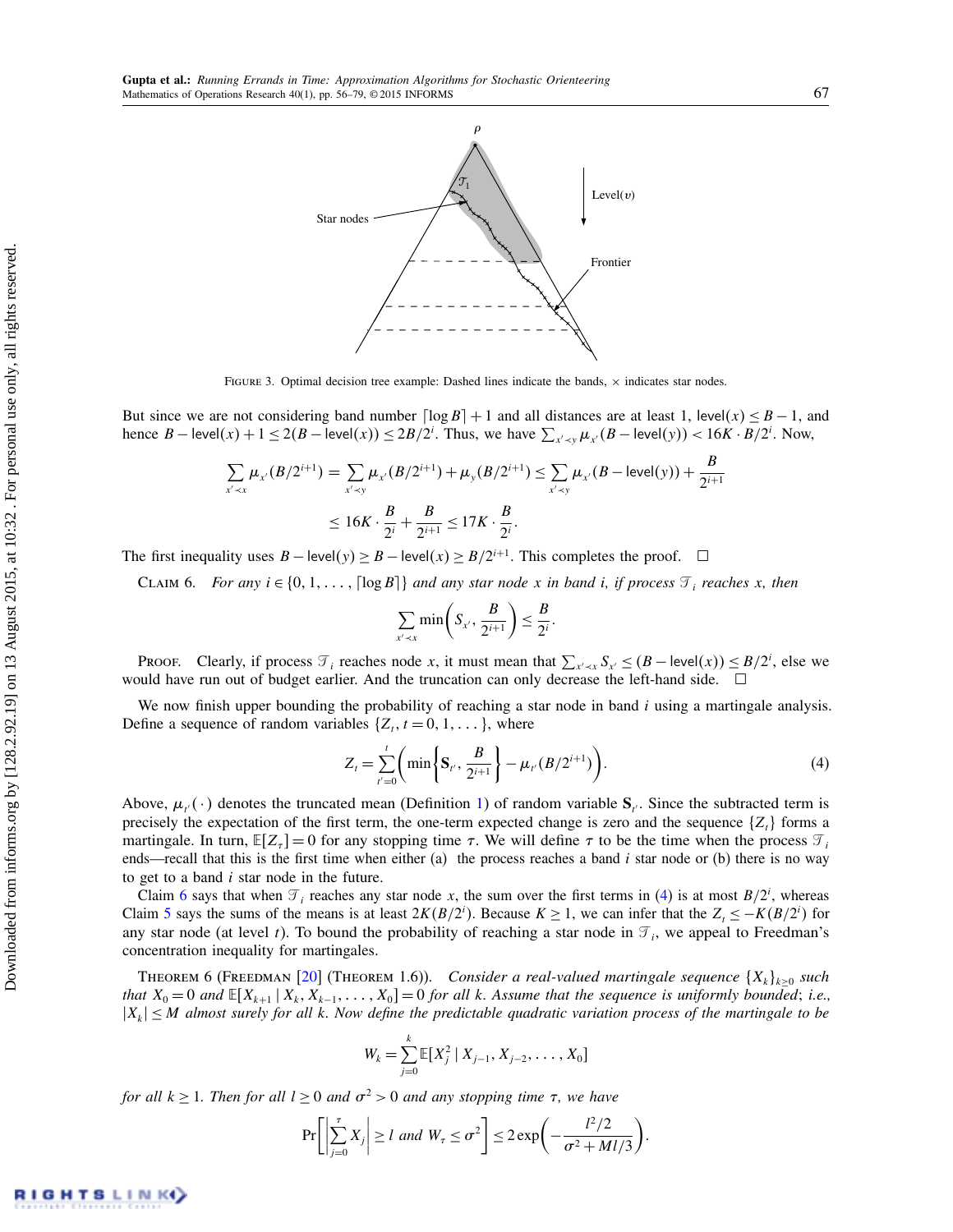We apply the above theorem to the martingale difference sequence  $\{X_t = Z_t - Z_{t-1}\}\$ . Now since each term  $X_t$  is just  $\min(S_t, B/2^{i+1}) - \mu_t(B/2^{i+1}),$  we get that  $\mathbb{E}[X_t | X_{t-1}, \dots] = 0$  by definition of  $\mu_t(B/2^{i+1}) = \mathbb{E}[\min(S_t, B/2^{i+1})]$ . Moreover, since the sizes and means are both truncated at  $B/2^{i+1}$ , we have  $|X_t| \leq B/2^{i+1}$  with probability 1; hence, we can set  $M = B/2^{i+1}$ . Finally, to bound the variance term  $W_t$ , we appeal to Claim [5.](#page-11-1) Indeed, consider a single random variable  $X_t = \min(S_t, B/2^{i+1}) - \mu_t(B/2^{i+1})$  and abbreviate  $\min(S_t, B/2^{i+1})$  by Y. Then

$$
\mathbb{E}[X_t^2 \mid X_{t-1}, \dots] = \mathbb{E}[(Y - \mathbb{E}[Y])^2] = \mathbb{E}[Y^2] - \mathbb{E}[Y]^2 \le Y_{\max} \cdot \mathbb{E}[Y] \le \frac{B}{2^{i+1}} \cdot \mu_t(B/2^{i+1}).
$$

Here, the first inequality uses  $Y \ge 0$  and  $Y_{\text{max}}$  as the maximum value of Y. The last inequality uses the definition of Y. Hence the term  $W_t$  is at most  $(B/2^{i+1})\sum_{t'\leq t}\mu_{t'}(B/2^{i+1})$  for the process at time t. Now, from Claim [5](#page-11-1) we have that for any star node (say at level t) in band i, we have  $\sum_{t' \leq t} \mu_{t'}(B/2^{t+1}) \leq 17K(B/2^t)$ . Therefore, we have  $W_t \le 9K \cdot (B/2^t)^2$  for star nodes, and we set  $\sigma^2$  to be this quantity.

So by setting  $\ell = K(B/2^{i}), \sigma^2 = 9K(B/2^{i})^2$ , and  $M = B/2^{i+1}$ , we get that

Pr[reaching star node in  $\mathcal{T}_i$ ]  $\leq Pr[|Z_{\tau}| \geq K(B/2^i)]$  and  $W_{\tau} \leq 9K(B/2^i)^2] \leq 2e^{-K/20}$ .

Setting  $K = \Omega(\log \log B)$  and performing a simple union bound calculation over the  $\lceil \log B \rceil$  bands completes the proof of Lemma [6.](#page-11-0)  $\Box$ 

Handling co-located jobs. To help with the presentation in the above analysis, we assumed that a node x, which is at depth  $l$  in the decision tree for Opt, is actually processed after the adaptive policy has traveled a distance of  $l$ . In particular, this meant that there is at most one stochastic job per node. However, if we define the truncations of any node (in Equation  $(3)$ ) by its *actual length along the path* instead of simply its depth/level in the tree, then we can handle co-located jobs in exactly the same manner as above. In this situation, there could be several nodes in a sample path that have the same truncation threshold, but it is not difficult to see that the rest of the analysis would proceed in an identical fashion. We do not present additional details here—the analysis in the next section handles this issue in a more general setting.

<span id="page-13-0"></span>6. Stochastic sequence orienteering. In this section we consider a general stochastic sequence orienteering problem. The input is a *directed* metric  $(V, d)$  with integer distances<sup>[1](#page-13-1)</sup> where each vertex  $v \in V$  contains a job having reward  $r_v$  and a random processing time (or size)  $S_v \sim \pi_v$ . We are also given a specified sequence  $\langle s_1,\ldots,s_k\rangle$  of portal vertices and a bound  $B\in\mathbb{Z}_+$ . A solution (policy) is an adaptive path originating from  $s_1$  that visits vertices (and processes the respective jobs) such that the total time taken (travel plus processing) is at most B. An additional constraint here is that the path must visit all the portals  $s_1, \ldots, s_k$  and in that order; the policy terminates after visiting vertex  $s_k$ . The objective is to maximize the expected reward. Since the portal vertices are always visited, we can assume without loss of generality that they have zero rewards. One can view the portals as essential jobs that any policy must complete (in the prescribed order), and the remaining vertices as optional, from which a policy seeks to maximize reward.

A modeling assumption we make is that since any feasible policy must visit each of these portal vertices in that sequence, it must satisfy the following property. If the policy is running the job at some vertex  $v$ after having visited portals  $\langle s_1, \ldots, s_i \rangle$  for some  $i \in \{1, \ldots, k-1\}$  and the remaining time becomes equal to  $d(v, s_{i+1}) + \sum_{j=i+1}^{k-1} d(s_j, s_{j+1})$ , then this job v is terminated (without accruing reward) and the policy moves directly to vertices  $\langle s_{i+1}, \ldots, s_k \rangle$  and ends—it cannot accrue any reward from any vertex along this shortest path  $\langle v, s_{i+1}, \ldots, s_k \rangle$ .

Notice that the basic stochastic orienteering problem (studied in the previous sections) is a special case of stochastic sequence orienteering when  $k = 1$  and the metric is symmetric.

An important subroutine in our algorithm for stochastic sequence orienteering is an approximation algorithm for its *deterministic* version. The deterministic sequence orienteering with  $k = 2$  has been studied previously, called point to point orienteering (Bansal et al. [\[3\]](#page-23-1), Nagarajan and Ravi [\[28\]](#page-24-4), Chekuri et al. [\[14\]](#page-24-1)). Here the input consists of a metric  $(V, d)$  with rewards on vertices, bound B, and specified source  $(s_1)$  and destination  $(s_2)$  vertices; the goal is to compute a path from  $s_1$  to  $s_2$  of length at most B that maximizes the total reward. A constant-factor approximation algorithm is known for this problem in symmetric metrics (Bansal et al. [\[3\]](#page-23-1)), and the directed setting admits approximation ratios of  $O(\log^2 n/\log \log n)$  (Nagarajan and Ravi [\[28\]](#page-24-4)) and  $O(\log^2 \mathcal{O}$ pt) (Chekuri et al.  $[14]$ ). Our first result is to show that the deterministic sequence orienteering problem for arbitrary k,

<span id="page-13-1"></span><sup>1</sup> The distance function d:  $V \times V \rightarrow \mathbb{Z}_+$  satisfies the triangle inequality but is not necessarily symmetric.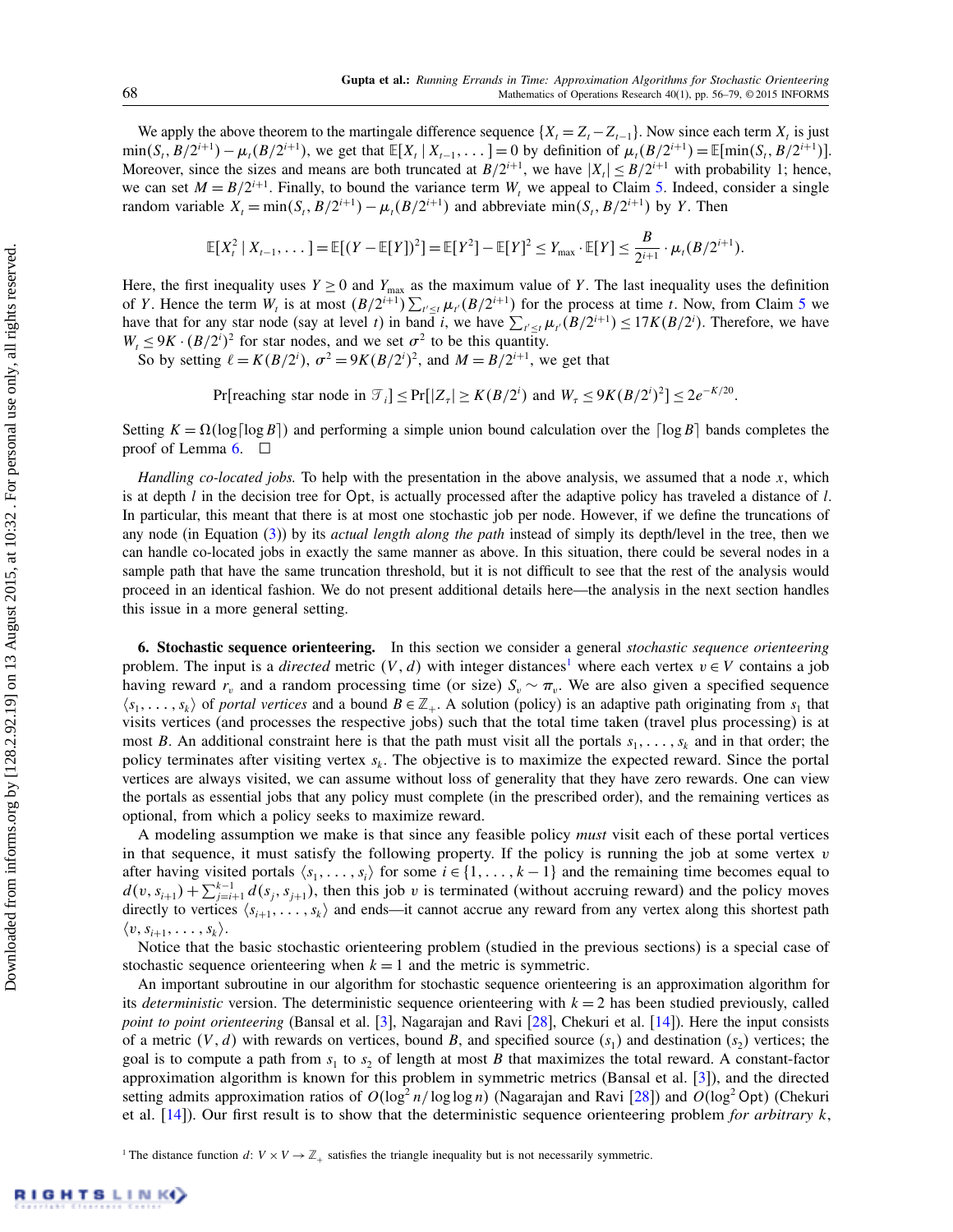admits an  $O(\alpha)$ -approximation algorithm, where  $\alpha$  is the best known approximation ratio for point to point orienteering.

Using this we obtain the main result of this section (Theorem [3\)](#page-2-1); i.e., any  $\alpha$ -approximation algorithm for directed point to point orienteering can be used to obtain

- An  $O(\alpha)$ -approximation algorithm for nonadaptive stochastic sequence orienteering.
- An  $O(\alpha \cdot \log \log B)$ -approximation algorithm for adaptive stochastic sequence orienteering.

We follow the same framework as for basic stochastic orienteering (i.e., undirected  $k = 1$  case). In [§6.1](#page-14-0) we obtain an  $O(\alpha)$ -approximation algorithm for *knapsack sequence orienteering*. Then we use this to obtain an  $O(\alpha)$ -approximation algorithm for nonadaptive sequence orienteering in [§6.2](#page-16-0) and an  $O(\alpha \cdot \log \log B)$ -approximation algorithm for adaptive sequence orienteering in [§6.3.](#page-16-1)

<span id="page-14-0"></span>**6.1. (Deterministic) knapsack sequence orienteering.** In the knapsack sequence orienteering problem, we are given a directed metric  $(V, d)$ , a sequence of portal vertices to visit  $\langle s_1, \ldots, s_k \rangle$ , and two budgets: L, which is the "travel" budget, and W, which is the "knapsack" budget. Each job v has a reward  $\hat{r}_v$  and also a "size"  $\hat{s}_v$ . A feasible solution is a path P that (i) visits  $s_1, \ldots, s_k$  in that order and (ii) has total length at most L, and (iii) total size  $\hat{s}(P) := \sum_{v \in P} \hat{s}_v$  is at most W. The goal is to find a feasible solution of maximum reward  $\sum_{v \in P} \hat{r}_v$ .

To devise an algorithm for this problem, we first consider the problem without the knapsack constraint and give an  $O(\alpha)$  approximation, where  $\alpha$  is the approximation factor for the point-to-point orienteering problem (i.e.,  $k = 2$ ). Using this (and the Lagrangian relaxation à la Theorem [5\)](#page-4-2), we show an  $O(\alpha)$ -approximation for the knapsack sequence orienteering problem.

6.1.1. Approximating sequence orienteering. In this problem, there are no sizes at vertices. The goal is to find a path visiting  $\langle s_1, \ldots, s_k \rangle$  of length at most B with maximum reward. Our main idea is to view this problem as that of submodular maximization over a (partition) matroid, with an additional knapsack constraint. We first give a high-level description of the algorithm. Let  $U_i$  denote the set of all paths from  $s_i$  to  $s_{i+1}$ . Then a sequence is simply a set of paths, one from each  $U_i$ , i.e., an independent set in the partition matroid  $\{U_1, U_2, \ldots, U_{k-1}\}$  (with cardinality bound of one on each part). Furthermore, the total reward of any subset of  $\bigcup_{i=1}^{k-1} U_i$  can be represented by a weighted coverage function, which is submodular. To ensure that the path we find has length bounded by  $B$ , we define an appropriate knapsack constraint. So the overall problem reduces to submodular maximization over the intersection of a partition matroid and a knapsack constraint. An additional issue is that the groundset  $\bigcup_{i=1}^{k-1} U_i$  is of exponential size: we deal with this using an implicit reduction from knapsack constraints to partition matroids (Gupta et al. [\[24\]](#page-24-19), Chekuri and Khanna [\[11\]](#page-24-20)). We now present the details.

THEOREM 7. There is an  $O(\alpha)$ -approximation algorithm for sequence orienteering, where  $\alpha$  denotes the best approximation ratio for directed point-to-point orienteering.

PROOF. For this reduction, it will be convenient to define the groundset  $U = \bigcup_{i=1}^{k-1} U_i$ , where

$$
U_i = \{ \langle P, i \rangle : P \text{ is an } s_i - s_{i+1} \text{ path} \}.
$$

Notice that this groundset is exponentially large; however, our algorithm will not use it explicitly. Define a partition *matroid* M on U, where subset  $S \subseteq U$  is independent if and only if  $|S \cap U_i| \le 1$  for each index  $i \in \{1, \ldots, k-1\}$ . Note that any base in M corresponds to a valid  $\langle s_1,\ldots,s_k\rangle$  sequence path. Let  $\mathcal{I}(\mathcal{M})\subseteq 2^U$  denote the collection of independent sets in the partition matroid M.

To ensure the length bound of B, we define a knapsack constraint  $\mathcal{X}$ . For each  $\langle P, i \rangle \in U$  define weight  $w_{(P,i)} = d(P) - d(s_i, s_{i+1})$ , and set the knapsack capacity to  $W := B - \sum_{j=1}^{k-1} d(s_j, s_{j+1})$ . Let  $\mathcal{I}(\mathcal{X}) = \{S \subseteq$  $U: \sum_{e \in S} w_e \leq W$   $\subseteq$  2<sup>*U*</sup> denote the collection of "independent sets" in knapsack  $\mathcal{K}$ .

<span id="page-14-1"></span>Claim 7. There is an exact correspondence between

- 1. Subsets  $S \in \mathcal{F}(\mathcal{M}) \cap \mathcal{F}(\mathcal{K})$  that are independent in both M and  $\mathcal{K}$ .
- 2. Paths P of length at most B that contain vertices  $s_1, \ldots, s_k$  in that order.

Proof. In one direction, consider any  $S \in \mathcal{F}(\mathcal{M}) \cap \mathcal{F}(\mathcal{K})$ . Note that each  $i \in \{1, \dots, k-1\}$  contains a "dummy" element"  $e_i \in U_i$  corresponding to the shortest path  $\langle s_i, s_{i+1} \rangle$  with  $w(e_i) = 0$ . If S is not a base in the partition matroid M, then augment it to a base by adding element  $e_i$  for each part  $i \in \{1, \ldots, k-1\}$  with  $S \cap U_i = \emptyset$ . Since the dummy elements have zero weight, we still have  $S \in \mathcal{F}(\mathcal{M}) \cap \mathcal{F}(\mathcal{K})$ . Now S corresponds to a collection  $\mathcal P$  of  $s_i-s_{i+1}$  paths, exactly one for each  $i = 1, \ldots, k-1$ . By the definition of weights in the knapsack  $\mathcal{R}$ , it follows that the total length of  $\mathcal{P}$  is at most B. Concatenating the paths in  $\mathcal{P}$  yields the desired  $\langle s_1, \ldots, s_k \rangle$  sequence path.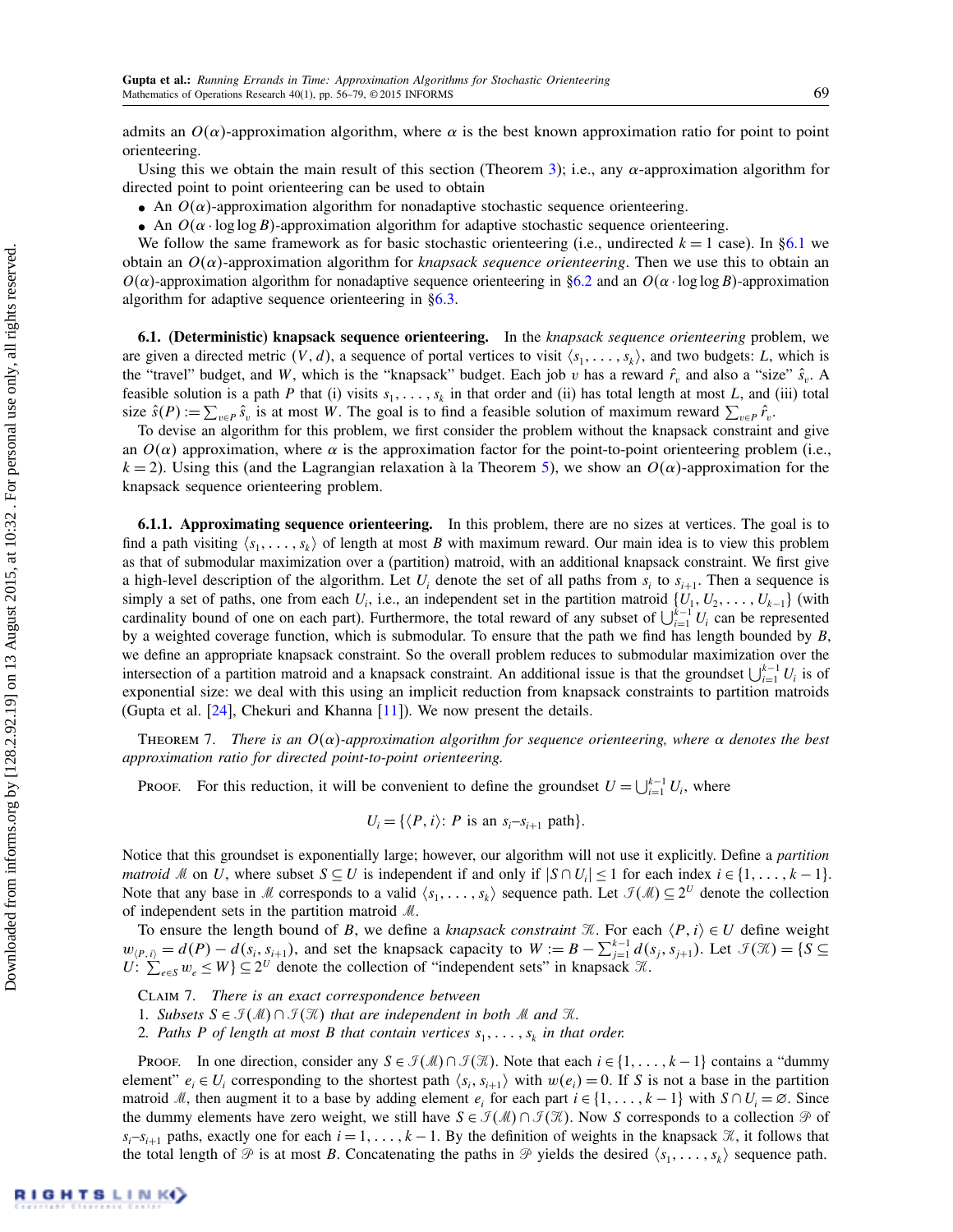In the other direction, consider any  $\langle s_1, \ldots, s_k \rangle$  sequence path P. Clearly P is a concatenation of subpaths  $\{P_1, \ldots, P_{k-1}\}\$ , where  $P_i$  is an  $s_i - s_{i+1}$  path for each  $i = 1, \ldots, k-1$ . Consider the set  $S' = \{\langle P_i, i \rangle : i = 1, \ldots, k-1\}$ 1, ...,  $k-1$ } ⊆ U. Clearly  $S' \in \mathcal{I}(\mathcal{M})$ . Also, the total weight of S' in knapsack  $\mathcal{K}$  is

$$
\sum_{i=1}^{k-1} (d(P_i) - d(s_i, s_{i+1})) \leq B - \sum_{i=1}^{k-1} d(s_i, s_{i+1}) = W,
$$

since P has length at most B. Thus  $S' \in \mathcal{F}(\mathcal{K})$  as well and hence  $S' \in \mathcal{F}(\mathcal{M}) \cap \mathcal{F}(\mathcal{K})$ .  $\square$ 

Now define the objective function:

$$
f(S) := \sum_{v \in V} r_v \cdot \min \left\{ \sum_{\langle P, i \rangle \in S} \mathbf{1}_{v \in P}, 1 \right\}, \quad \forall S \subseteq U.
$$

Above r:  $V \to \mathbb{R}_+$  denotes the rewards at different vertices, and  $\mathbf{1}_{v \in P}$  is the indicator of event " $v \in P$ ." Note that f is a weighted coverage function, so it is monotone and submodular on  $U$ . Therefore, by Claim [7,](#page-14-1) the sequence orienteering problem is precisely:

<span id="page-15-1"></span>
$$
\max\{f(S): S \in \mathcal{F}(\mathcal{M}) \cap \mathcal{F}(\mathcal{K})\}.
$$
 (5)

Submodular maximization over the intersection of matroid and knapsack constraints admits a constant factor approximation algorithm (Gupta et al. [\[24\]](#page-24-19), Chekuri et al. [\[15\]](#page-24-21)), but we need to take some more care since the groundset is not available explicitly. Below we show that a slight modification of the approach in Gupta et al. [\[24\]](#page-24-19) suffices. Specifically, we show that the knapsack  $K$  can be approximately simulated by another partition matroid.

<span id="page-15-0"></span>THEOREM 8 (GUPTA ET AL. [\[24\]](#page-24-19)). Given any knapsack constraint  $\sum_{e \in U} w_e \cdot x_e \leq W$  and parameter  $\ell \leq |U|$ , there is a polynomial  $\int_a^b$  in  $\ell$ ) time computable collection  $\mathcal{M}_1, \ldots, \mathcal{M}_T$  of  $T = \ell^{O(1)}$  partition matroids such that

1. For every  $S \in \bigcup_{t=1}^T \mathcal{I}(\mathcal{M}_t)$  we have  $\sum_{e \in S} w_e \leq 2 \cdot W$ .

2. For every  $S \subseteq U$  with  $|S| \leq \ell$  and  $\sum_{e \in S} w_e \leq W$  we have  $S \in \bigcup_{t=1}^T \mathcal{F}(\mathcal{M}_t)$ .

This follows directly from Lemma 3.3 in Gupta et al. [\[24\]](#page-24-19). Although that result is only stated for  $\ell = |U|$ , it can be extended to any  $\ell$  as follows (our requirement will be for  $\ell = k$ ). Here we only mention the changes required to the proof in Gupta et al. [\[24\]](#page-24-19). We partition U into  $G = \lceil \log_2 \ell \rceil + 1$  groups according to geometrically increasing weights. That is,  $V_0 := \{e \in U: w_e \leq W/\ell\}$  and  $V_j = \{e \in U: W/\ell \cdot 2^{j-1} < w_e \leq W/\ell \cdot 2^j\}$  for all  $j = 1, \ldots, \lceil \log_2 \ell \rceil$ . Then we guess upper bounds  $\{n_j: 1 \le j \le \lceil \log_2 \ell \rceil\}$  of the numbers of elements from each part  $V_j$  and define a partition matroid corresponding to this. Although a näive enumeration has a total of  $\ell^{O(\log \ell)}$  different partition matroids, it can be made polynomial using an enumeration idea from Chekuri and Khanna [\[11\]](#page-24-20). Using this approach, the number  $T$  of partition matroids is polynomial is  $\ell$ .

In our setting, since we know all feasible sets in the intersection  $\mathcal{I}(\mathcal{M}) \cap \mathcal{I}(\mathcal{K})$  are of size at most k, we can use Theorem [8](#page-15-0) with  $\ell := k$ . So we can (approximately) reduce the knapsack constraint to a partition matroid M' that is obtained by enumerating over  $T = poly(k)$  possibilities. Moreover, each part in M' corresponds to an index  $j \in \{0, \ldots, \log_2 k\}$  such that elements in part j of M' have weight at most  $2^j \cdot W/k$ . Thus, solving [\(5\)](#page-15-1) can be reduced to

<span id="page-15-2"></span>
$$
\max\{f(S)\colon S\in\mathcal{I}(\mathcal{M})\cap\mathcal{I}(\mathcal{M}')\}.\tag{6}
$$

The solution S<sup>\*</sup> to this problem does not itself satisfy  $\mathcal{K}$ , but we have  $w(S^*) \leq 2 \cdot W$ . Thus, a greedy partitioning can be used to obtain subsets  $S_1$ ,  $S_2$  and  $S_3$  such that  $S^* = S_1 \cup S_2 \cup S_3$  and  $w(S_a) \leq W$  for  $a = 1, 2, 3$ . Choosing the subset with maximum function value gives us  $S' \subseteq S^*$  with  $w(S') \leq W$  and  $f(S') \geq f(S^*)/3$ , by subadditivity. Thus, an approximation algorithm for  $(6)$  leads to one for  $(5)$ , at the loss of an additional factor of three.

To solve [\(6\)](#page-15-2) we use the natural greedy algorithm: always add element  $e \in U$  that retains independence and (approximately) maximizes the marginal increase in the objective. This is well known to achieve an approximation ratio of  $(1+2\rho)$  assuming a  $\rho$ -approximate oracle for the greedy addition step (Călinescu et al. [\[9\]](#page-24-22)). We observe below that this greedy step corresponds to the point-to-point orienteering problem: thus,  $\rho = \alpha$ , and we obtain a  $(1 + 2\alpha)$ -approximation algorithm for [\(6\)](#page-15-2) and  $(3 + 6\alpha)$ -approximation algorithm for [\(5\)](#page-15-1).

Recall the greedy step: given  $S \subseteq U$  find  $\max\{f(S \cup \{e\}) - f(S): e \in U, S \cup \{e\} \in \mathcal{F}(\mathcal{M}) \cap \mathcal{F}(\mathcal{M}')\}$ . We first enumerate over the part  $i \in \{1, ..., k-1\}$  of M and part  $j \in \{0, ..., \log_2 k\}$  of M' that correspond to the candidate element  $e$ . If the upper bound on either of these parts is tight, then  $e$  cannot be added to  $S$ ; otherwise  $S \cup \{e\} \in \mathcal{F}(\mathcal{M}) \cap \mathcal{F}(\mathcal{M}')$ . Assuming the latter, we optimize over all elements corresponding to parts *i* and *j* (in M and  $M'$ , respectively); this is just

$$
\max \bigg\{ \sum_{v \in P} \bar{r}_v : P \text{ is an } s_i - s_{i+1} \text{ path, } d(P) \leq d(s_i, s_{i+1}) + 2^j \cdot \frac{W}{k} \bigg\}.
$$

RIGHTS LINK()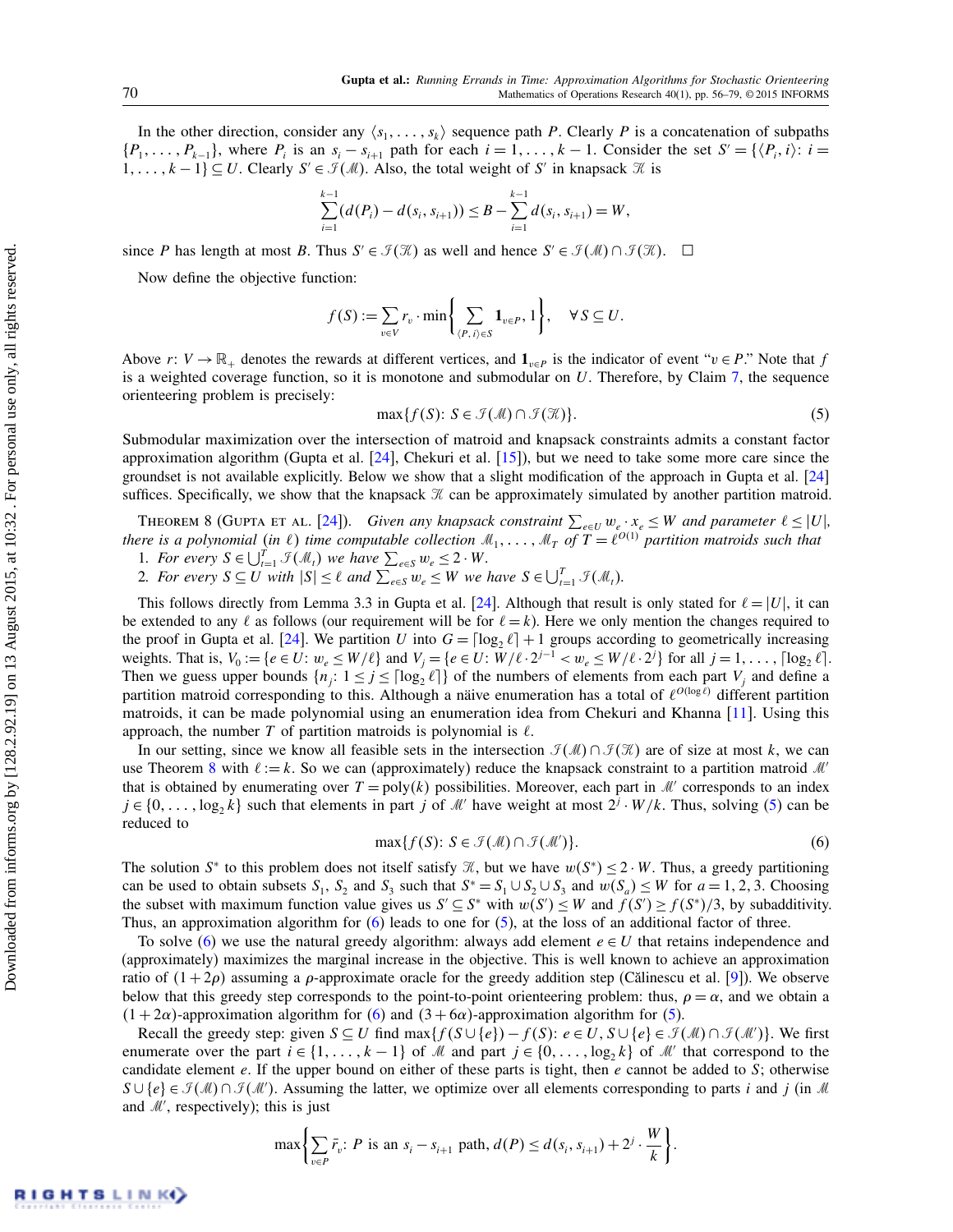Above  $\bar{r}_v = r_v$  if vertex v is not already covered by S and  $\bar{r}_v = 0$  otherwise. Note that the constraint that P is an  $s_i-s_{i+1}$  path is due to part i of M and the bound on its length is from part j of M'. Observe that this is precisely an instance of point-to-point orienteering (from  $s_i$  to  $s_{i+1}$ ), and hence we can use the  $\alpha$ -approximation algorithm assumed in the theorem.  $\Box$ 

6.1.2. Approximating knapsack sequence orienteering. In the knapsack sequence orienteering problem (KnapSeqOrient), we are given a directed metric  $(V, d)$  with sequence  $\langle s_1, \ldots, s_k \rangle$  of portal vertices, rewards and sizes at each vertex, and separate budgets  $L$  and  $W$ . The goal is to find a path consistent with the sequence  $\langle s_1, \ldots, s_k \rangle$  that maximizes the reward on it such that its length is at most L and total size of its vertices is at most W. Using the Lagrangian relaxation approach (exactly as in Theorem  $5$ ), we can reduce the knapsack sequence orienteering problem to an instance of sequence orienteering, while losing a factor 2 in the approximation ratio.

THEOREM 9. There is an  $O(\alpha)$ -approximation algorithm for knapsack sequence orienteering, where  $\alpha$  denotes the best approximation ratio for directed point-to-point orienteering.

In the next two subsections, we show how this result can be used within our framework for solving the stochastic versions. Since most of the details are essentially same as in §[§4](#page-6-0) and [5,](#page-9-1) we only point out the changes required in context of sequence orienteering.

<span id="page-16-0"></span>6.2. Nonadaptive sequence orienteering. Here we use the  $O(\alpha)$ -approximation algorithm for KnapSeqOrient to obtain an  $O(\alpha)$ -approximation algorithm for nonadaptive sequence orienteering. We define valid KnapSeqOrient instances  $\mathcal{F}_{kso}(W)$  exactly as in Definition [2,](#page-7-3) which is parametrized by value  $W \in \{0, 1, \ldots, B\}$ : recall that the size budget is W and travel budget is  $B - W$ . The algorithm remains the same as Algorithm [1.](#page-8-0) Observe that Assumption [1](#page-7-1) can be enforced for sequence orienteering as well. Furthermore, implementing a KnapSeqOrient solution as a nonadaptive policy for stochastic sequence orienteering follows directly by Lemma [1.](#page-7-0) Therefore, it remains to prove an equivalent of Lemma [2;](#page-8-2) i.e., for some choice of W the optimal value of KnapSeqOrient instance  $\mathcal{F}_{kso}(W)$  is  $\Omega$ (Opt).

As in the proof of Lemma [2,](#page-8-2) let the nonadaptive optimum  $P^*$  correspond to ordering  $v_1, \ldots, v_n$  where the portal vertices  $\langle s_1, \ldots, s_k \rangle$  appear in the prescribed order with  $v_1 = s_1$  and  $v_n = s_k$ . For any  $v_j \in V$  recall that  $D_j = \sum_{\ell=1}^j d(v_{\ell-1}, v_{\ell})$  is the travel time to visit  $v_j$ ; also define

$$
\bar{D}_j := D_j + d(v_j, s_i) + \sum_{\ell=i}^{k-1} d(s_i, s_{i+1}),
$$

where  $i \in \{1, \ldots, k-1\}$  is the index such that  $v_j$  appears between portals  $s_i$  and  $s_{i+1}$ . Note that  $\overline{D}_j$  is the minimum amount of travel that *must* be incurred if the policy visits vertex  $v_j$ ; this is because in sequence orienteering, we are required to visit all the portal vertices. Note that by triangle inequality,  $\bar{D}_j$  is nondecreasing in j. Analogous to  $(2)$ , let  $j^*$  denote the first index such that

$$
\sum_{i < j} \mu_{v_i}(B - \bar{D}_j) \ge K \cdot (B - \bar{D}_j). \tag{7}
$$

Here  $K$  is some constant. Having defined our "stopping point," it is easy to see that Lemma [1](#page-8-4) continues to hold and the rest of the proof is completely identical, when we replace D with D. Thus we obtain an  $O(\alpha)$ -approximation algorithm for nonadaptive sequence orienteering.

<span id="page-16-1"></span>6.3. Adaptive sequence orienteering. Here we use the  $O(\alpha)$ -approximation algorithm for KnapSeqOrient to obtain an  $O(\alpha \cdot \log \log B)$ -approximation algorithm for adaptive sequence orienteering. We enforce Assumption [1,](#page-7-1) and it suffices to show an analog of Lemma  $4$  that there is some choice of parameter  $W$  for which instance  $\mathcal{I}_{kso}(W)$  has value  $\Omega(\text{Opt}/\log \log B)$ . The proof given in [§5](#page-9-1) makes use of the metric being undirected, and we need to generalize that to the directed setting. To this end, we use a different concentration inequality in place of Freedman's inequality, which is better suited in the directed setting.

Note that the optimal adaptive policy is a decision tree Opt, with nodes being vertices that are visited and its branches corresponding to the random instantiation. (Here we do not subdivide Opt as done in [§5;](#page-9-1) we also do not assume that jobs are not co-located.) For any node x in Opt, we denote by level(x) the *travel time* spent until node x; to reduce notation we will use x to also denote the vertex in the metric that corresponds to x. For node x define  $\overline{\text{lev}}(x) := \text{level}(x) + d(v_j, s_i) + \sum_{\ell=i}^{k-1} d(s_i, s_{i+1})$  where  $i \in \{1, \dots, k-1\}$  is the index such that x appears between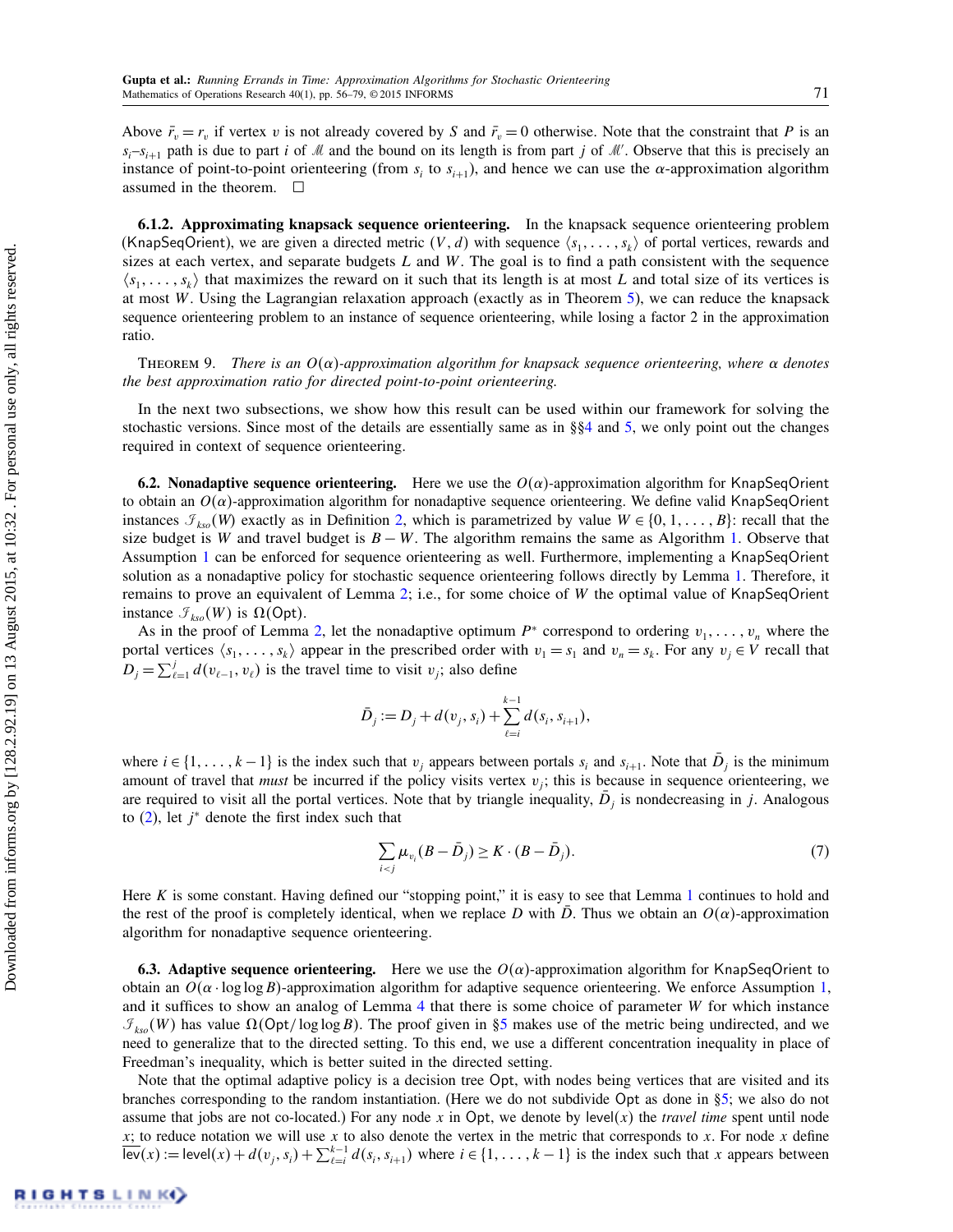portals  $s_i$  and  $s_{i+1}$ . Note that lev $(x)$  is the minimum amount of travel that *must* be incurred if the policy visits node x. By triangle inequality, lev( $\cdot$ ) is nondecreasing down the Opt tree.

Analogous to  $(3)$ , node x is called a *star node* if it is the first node along its sample path for which

$$
\sum_{x' \prec x} \mu_{x'}(B - \overline{\text{lev}}(x)) > 8K(B - \overline{\text{lev}}(x)).\tag{8}
$$

Here  $K = \Theta(\log \log B)$ . This condition clearly holds when  $\overline{lev}(x) = B$ , so the parent y of any star node x must satisfy  $\overline{ev}(y) \leq B - 1$ . We define Opt<sup>"</sup> by pruning Opt at star nodes (again, rewards at star nodes are not included in Opt"). Leaf nodes in Opt" are either leaves in Opt or parents of star nodes. We will prove Lemma [5;](#page-10-1) this would imply an analog of Lemma [4](#page-9-0) (with KnapSeqOrient instances) exactly as in [§5](#page-9-1) (by replacing level by lev).

In proving Lemma [5,](#page-10-1) we again partition the star nodes x into bands depending on the value  $B - \text{lev}(x)$ . Star node x is in band i if  $B - \overline{lev}(x) \in (B/2^{i+1}, B/2^i]$  for  $0 \le i \le \lceil \log B \rceil$  and in band  $\lceil \log B \rceil + 1$  if  $\overline{lev}(x) = B$ . By Assumption [1,](#page-7-1) as in [§5,](#page-9-1) the loss in reward by truncating at band  $\lceil \log B \rceil + 1$  is at most Opt/8. Moreover, an analogue of Claim [4](#page-11-2) holds in this setting as well. To bound the loss from other bands, it suffices to prove the analog of Lemma [6:](#page-11-0)

<span id="page-17-3"></span>For any 
$$
i \in \{0, ..., \lceil \log B \rceil\}
$$
, the probability of reaching band *i* is at most  $\frac{1}{10 \lceil \log B \rceil}$ . (9)

We obtain the first part of Claim [5](#page-11-1) (the second part is not true in the directed setting).

<span id="page-17-0"></span>For each 
$$
i \in \{0, 1, ..., \lceil \log B \rceil\}
$$
 and star node x in band i: 
$$
\sum_{x' \prec x} \mu_{x'}(B/2^{i+1}) \ge 2K \cdot \frac{B}{2^i}.
$$
 (10)

Claim [6](#page-12-1) continues to hold.

<span id="page-17-1"></span>For each 
$$
i \in \{0, 1, ..., \lceil \log B \rceil\}
$$
 and star node x in band i: 
$$
\sum_{x' \prec x} \min \left( S_{x'}, \frac{B}{2^{i+1}} \right) \leq \frac{B}{2^i}.
$$
 (11)

We use these two properties to bound the probability of reaching band i. We also make use of a concentration inequality due to Zhang [\[29\]](#page-24-23) that is described below (we use this in place of Freedman's inequality because its form suits us better in applying it for directed metrics):

Let  $I_1, I_2, \ldots$  be a sequence of possibly dependent random variables; for each  $k \ge 1$ , variable  $I_k$  depends only on  $I_{k-1}, \ldots, I_1$ . Consider also a sequence of random functionals  $\xi_k(I_1, \ldots, I_k)$  that lie in [0, 1]. Let  $\mathbb{E}_{I_k}[\xi_k(I_1,\ldots,I_k)]$  denote expectation of  $\xi_k$  with respect to  $I_k$ , conditional on  $I_1,\ldots,I_{k-1}$ . Furthermore, let  $\tau$ denote any stopping time. Then we have

<span id="page-17-2"></span>THEOREM 10 (THEOREM 1 IN ZHANG [\[29\]](#page-24-23)).

$$
\Pr\bigg[\sum_{k=1}^{\tau} \mathbb{E}_{I_k}[\xi_k(I_1,\ldots,I_k)] \geq \frac{e}{e-1} \cdot \left(\sum_{k=1}^{\tau} \xi_k(I_1,\ldots,I_k) + \delta\right)\bigg] \leq \exp(-\delta), \quad \forall \delta \geq 0.
$$

We make use of this result by setting  $I_k$  to be the kth node seen in Opt, and

$$
\xi_k(I_1,\ldots,I_k) = \min\left\{\frac{S_{I_k}}{B/2^{i+1}},1\right\}.
$$

Recall that for any node x, its instantiated size (i.e., processing time) is denoted  $S_x$ . We define the stopping time  $\tau$ as reaching either a band  $i$  star node or a node that has no descendant band  $i$  star node. At any band  $i$  star node, we have

$$
(10) \implies \sum_{k=1}^{\tau} \mathbb{E}_{I_k} [\xi_k(I_1, \dots, I_k)] \ge 4K,
$$

$$
(11) \implies \sum_{k=1}^{\tau} \xi_k(I_1, \dots, I_k) \le 2.
$$

Combining these, the probability of reaching a band  $i$  star node is at most

$$
\Pr\bigg[\sum_{k=1}^{\tau} \mathbb{E}_{I_k}[\xi_k(I_1,\ldots,I_k)] \geq 4 \cdot \left(\sum_{k=1}^{\tau} \xi_k(I_1,\ldots,I_k) + K - 2\right)\bigg] \leq e^{-(K-2)},
$$

where we use Theorem [10](#page-17-2) with  $\delta = K - 2$ . Using  $K = \Theta(\log \log B)$ , we obtain that this probability is at most  $1/(10 \lceil \log B \rceil + 1)$ , which proves [\(9\)](#page-17-3).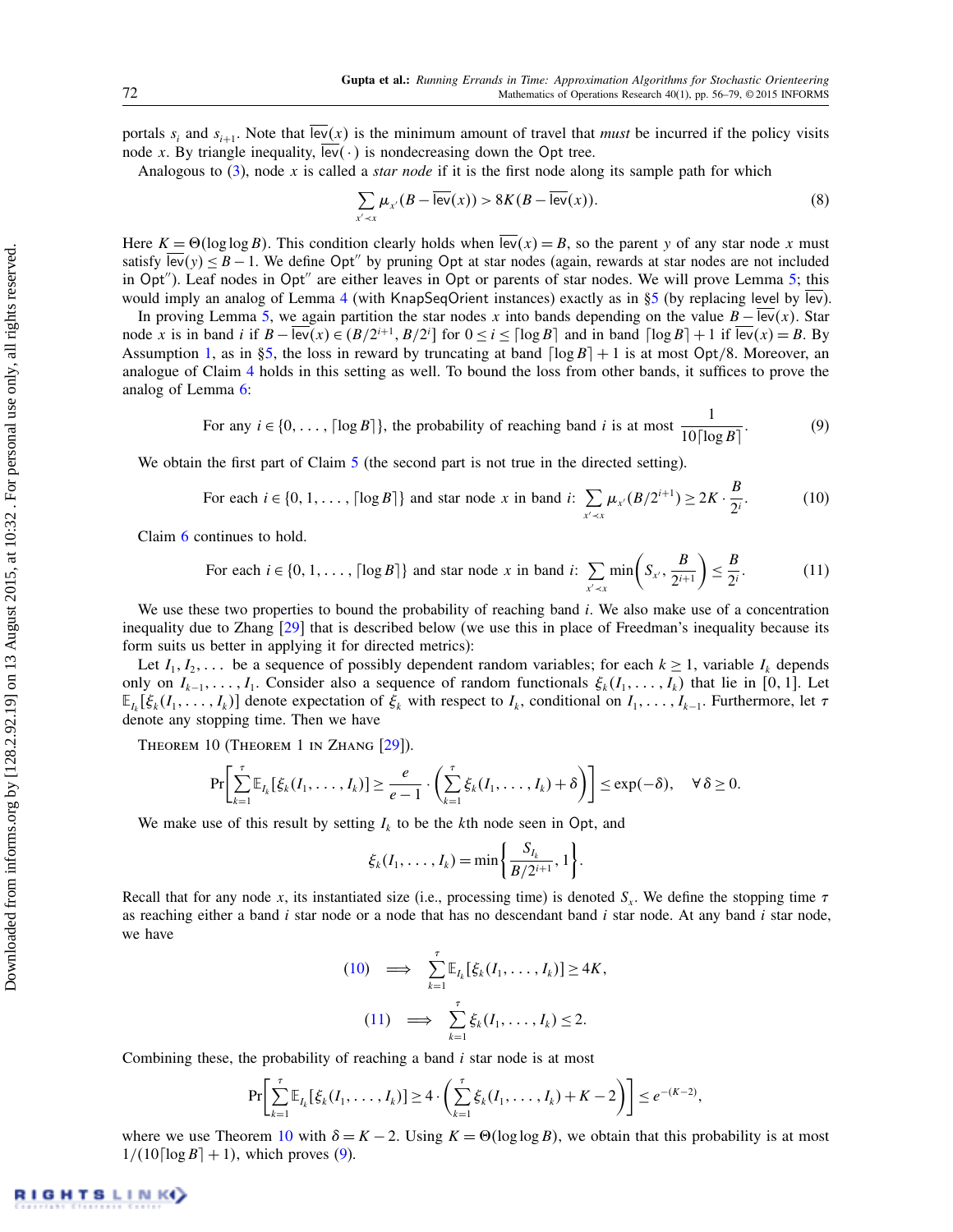<span id="page-18-0"></span>7. Stochastic orienteering with correlated rewards. In this section we consider the stochastic orienteering problem where the reward of each job is a random variable that may be correlated with its processing time (i.e., size). The distributions at different vertices are still independent of each other. The input to CorrOrient consists of a metric  $(V, d)$  with root vertex  $\rho$  and a bound B. At each vertex  $v \in V$ , there is a stochastic job with a given probability distribution over (size, reward) pairs: for each  $t \in \{0, 1, \ldots, B\}$ , the job at v has size t and reward  $r_{v,t}$ with probability  $\pi_{v,t}$ . Again we consider the nonpreemptive setting, so once a job is started it must be run to completion unless the budget B is exhausted. The goal is to devise a (possibly adaptive) policy that maximizes the expected reward of completed jobs, subject to the total budget (travel time + processing time) being at most B. The results of this section apply only to the basic orienteering setting and not sequence orienteering.

When there is no metric in the problem instance, this is precisely the correlated stochastic knapsack problem, and Gupta et al. [\[25\]](#page-24-9) gave a nonadaptive algorithm that is a constant-factor approximation to the optimal adaptive policy; this used an LP relaxation that is quite different from that in the uncorrelated setting. The trouble with extending that approach to stochastic orienteering is again that we do not know of LP relaxations with good approximation guarantees even for deterministic orienteering. We circumvented this issue for the uncorrelated case by using a martingale analysis to bypass the need for an LP relaxation that gave a direct lower bound. We adopt a similar approach for CorrOrient, but as Theorem [4](#page-2-3) says, our approximation ratio is only  $O(\log n \log B)$ : this is because our algorithm here relies on the "deadline orienteering" problem. Moreover, we show that CorrOrient is at least as hard to approximate as the deadline orienteering problem, for which the best guarantee known is an  $O(\log n)$  approximation algorithm (Bansal et al. [\[3\]](#page-23-1)).

7.1. The nonadaptive algorithm for CorrOrient. We now present our approximation algorithm for CorrOrient, which proceeds via a reduction to suitably constructed instances of the deadline orienteering problem (Bansal et al. [\[3\]](#page-23-1)). An instance of deadline orienteering (DeadlineOrient) consists of a metric (denoting travel times) with a reward and deadline at each vertex and a root vertex. The objective is to compute a path starting from the root that maximizes the reward obtained from vertices that are visited before their deadlines.

Our high level approach, much like the earlier sections of the paper, is to reduce the stochastic problem to a deterministic one where there is a travel budget and a size budget, i.e., a knapsack version of a deterministic orienteering problem. In the uncorrelated stochastic orienteering problem, it did not matter when the tour visited a vertex as long as the job could finish with reasonable probability within the size budget allocated by the tour (the rewards are fixed). Hence the deterministic problem was simply the orienteering problem with a knapsack constraint. In the correlated case, however, the reward could in fact depend on when the job is started with respect to the budget remaining. For example, if a job has reward 1 when its processing time is  $B - 1$ , and 0 otherwise, and its expected size is 1, then to collect any reward from this job, we'd have to start processing it by a time of 1. Therefore, we use the deadline orienteering problem as a deterministic subproblem for stochastic orienteering with correlated rewards.

We solve a knapsack version of deadline orienteering by taking a *Lagrangian relaxation* of the processing times and then use an amortized analysis to argue that the reward is high in expectation. (In this it is similar to the ideas of Guha and Munagala [\[22\]](#page-24-10).) The crux of our proof is in showing that we can indeed reduce the stochastic problem to the deadline orienteering problem. Namely, what deadlines do we choose for each job, and if we create many copies with different deadlines for each job, then how do we ensure that the reward is not over counted?

Notation. Let Opt denote an optimal decision tree. We classify every execution of a job in this decision tree as belonging to one of  $(\log_2 B + 1)$  types. For  $i \in [\log_2 B]$ , a type i job execution occurs when the processing time spent *before* running the job lies in the interval  $[2^{i} - 1, 2^{i+1} - 1)$ . So if t' is the distance spent before reaching a type *i* job, then its start time lies in  $[t' + 2^i - 1, t' + 2^{i+1} - 1)$ . Note that the same job might have different types on different sample paths of Opt, but for a fixed sample path down Opt, it can have at most one type. If Opt(*i*) is the expected reward obtained from job runs of type *i*, then we have  $Opt = \sum_i Opt(i)$ , and hence  $\max_{i \in [\log_2 B]} \text{Opt}(i) \ge \Omega(1/\log B) \cdot \text{Opt.}$  For all  $v \in V$  and  $t \in [B]$ , let  $R_{v,t} := \sum_{z=0}^{B-t} r_{v,z} \cdot \pi_{v,z}$  denote the expected reward when job v's size is restricted to being at most  $B - t$ . Note that this is the expected reward obtained from job v if it starts at time t. Recall that for any  $v \in V$ ,  $S_v$  denotes its random size, which has distribution  $\{\pi_{v,t}\}_{t=0}^B$ .

7.1.1. Reducing CorrOrient to (deterministic) DeadlineOrient. The high level idea is the following: for any fixed i, we create an instance of DeadlineOrient to get an  $O(\log n)$  fraction of Opt(i) as reward; then choosing the best such setting of i gives us the  $O(\log n \log B)$ -approximation algorithm. To obtain the instance of DeadlineOrient, for each vertex  $v$  we create several copies of it: for each time  $t$ , there is a copy corresponding to starting job v at time t (and hence has reward  $R_{v,t}$ ). However, to prevent the DeadlineOrient solution from collecting reward from many different copies of the same vertex, we make copies of vertices only when the reward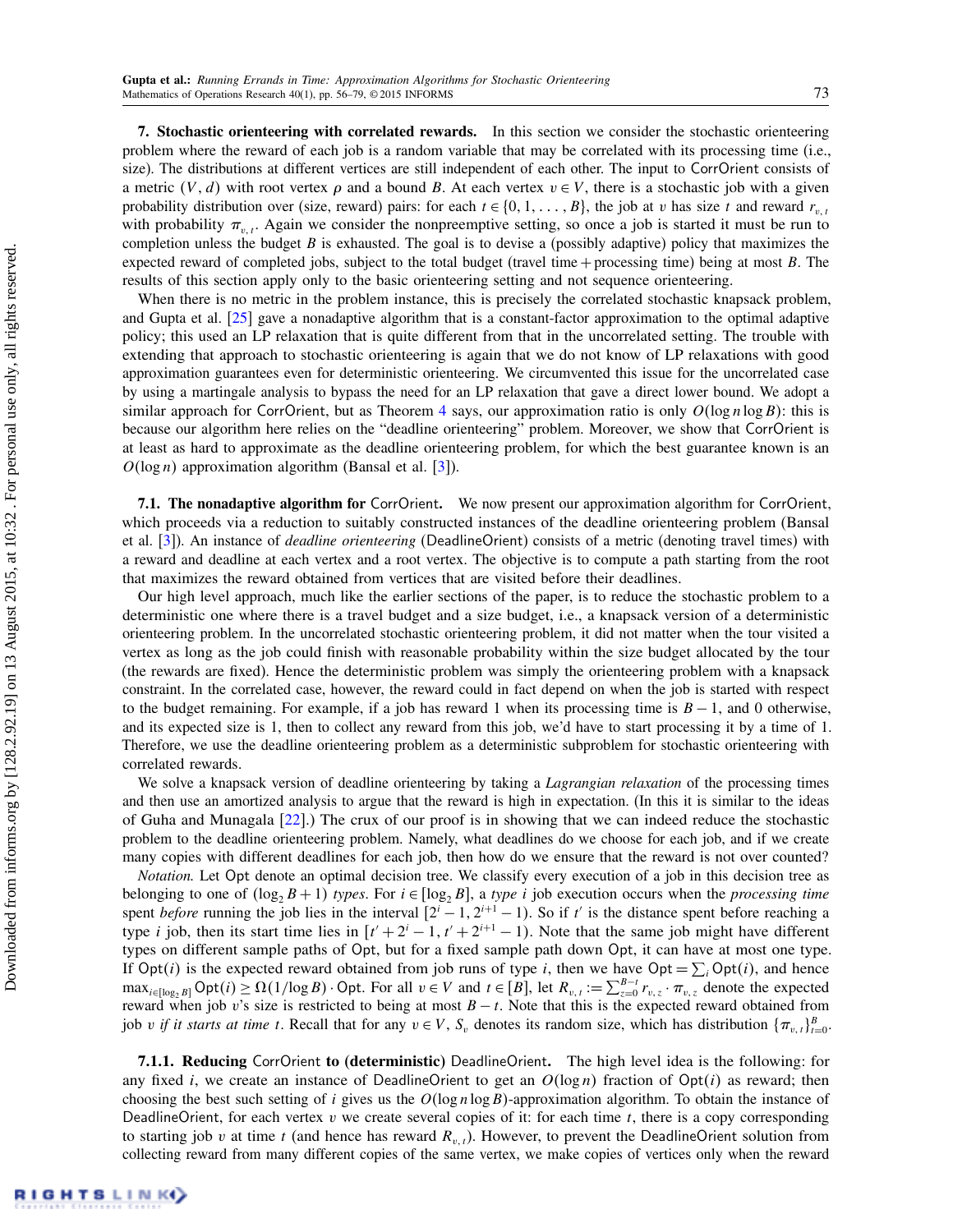changes by a constant factor. The following claim is useful for defining such a minimal set of starting times for each job.

<span id="page-19-0"></span>CLAIM 8. Given any nonincreasing function  $f: [B] \to \mathbf{R}_+$ , we can efficiently find a subset  $I \subseteq [B]$ :

$$
\frac{f(t)}{2} \le \max_{\ell \in I: \ \ell \ge t} f(\ell) \qquad \text{and} \qquad \sum_{\ell \in I: \ \ell \ge t} f(\ell) \le 3 \cdot f(t), \quad \forall \ t \in [B].
$$

PROOF. The set I is constructed as follows.

<span id="page-19-1"></span>Algorithm 2 (Computing the support  $I$  in Claim  $8$ )

1: let  $h \leftarrow 0, k_0 \leftarrow 0, I \leftarrow \emptyset$ . 2: while  $k_h \in [B]$  and  $f(k_h) > 0$  do 3:  $\ell_h \leftarrow \max\{\ell \in [B] : f(\ell) \ge f(k_h)/2\}.$ 4:  $k_{h+1} \leftarrow \ell_h + 1, I \leftarrow I \cup \{\ell_h\}.$ 5:  $h \leftarrow h + 1$ . 6: end while

7: output set I.

Observe that B is always contained in the set I, and hence for any  $t \in [B]$ ,  $\min\{\ell \geq t : \ell \in I\}$  is well defined. To prove the claimed properties, let  $I = \{\ell_h\}_{h=0}^p$ . For the first property, given any  $t \in [B]$  let  $\ell_h = \min\{\ell \ge t : \ell \in I\}$ . We must have  $\ell_{h-1} < t$ , and so  $k_h \le t$ . Hence  $f(\ell_h) \ge f(k_h)/2 \ge f(t)/2$ ; the first inequality is by the choice  $\ell_h$  in Algorithm [2,](#page-19-1) and the second inequality uses that  $f$  is nonincreasing.

We now show the second property. For any index h, we have  $k_h \leq \ell_h < k_{h+1} \leq \ell_{h+1}$ . Moreover,  $f(k_{h+1}) =$  $f(\ell_h + 1) < f(k_h)/2$  by the choice of  $\ell_h$ . Given any  $t \in [B]$  let q be the index such that  $\ell_q = \min\{\ell \ge t : \ell \in I\}.$ Consider the sum

$$
\sum_{h \ge q} f(\ell_h) = f(\ell_q) + \sum_{h \ge q+1} f(\ell_h) \le f(\ell_q) + \sum_{h \ge q+1} f(k_h) \le f(\ell_q) + 2 \cdot f(k_{q+1}) \le 3 \cdot f(\ell_q).
$$

The first inequality uses  $f(\ell_h) \le f(k_h)$ , the next uses  $f(k_{h+1}) < f(k_h)/2$  and a geometric summation, and the last is by  $\ell_q \leq k_{q+1}$ . Finally observe that  $t \leq \ell_q$ , so  $\sum_{h \geq q} f(\ell_h) \leq 3 \cdot f(t)$ . This completes the proof.  $\Box$ 

Consider any  $i \in [\log_2 B]$ . Now for each  $v \in V$ , apply Claim [8](#page-19-0) to the function  $f(t) := R_{v,t+2^i-1}$  to obtain a subset  $I_v^i \subseteq [B]$ . These subsets define the copies of each job that we will use.

For each i and parameter  $\lambda \geq 0$ , we define a deadline orienteering instance as follows.

<span id="page-19-3"></span>DEFINITION 3 (DEADLINE ORIENTEERING INSTANCE  $\mathcal{F}_i(\lambda)$ ). The metric is  $(V, d)$  with root vertex  $\rho$ . For each  $v \in V$  and  $\ell \in I_v^i$  there is a job  $\langle v, \ell \rangle$  located at vertex v with deadline  $\ell$  and reward  $\hat{r}_i(v, \ell, \lambda) :=$  $R_{v,\ell+2^i-1} - \lambda \cdot \mathbb{E}[\min(S_v, 2^i)]$ . The objective in  $\mathcal{F}_i(\lambda)$  is to find a path originating at  $\rho$  that maximizes the reward of the jobs visited within their deadlines.

Also define  $N_i = \{ \langle v, \ell \rangle : \ell \in I_v^i, v \in V \}$ , the set of all jobs in instance  $\mathcal{F}_i(\lambda)$ . For each job  $\langle v, \ell \rangle \in N_i$ , define its size  $s_i(v, \ell) = s_i(v) := \mathbb{E}[\min(S_v, 2^i)],$  and let  $r_i(v, \ell) = R_{v, \ell+2^i-1}$ .

The co-located jobs  $\{ \langle v, \ell \rangle : \ell \in I_v^i \}$  in  $\mathcal{I}_i(\lambda)$  are copies of job v in the original CorrOrient instance, where copy  $\langle v, \ell \rangle$  corresponds to running v as a type i job after distance  $\ell$ . The parameter  $\lambda$  can be thought of as a Lagrangian multiplier, and so  $\mathcal{F}_i(\lambda)$  is a Lagrangian relaxation of a DeadlineOrient instance with an additional constraint that the total size is at most  $2^i$ . It is immediate by the definition of rewards that  $Opt(\mathcal{F}_i(\lambda))$  is a nonincreasing function of  $\lambda$ .

The idea of our algorithm is to argue that for the "right" setting of  $\lambda$ , the optimal DeadlineOrient solution for  $I_i(\lambda)$  has value  $\Omega(\text{Opt}(i))$ , which is shown in Lemma [8.](#page-20-0) Moreover, as shown in Lemma [9,](#page-22-0) we can recover a valid solution to CorrOrient from an approximate solution to  $I_i(\lambda)$ .

<span id="page-19-2"></span>LEMMA 7. For any  $i \in [\log B]$  and  $\lambda > 0$ , the optimal value of the deadline orienteering instance  $\mathcal{F}_i(\lambda)$  is at least  $Opt(i)/2 - \lambda \cdot 2^{i+1}$ .

Proof. Consider the optimal decision tree Opt of the CorrOrient instance, and label every node in Opt by a (dist, size) pair, where dist is the total time spent traveling and size the total time spent processing jobs *before* visiting that node. Note that both dist and size are nondecreasing as we move down Opt. Also, type i nodes are those where  $2^{i} - 1 \le$  size  $\lt 2^{i+1} - 1$ . We use  $Opt(i)$  to denote the decision tree obtained by retaining only type i nodes in Opt; Opt $(i)$  also denotes the expected reward from this decision tree.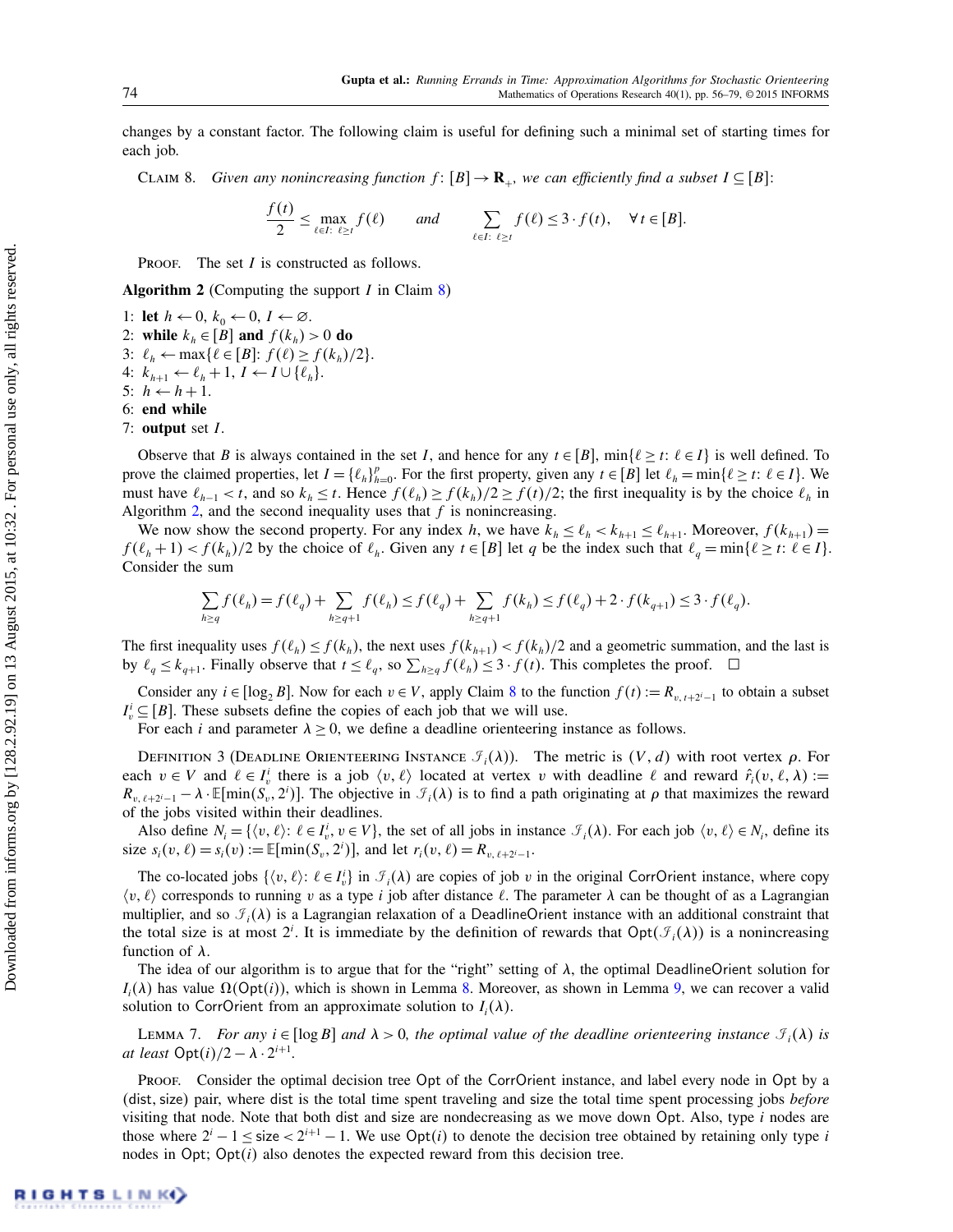For any vertex  $v \in V$ , let  $X_v^i$  denote the indicator random variable that job v is run as type i in Opt, and  $S_v$  be the random variable denoting its instantiated size. Note that  $X_v^i$  and  $S_v$  are independent:  $X_v^i$  is determined by the instantiations at vertices  $V \setminus \{v\}$ , and  $S_v$  depends only on vertex v (which is independent of all other vertices). Also let  $Y^i = \sum_{v \in V} X^i_v \cdot \min(S_v, 2^i)$  be the random variable denoting the sum of truncated sizes of type *i* jobs. By definition of type *i*, we have that  $Y^i \le 2 \cdot 2^i$  with probability one, and hence  $\mathbb{E}[Y^i] \le 2^{i+1}$ . For ease of notation let  $q_v = Pr[X_v^i = 1]$  for all  $v \in V$ . We now have,

<span id="page-20-3"></span>
$$
2^{i+1} \ge \mathbb{E}[Y^i] = \sum_{v \in V} q_v \cdot \mathbb{E}[\min(S_v, 2^i) \mid X^i_v = 1] = \sum_{v \in V} q_v \cdot \mathbb{E}[\min(S_v, 2^i)] = \sum_{v \in V} q_v \cdot s_i(v). \tag{12}
$$

Now consider the expected reward  $Opt(i)$ . We can write

<span id="page-20-2"></span>
$$
Opt(i) = \sum_{v \in V} \sum_{\ell \in [B]} \sum_{k=2^{i}-1}^{2^{i+1}-2} Pr[\mathbf{1}_{v, \text{ dist}=\ell, \text{ size}=k}] \cdot R_{v, \ell+k}
$$
  

$$
\leq \sum_{v \in V} \sum_{\ell \in [B]} Pr[\mathbf{1}_{v, \text{ type}=i, \text{ dist}=\ell}] \cdot R_{v, \ell+2^{i}-1},
$$
(13)

where  $\mathbf{1}_{v,\text{dist}=\ell,\text{size}=k}$  is the indicator that Opt visits v with dist  $=\ell$  and size  $=k$ , and  $\mathbf{1}_{v,\text{type}=i,\text{dist}=\ell}$  is the indicator that Opt visits v as type i with dist =  $\ell$ . The inequality uses that  $R_{v, \ell+k}$  is nonincreasing in k and that  $\Pr[\mathbf{1}_{v,\,\rm{type}=i,\,\rm{dist}=\ell}]=\sum_{k=2^i-1}^{2^{i+1}-2} \Pr[\mathbf{1}_{v,\,\rm{dist}=\ell,\,\rm{size}=k}].$ 

Now going back to the metric, let  $\mathcal P$  denote the set of all possible rooted paths traced by  $\mathrm{Opt}(i)$  in the metric  $(V, d)$ . Now for each path  $P \in \mathcal{P}$ , define the following quantities.

•  $\beta(P)$  is the probability that Opt(i) traces P.

• For each vertex  $v \in P$ ,  $d_v(P)$  is the *travel time* (i.e., dist) incurred in P prior to reaching v. Note that the actual time at which v is visited is dist + size, which is in general larger than  $d_v(P)$ .

•  $w_{\lambda}(P) = \sum_{v \in P} \left[ \frac{1}{2} \cdot R_{v, d_v(P) + 2^i - 1} - \lambda \cdot s_i(v) \right].$ 

Moreover, for each  $v \in P$ , let  $\ell_v(P) = \min\{\ell \in I_v^i \mid \ell \ge d_v(P)\}$ ; recall the definition  $I_v^i$  using Claim [8](#page-19-0) and that the quantity  $\ell_v(P)$  is always well-defined.

For any path  $P \in \mathcal{P}$ , consider P as a solution to the DeadlineOrient instance  $\mathcal{F}_i(\lambda)$  that visits the copies  $\{(v, \ell_v(P)) : v \in P\}$  within their deadlines. It is feasible for the  $\mathcal{I}_i(\lambda)$  because for each vertex  $v \in P$ , the deadline of its chosen copy  $\ell_v(P) \geq d_v(P)$  the time when it is visited by P. Moreover, the objective value of P is precisely

$$
\sum_{v \in P} \hat{r}_i(v, \ell_v(P), \lambda) = \sum_{v \in P} [R_{v, \ell_v(P)+2^i-1} - \lambda \cdot s_i(v)] \ge \sum_{v \in P} \left[ \frac{1}{2} \cdot R_{v, d_v(P)+2^i-1} - \lambda \cdot s_i(v) \right] = w_{\lambda}(P),
$$

where the inequality above uses the definition of  $\ell_v(P) = \min\{\ell \in I_v^i \mid \ell \ge d_v(P)\}\$  and Claim [8.](#page-19-0) Now,

<span id="page-20-1"></span>
$$
Opt(\mathcal{F}_i(\lambda)) \ge \max_{P \in \mathcal{P}} w_{\lambda}(P) \ge \sum_{P \in \mathcal{P}} \beta(P) \cdot w_{\lambda}(P) = \sum_{P \in \mathcal{P}} \beta(P) \cdot \sum_{v \in P} \left[ \frac{1}{2} \cdot R_{v, d_v(P) + 2^i - 1} - \lambda \cdot s_i(v) \right]
$$
  
= 
$$
\frac{1}{2} \sum_{v \in V} \sum_{\ell \in [B]} Pr[\mathbf{1}_{v, \text{ type}=i, \text{ dist}= \ell}] \cdot R_{v, \ell + 2^i - 1} - \lambda \cdot \sum_{v \in V} Pr[X_v^i] \cdot s_i(v)
$$
 (14)

$$
\geq \frac{\text{Opt}(i)}{2} - \lambda \cdot 2^{i+1}.\tag{15}
$$

Above, [\(14\)](#page-20-1) is by interchanging summations and splitting the two terms from the previous expression. The first term in [\(15\)](#page-20-1) comes from [\(13\)](#page-20-2), and the second term comes from [\(12\)](#page-20-3) and that  $q_v = Pr[X_v^i] = Pr[v]$  visited as type i.  $\Box$ 

Now let AlgDO denote an  $\alpha$ -approximation algorithm for the DeadlineOrient problem. We abuse notation and use AlgDO( $\mathcal{F}_i(\lambda)$ ) to denote both the  $\alpha$ -approximate solution on instance  $\mathcal{F}_i(\lambda)$  as well as its value. We focus on the setting of  $\lambda$  defined as follows:

<span id="page-20-4"></span>
$$
\lambda_i^* := \max\left\{\lambda \colon \text{AlgDO}(\mathcal{F}_i(\lambda)) \ge \frac{2^i \cdot \lambda}{\alpha}\right\}.
$$
 (16)

<span id="page-20-0"></span>LEMMA 8. For any  $i \in [\log_2 B]$ , we get  $\lambda_i^* \geq \text{Opt}(i)/2^{i+3}$ , and hence  $\text{AlgDO}(\mathcal{F}_i(\lambda_i^*)) \geq \text{Opt}(i)/(8\alpha)$ .

PROOF. Consider the setting  $\hat{\lambda} = \text{Opt}(i)/2^{i+3}$ ; by Lemma [7,](#page-19-2) the optimal solution to the DeadlineOrient instance  $\mathcal{F}_i(\hat{\lambda})$  has value at least  $Opt(i)/4 \geq 2^i \cdot \hat{\lambda}$ . Since AlgDO is an  $\alpha$ -approximation algorithm for DeadlineOrient, it follows that  $\text{AlgDO}(\mathcal{F}_i(\hat{\lambda})) \geq \text{Opt}(\mathcal{F}_i(\hat{\lambda}))/\alpha \geq 2^i \cdot \hat{\lambda}/\alpha$ . So  $\lambda_i^* \geq \hat{\lambda} \geq \text{Opt}(i)/2^{i+3}$ .  $\Box$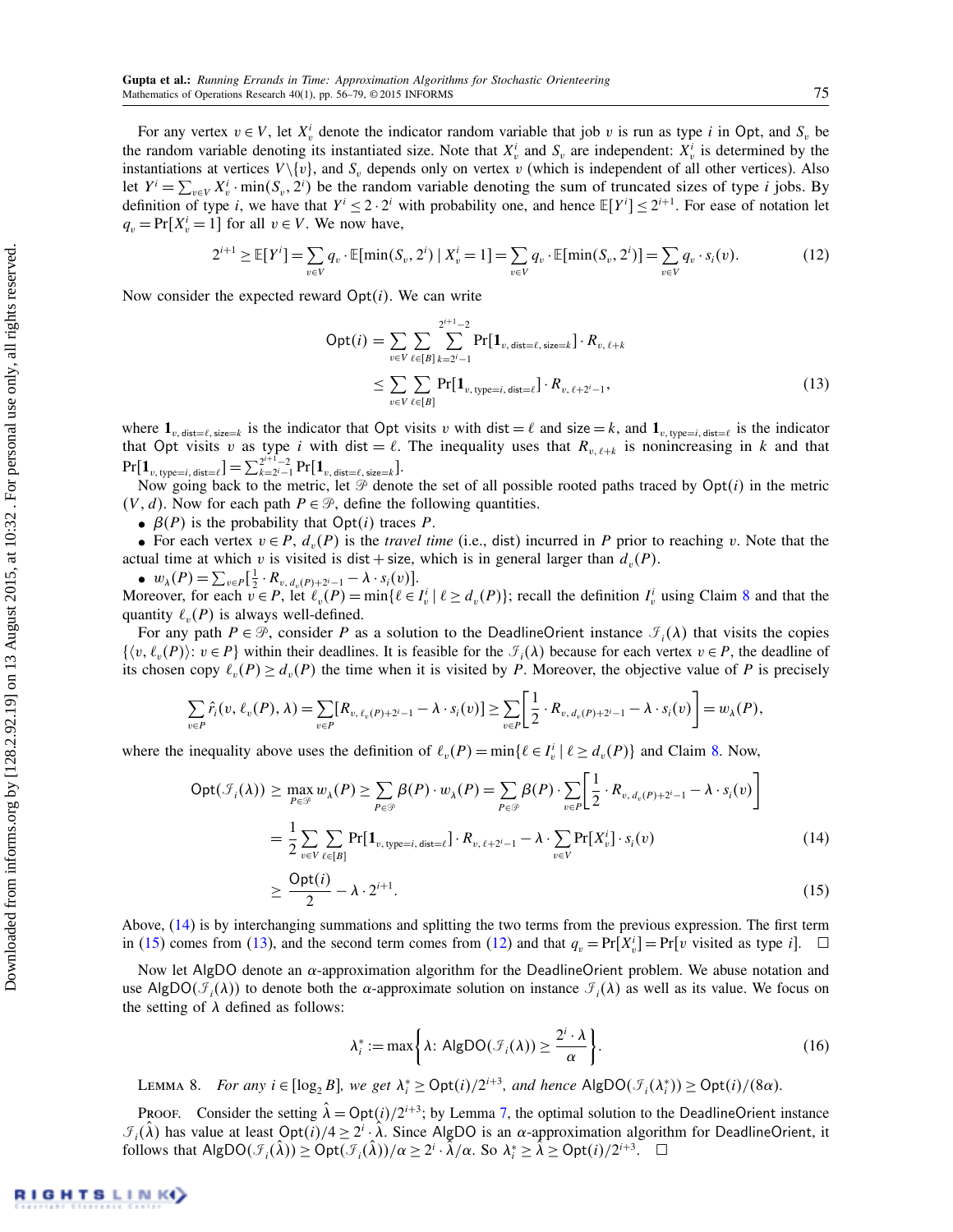**7.1.2. Obtaining** CorrOrient solution from  $\text{AlgDO}(\lambda_i^*)$ . It just remains to show that the solution output by the approximation algorithm for DeadlineOrient on the instance  $\mathcal{F}_i(\lambda_i^*)$  yields a good nonadaptive solution to the original CorrOrient instance. Recall the notation for the deadline orienteering instance from Definition [3.](#page-19-3) Let  $\sigma = \text{AlgDO}(\lambda_i^*)$  be this solution—hence  $\sigma$  is a rooted path that visits some set  $P \subseteq N_i$  of nodes within their respective deadlines. The algorithm below gives a subset  $Q \subseteq P$  of nodes that we will visit in the nonadaptive solution; this is similar to the algorithm for KnapOrient in [§3.](#page-4-1)

**Algorithm 3** (Algorithm  $A_i$  for CorrOrient given a solution for  $\mathcal{F}_i(\lambda_i^*)$  characterized by a path P)

- 1: **let**  $y = (\sum_{v \in P} s_i(v))/2^i$ .
- 2: **partition** vertices of P into  $c = \max(1, \lfloor 2y \rfloor)$  parts  $P_1, \ldots, P_c$  with  $\sum_{\langle v, \ell \rangle \in P_j} s_i(v) \leq 2^i$ ,  $\forall 1 \leq j \leq c$ .
- 3: set  $Q \leftarrow P_k$  where  $k = \arg \max_{j=1}^c \sum_{\langle v, \ell \rangle \in P_j} r_i(v, \ell)$ .
- 4: for each  $v \in V$ , define  $d_v := \min\{\ell : \langle v, \ell \rangle \in Q\}.$
- 5: let  $\overline{Q} := \{v \in V : d_v < \infty\}$  be the vertices with at least one copy in  $Q$ .
- 6: sample vertices in  $Q$  independently w.p. 1/2, and visit these sampled vertices in the order given by  $P$ .

At a high level, the algorithm partitions the vertices in  $P$  into groups, where each group obeys the size budget of  $2<sup>i</sup>$  in expectation. It then picks the most profitable group among these. The main issue with Q chosen in step 3 is that it may include multiple copies of the same job: recall that the DeadlineOrient instance contains many co-located jobs for each job of the CorrOrient instance. But because of the way we constructed the sets  $I_i^v$  (based on Claim [8\)](#page-19-0), we can simply pick the copy that corresponds to the earliest deadline; by discarding all the other copies, we only lose out on a constant fraction of the reward  $r_i(Q)$ . Below, Claim [9](#page-21-0) bounds the total (potential) reward of the set  $Q$  we select in step 3. Next, Claim [10](#page-21-1) shows that we do not lose much of the total reward by retaining only one copy (with deadline  $d_v$ ) of each  $v \in Q$  in step 4. Finally, Claim [11](#page-21-2) shows that for any vertex  $v \in \overline{Q}$ , with constant probability, step 6 reaches v by time  $d_v + 2^i - 1$  (which corresponds to obtaining reward  $r_i(v, d_v)$ ).

<span id="page-21-0"></span>CLAIM 9. The reward  $r_i(Q) = \sum_{\langle v, \ell \rangle \in Q} r_i(v, \ell)$  is at least  $\text{Opt}(i)/(8\alpha)$ .

PROOF. By the choice of set Q in step 3,  $r_i(Q) \ge (r_i(P))/c$  and

<span id="page-21-3"></span>
$$
\frac{r_i(P)}{c} \ge \frac{\lambda_i^* \cdot y^{2^i} + \lambda_i^* \cdot 2^i/\alpha}{c} = \lambda_i^* 2^i \cdot \left(\frac{y + 1/\alpha}{c}\right) \ge \lambda_i^* 2^i \cdot \min\left\{y + \frac{1}{\alpha}, \frac{1}{2} + \frac{1}{2\alpha y}\right\} \ge \frac{\lambda_i^* 2^i}{\alpha}.\tag{17}
$$

The first inequality in [\(17\)](#page-21-3) is by the choice of  $\lambda_i^*$  [\(16\)](#page-20-4); i.e.,

$$
\frac{2^i\cdot\lambda_i^*}{\alpha}\leq \mathsf{AlgDO}(\lambda_i^*)=\sum_{\langle v,\ell\rangle\in P} [r_i(v,\ell)-\lambda_i^*\cdot s_i(v)]=r_i(P)-\lambda_i^*\cdot s_i(P)=r_i(P)-\lambda_i^*\cdot y2^i.
$$

The second inequality in [\(17\)](#page-21-3) is by  $c \le \max\{1, 2y\}$ , and the last inequality uses  $\alpha \ge 2$ . To conclude we simply use Lemma [8](#page-20-0) in the last expression of [\(17\)](#page-21-3).  $\Box$ 

<span id="page-21-1"></span>CLAIM 10.  $\sum_{v \in \bar{Q}} R_{v, d_v + 2^i - 1} \ge \text{Opt}(i) / (16\alpha).$ 

Proof. For each  $u \in \overline{Q}$ , let  $Q_u = Q \cap \{\langle u, \ell \rangle : \ell \in [I_u^i]\}$  denote all copies of u in Q. Now by the definition of  $d_u$  we have  $\ell \geq d_u$  for all  $\langle u, \ell \rangle \in Q_u$ . So for any  $u \in \overline{Q}$ ,

$$
\sum_{\langle u,\ell\rangle\in\mathcal{Q}_u}R_{u,\ell+2^i-1}\leq\sum_{\ell\in I_u^i:\ell\geq d_u}R_{u,\ell+2^i-1}\leq 2\cdot R_{u,\,d_u+2^i-1}.
$$

Above, the last inequality uses the definition of  $I^i_\mu$  as given by Claim [8.](#page-19-0) Adding over all  $u \in \bar{Q}$ ,

$$
\sum_{u\in\bar{Q}}R_{u,\,d_u+2^i-1}\geq \frac{1}{2}\sum_{u\in\bar{Q}}\sum_{\langle u,\,\ell\rangle\in Q_u}R_{u,\,\ell+2^i-1}=\frac{1}{2}\sum_{\langle v,\,\ell\rangle\in Q}r_i(v,\,\ell)\geq \frac{\mathsf{Opt}(i)}{16\alpha}.
$$

Here, the last inequality uses Claim [9.](#page-21-0) This completes the proof.  $\Box$ 

<span id="page-21-2"></span>CLAIM 11. For any vertex  $v \in \overline{Q}$ , it holds that  $Pr[A_i \text{ reaches job } v \text{ by time } d_v + 2^i - 1] \geq \frac{1}{2}$ .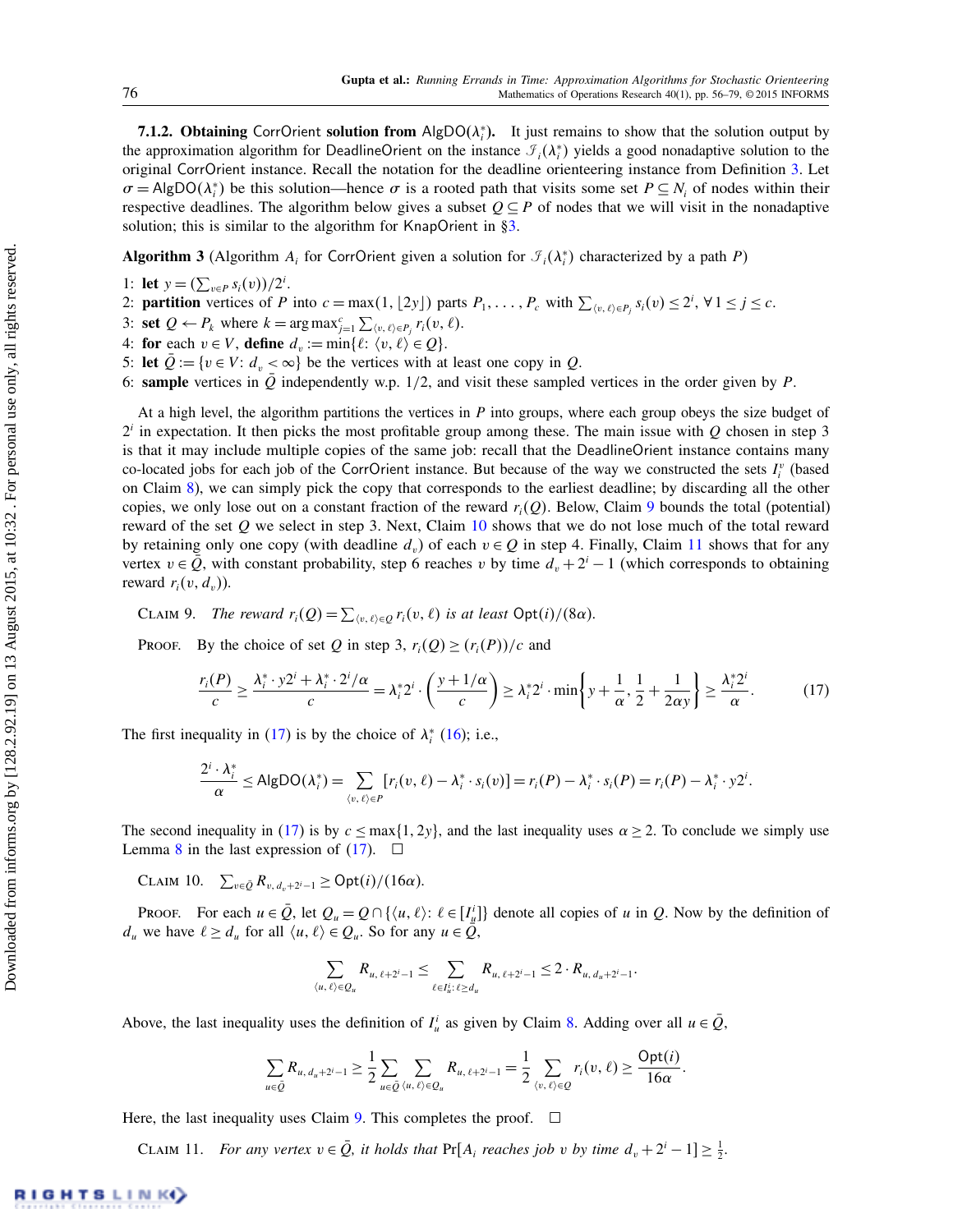Proof. We know that because  $P$  is a feasible solution for the DeadlineOrient instance, the distance traveled before reaching the copy  $\langle v, d_v \rangle$  is at most  $d_v$ . Therefore, in what remains we show that with probability 1/2, the total size of previous vertices is at most  $2^{i} - 1$ . To this end, let U denote the set of vertices sampled in step 6. We then say that the *bad event* occurs if  $\sum_{u \in \bar{U} \setminus v} \min(S_u, 2^i) \ge 2^i$ . Indeed if  $\sum_{u \in \bar{U} \setminus v} \min(S_u, 2^i) < 2^i$ , then we would reach v by time  $d_v + 2^i - 1$ .

We now bound the probability of the bad event. For this purpose, observe that

$$
\mathbb{E}\bigg[\sum_{u\in\bar{U}\setminus v}\min(S_u, 2^i)\bigg] \leq \frac{1}{2}\sum_{u\in\bar{Q}}\mathbb{E}[\min(S_u, 2^i)] = \frac{1}{2}\sum_{u\in\bar{Q}}s_i(u) \leq 2^{i-1}.
$$

The first inequality is by linearity of expectation and the fact that each  $u \in \overline{Q}$  is sampled into  $\overline{U}$  with probability 1/2. The last inequality uses the size bound on  $\bar{Q}$  by the partitioning in step 2. Hence, the probability of the bad event is at most  $1/2$  by Markov's inequality.  $\square$ 

<span id="page-22-0"></span>LEMMA 9. The expected reward of the algorithm  $A_i$  is at least  $\mathrm{Opt}(i)/(64\alpha)$ .

Proof. We know from Claim [11](#page-21-2) that for each vertex  $v \in \overline{Q}$ , algorithm  $A_i$  reaches v by time  $d_v + 2^i - 1$  with probability at least 1/2. Moreover, this event is determined by the outcomes at vertices  $Q\{v\}$ . Thus, conditioned on this event, v is sampled with probability  $1/2$ . Therefore, the expected reward collected from v is at least  $(1/4)R_{v,d_v+2^i-1}$ . The proof is complete by using linearity of expectation and then Claim [10.](#page-21-1) □

Since the final algorithm for CorrOrient takes the best solution over all types  $i \in [\log_2 B]$ , Lemma [9](#page-22-0) implies an  $O(\log n \cdot \log B)$ -approximation ratio. This proves the first part of Theorem [4.](#page-2-3)

7.2. Evidence of hardness for CorrOrient. Our approximation algorithm for CorrOrient can be viewed as a reduction to DeadlineOrient, at the loss of an  $O(\log B)$  factor. We now provide a reduction in the reverse direction: namely, a  $\beta$ -approximation algorithm for CorrOrient implies a  $(\beta - o(1))$ -approximation algorithm for DeadlineOrient. In particular this means that a sublogarithmic approximation ratio for CorrOrient would also improve the best known approximation ratio for DeadlineOrient.

Consider any instance  $\mathcal F$  of DeadlineOrient on metric  $(V, d)$  with root  $\rho \in V$  and deadlines  $\{t_v\}_{v \in V}$ ; the goal is to compute a path originating at  $\rho$  that visits the maximum number of vertices before their deadlines. We now define an instance  $\mathcal{J}$  of CorrOrient on the same metric  $(V, d)$  with root  $\rho$ . Let  $B := 1 + \max_{v \in V} t_v$ . Fix parameter  $0 < p \ll 1/n^2$ . The job at each  $v \in V$  has the following distribution: size  $B - t_v$  and reward  $1/p$  with probability p and size zero and reward 0 with probability  $1 - p$ . To complete the reduction from DeadlineOrient to CorrOrient we will show that

$$
(1 - o(1)) \cdot \text{Opt}(\mathcal{F}) \le \text{Opt}(\mathcal{F}) \le (1 + o(1)) \cdot \text{Opt}(\mathcal{F}).
$$

Let  $\tau$  be any solution to  $\mathcal I$  that visits subset  $S \subseteq V$  of vertices within their deadline, so the objective value of  $\tau$ is  $|S|$ . This also corresponds to a (nonadaptive) solution to  $\mathcal{J}$ . For any vertex  $v \in S$ , the probability that zero processing time has been spent prior to v is at least  $(1-p)^n$ . In this case, the start time of job v is at most  $t_v$ (recall that  $\tau$  visits  $v \in S$  by time  $t_v$ ) and hence the conditional expected reward from v is  $p \cdot (1/p) = 1$  (since v has size  $B - t_v$  and reward  $1/p$  with probability p). It follows that the expected reward of  $\tau$  as a solution to  $\mathcal{J}$  is at least  $\sum_{v \in S} (1 - p)^n \ge |S| \cdot (1 - np) = (1 - o(1)) \cdot |S|$ . Choosing  $\tau$  to be the optimal solution to  $\mathcal{I}$ , we have  $(1 - o(1)) \cdot \text{Opt}(\mathcal{J}) \leq \text{Opt}(\mathcal{J}).$ 

Consider now any adaptive policy  $\sigma$  for  $\mathcal{J}$ , with expected reward  $R(\sigma)$ . Define path  $\sigma_0$  as one starting from the root of  $\sigma$  that always follows the branch corresponding to size zero instantiation. Consider  $\sigma_0$  as a feasible solution to the DeadlineOrient instance  $\mathcal{I}$ . Let  $S_0 \subseteq V$  denote the vertices on path  $\sigma_0$  that are visited prior to their respective deadlines. Clearly,  $Opt(\mathcal{I}) \ge |S_0|$ . When policy  $\sigma$  is run, every size zero instantiation gives zero reward, so if positive reward is obtained, then the sample path must diverge from  $\sigma_0$ . Moreover, if there is positive reward, the sample path must have positive size instantiation at some vertex in  $S_0$ : this is because a positive size instantiation at any  $(V \setminus S_0)$ -vertex along  $\sigma_0$  would violate the bound B (by definition of sizes and set  $S_0$ ). Hence,

<span id="page-22-2"></span>
$$
Pr[\sigma \text{ gets positive reward}] \le p \cdot |S_0|. \tag{18}
$$

Moreover, since the reward is always an integral multiple of  $1/p$ ,

<span id="page-22-1"></span>
$$
R(\sigma) = \frac{1}{p} \cdot \sum_{i=1}^{n} \Pr[\sigma \text{ gets reward at least } i/p]
$$
  
=  $\frac{1}{p} \cdot \Pr[\sigma \text{ gets positive reward}] + \frac{1}{p} \cdot \sum_{i=2}^{n} \Pr[\sigma \text{ gets reward at least } i/p].$  (19)

RIGHTS LINK()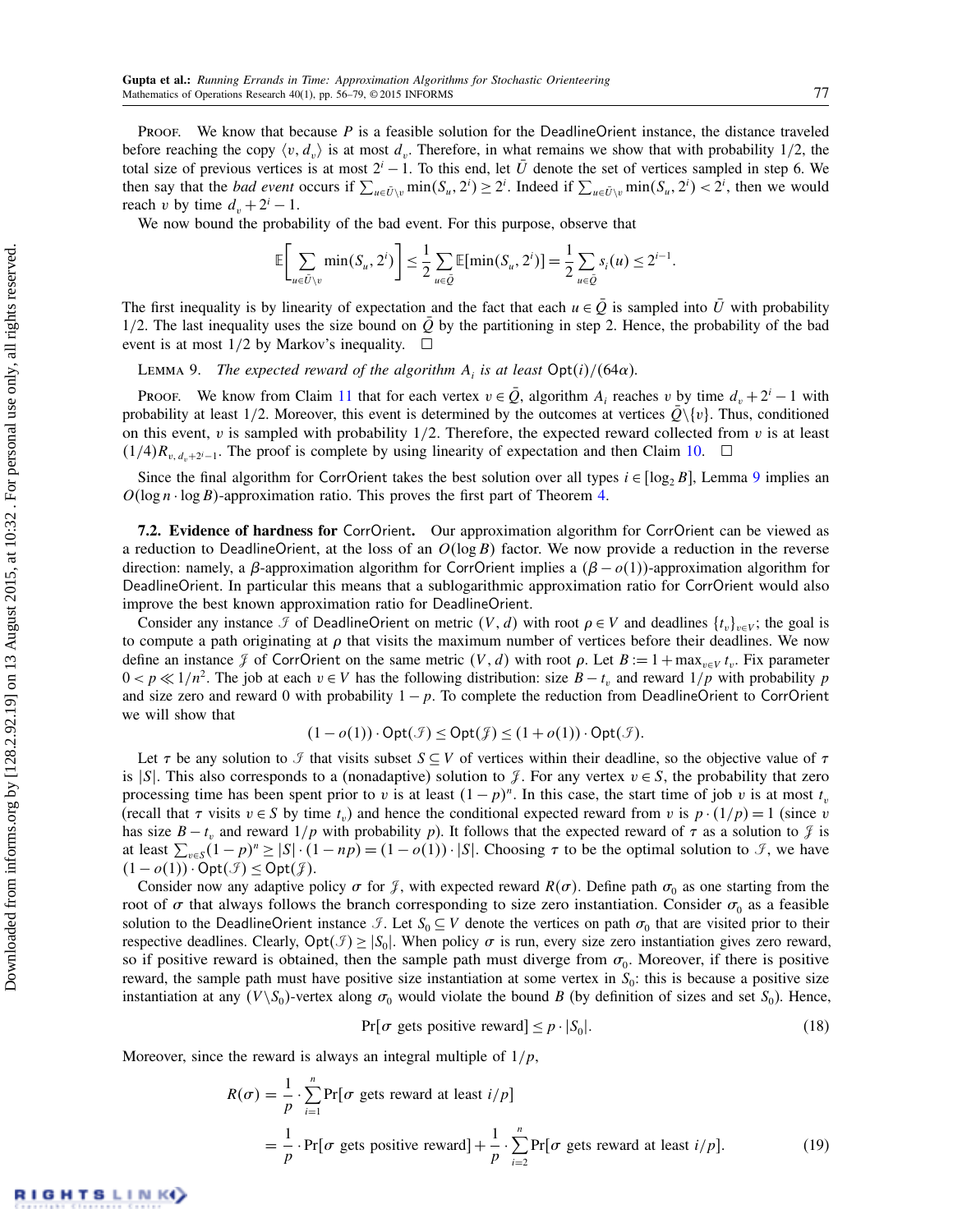Furthermore, for any  $i \geq 2$ , we have

 $Pr[\sigma]$  gets reward at least  $i/p] \leq Pr[\text{at least } i]$  jobs instantiate to positive size  $\leq \binom{n}{r}$ i  $\bigg\} \cdot p^i \leq (np)^i.$ 

It follows that the second term in [\(19\)](#page-22-1) can be upper bounded by  $(1/p) \cdot \sum_{i=2}^{n} (np)^i \le 2n^2 p$  since  $np < \frac{1}{2}$ . Combining this with [\(18\)](#page-22-2) and [\(19\)](#page-22-1), we obtain that  $R(\sigma) \leq |S_0| + 2n^2p = |S_0| + o(1)$  since  $n^2p \ll 1$ . Since this holds for any adaptive policy  $\sigma$  for  $\mathcal{J}$ , we get  $\text{Opt}(\mathcal{J}) \geq (1 - o(1)) \cdot \text{Opt}(\mathcal{J})$ .

This proves the second part of Theorem [4.](#page-2-3)

<span id="page-23-5"></span>8. Stochastic orienteering with cancelations. Throughout the paper, we considered the nonpreemptive model for processing jobs. In this section, we observe that those results also extend to a different model where a policy can cancel/abort jobs during processing. However, once a job is aborted, it cannot be attempted again. Even in the special case of stochastic knapsack, there are instances that demonstrate an arbitrarily large gap in the expected reward for policies that can cancel and those that cannot (Gupta et al. [\[25\]](#page-24-9)). Our algorithms for usual StocOrient extend easily to StocOrient with cancelation with the same guarantees:  $O(\log \log B)$  for the uncorrelated version and  $O(\log n \log B)$  for the correlated version.

The main idea is to modify the deterministic subproblems slightly; i.e., KnapOrient for uncorrelated StocOrient and DeadlineOrient for the correlated case. Specifically, we create up to  $B$  co-located copies of each job  $v$ , each of which corresponds to canceling the job  $v$  after a certain time  $t$  of processing it (the size and reward of copy  $\langle v, t \rangle$  are defined to reflect this). It is easy to see that any adaptive optimal solution, when it visits a vertex, in fact just plays *some copy* of it (which copy might depend on the history of the sample path taken to reach this vertex). So exactly as before, we can find a good deterministic solution with suitably large reward (this is the KnapOrient problem for the uncorrelated case and the DeadlineOrient problem for the correlated case). Now the only issue is when we translate back from the deterministic instance to a nonadaptive solution for the StocOrient instance: the deterministic solution might collect reward from multiple copies of the same job. We can bound this gap by again using the geometric scaling idea (Claim [8\)](#page-19-0); i.e., if there are two copies of roughly the same reward, we only keep the one with the earlier cancelation time. This way, we can ensure that for all copies of a particular job, the rewards are geometrically decreasing. Now, even if the deterministic solution collects reward from multiple copies of a job, we can simply use the one among them with highest reward.

9. Conclusion. In this paper we studied stochastic variants of the orienteering problem, where jobs with random processing times are located at vertices in a metric space. We obtained an  $O(\log \log B)$ -approximation algorithm and adaptivity gap for the basic stochastic orienteering problem. Very recently, Bansal and Nagarajan [\[2\]](#page-23-0) algorium and adaptivity gap for the basic stochastic orienteering problem. Very recently, bansal and Nagarajan [2] showed an  $\Omega(\sqrt{\log\log B})$  lower bound on the adaptivity gap for this problem. Closing this gap remains the main open question. For the correlated stochastic orienteering problem, where job rewards are also random and correlated with processing times, we obtained an  $O(\log n \cdot \log B)$ -approximation algorithm. We also showed that this problem is at least as hard to approximate as the deadline orienteering problem, for which the best approximation ratio known is  $O(\log n)$ . Improving the approximation ratio for correlated stochastic orienteering is another interesting open question.

Acknowledgments. Anupam Gupta's research was partly supported by National Science Foundation (NSF) awards CCF-0964474 and CCF-1016799. Ravishankar Krishnaswamy's research was partly supported by NSF awards CCF-0964474 and CCF-1016799, and an IBM Graduate Fellowship. R. Ravi's research was partly supported by NSF awards CCF-1143998 and CCF-1218382. The authors thank an anonymous SODA 2012 referee for raising the question of stochastic orienteering on directed metrics that led to the results in [§6.](#page-13-0) A preliminary version of this paper appeared in the ACM-SIAM Symposium on Discrete Algorithms, 2012.

#### References

- <span id="page-23-4"></span>[1] Adler M, Heeringa B (2012) Approximating optimal binary decision trees. Algorithmica 62(3–4):1112–1121.
- <span id="page-23-0"></span>[2] Bansal N, Nagaraan V (2014) On the adaptivity gap of stochastic orienteering. Proc. 17th Conf. Integer Programming Combin. Optim. (IPCO) (Springer International, Cham, Switzerland), 114–125.
- <span id="page-23-1"></span>[3] Bansal N, Blum A, Chawla S, Meyerson A (2004) Approximation algorithms for deadline-TSP and vehicle routing with time-windows. ACM Sympos. Theory Comput. (STOC) (ACM, New York), 166–174.
- <span id="page-23-2"></span>[4] Bansal N, Gupta A, Li J, Mestre J, Nagarajan V, Rudra A (2012) When LP is the cure for your matching woes: Improved bounds for stochastic matchings. Algorithmica 63(4):733-762
- <span id="page-23-3"></span>[5] Bertsimas D, Nino-Mora J (1996) Conservation laws, extended polymatroids, and multiarmed bandit problems; A polyhedral approach to indexable systems. Math. Oper. Res. 21(2):257–306.